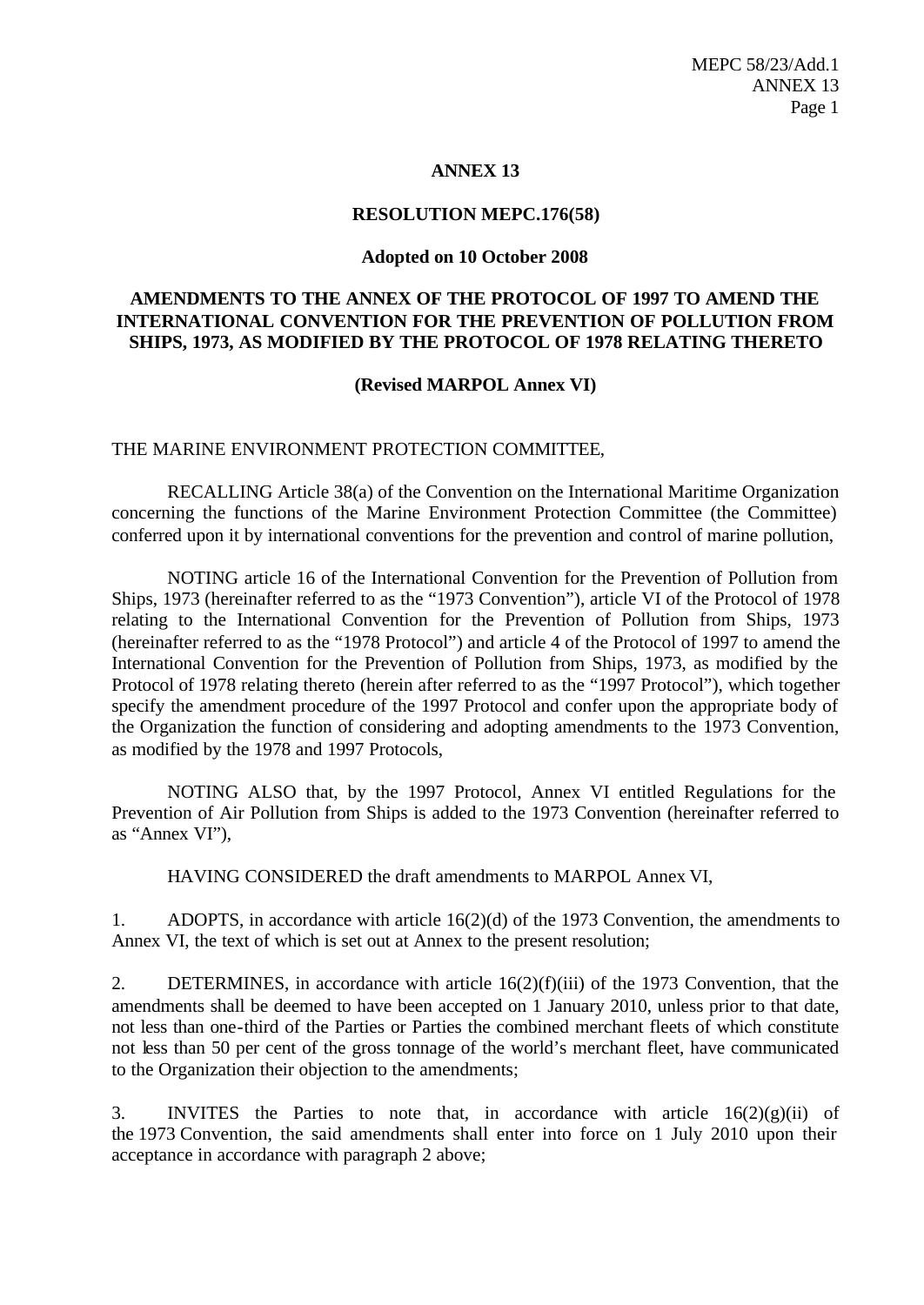4. REQUESTS the Secretary-General, in conformity with article 16(2)(e) of the 1973 Convention, to transmit to all Parties to the 1973 Convention, as modified by the 1978 and 1997 Protocols, certified copies of the present resolution and the text of the amendments contained in the Annex;

5. REQUESTS FURTHER the Secretary-General to transmit to the Members of the Organization which are not Parties to the 1973 Convention, as modified by the 1978 and 1997 Protocols, copies of the present resolution and its Annex; and

6. INVITES the Parties to MARPOL Annex VI and other Member Governments to bring the amendments to MARPOL Annex VI to the attention of shipowners, ship operators, shipbuilders, marine diesel engine manufacturers, marine fuel suppliers and any other interested groups.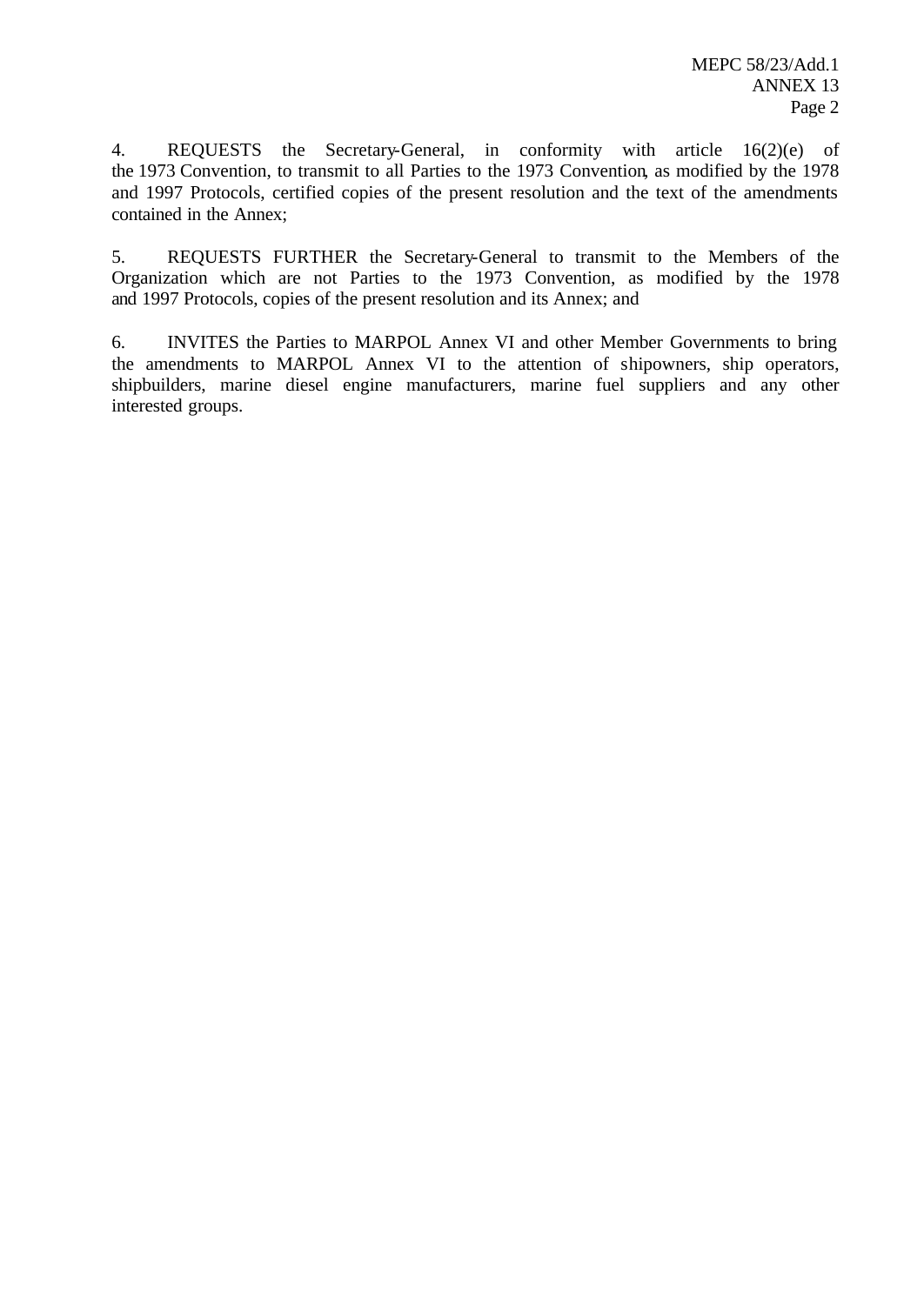#### ANNEX

## **REVISED MARPOL ANNEX VI**

#### **Regulations for the Prevention of Air Pollution from Ships**

## **CHAPTER I**

#### **GENERAL**

#### **Regulation 1** *Application*

The provisions of this Annex shall apply to all ships, except where expressly provided otherwise in regulations 3, 5, 6, 13, 15, 16 and 18 of this Annex.

#### **Regulation 2** *Definitions*

For the purpose of this Annex:

1 *Annex* means Annex VI to the International Convention for the Prevention of Pollution from Ships 1973 (MARPOL), as modified by the Protocol of 1978 relating thereto, and as modified by the Protocol of 1997, as amended by the Organization, provided that such amendments are adopted and brought into force in accordance with the provisions of article 16 of the present Convention.

2 *A similar stage of construction* means the stage at which:

- .1 construction identifiable with a specific ship begins; and
- .2 assembly of that ship has commenced comprising at least 50 tons or one per cent of the estimated mass of all structural material, whichever is less.

3 *Anniversary date* means the day and the month of each year which will correspond to the date of expiry of the International Air Pollution Prevention Certificate.

4 *Auxiliary control device* means a system, function, or control strategy installed on a marine diesel engine that is used to protect the engine and/or its ancillary equipment against operating conditions that could result in damage or failure, or that is used to facilitate the starting of the engine. An auxiliary control device may also be a strategy or measure that has been satisfactorily demonstrated not to be a defeat device.

5 *Continuous feeding* is defined as the process whereby waste is fed into a combustion chamber without human assistance while the incinerator is in normal operating conditions with the combustion chamber operative temperature between 850°C and 1,200°C.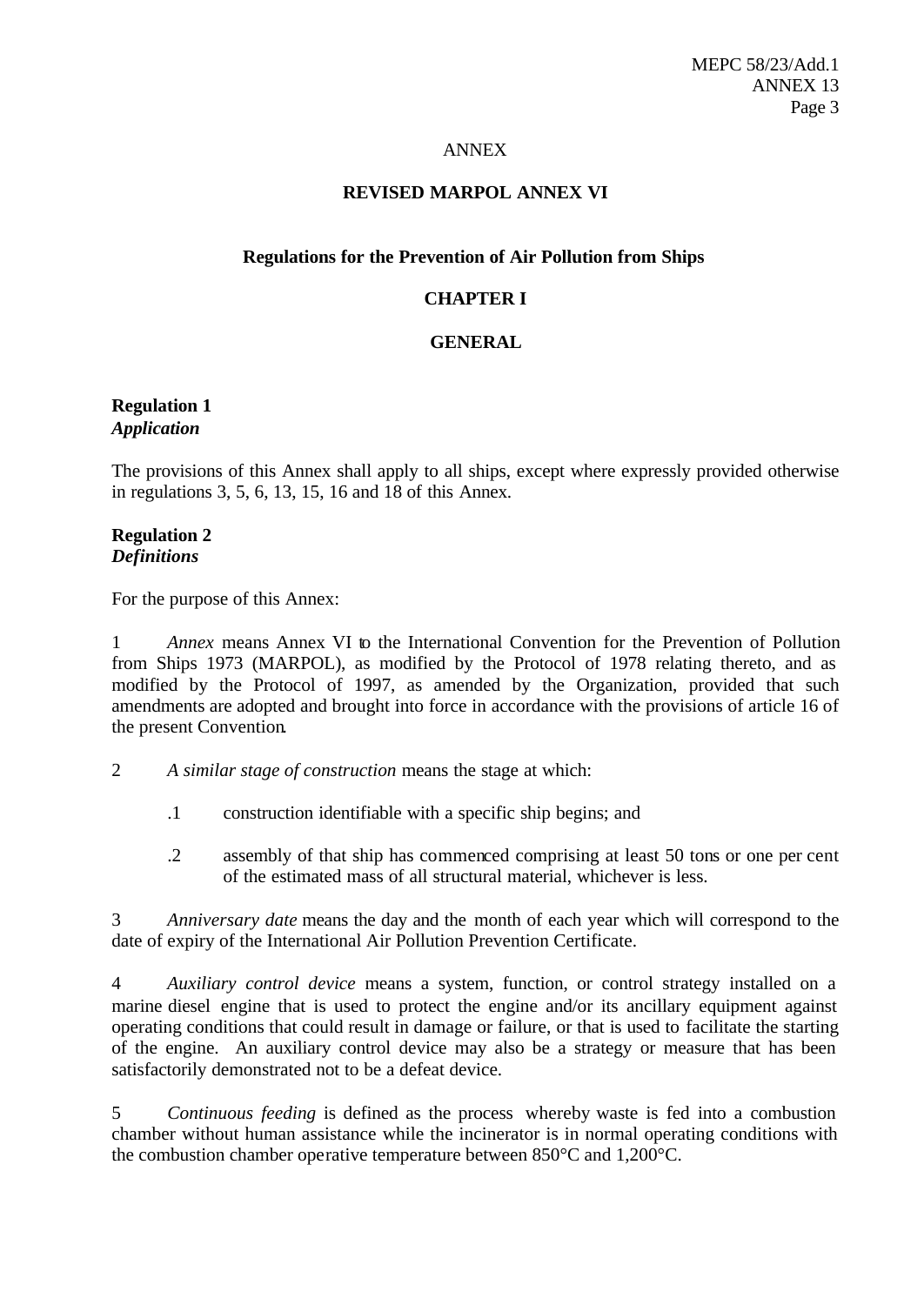6 *Defeat device* means a device which measures, senses, or responds to operating variables (*e.g*., engine speed, temperature, intake pressure or any other parameter) for the purpose of activating, modulating, delaying or deactivating the operation of any component or the function of the emission control system such that the effectiveness of the emission control system is reduced under conditions encountered during normal operation, unless the use of such a device is substantially included in the applied emission certification test procedures.

7 *Emission* means any release of substances, subject to control by this Annex, from ships into the atmosphere or sea.

8 *Emission Control Area* means an area where the adoption of special mandatory measures for emissions from ships is required to prevent, reduce and control air pollution from  $NO_x$  or  $SO_x$ and particulate matter or all three types of emissions and their attendant adverse impacts on human health and the environment. Emission Control Areas shall include those listed in, or designated under, regulations 13 and 14 of this Annex.

9 *Fuel oil* means any fuel delivered to and intended for combustion purposes for propulsion or operation on board a ship, including distillate and residual fuels.

10 *Gross tonnage* means the gross tonnage calculated in accordance with the tonnage measurement regulations contained in Annex I to the International Convention on Tonnage Measurements of Ships, 1969 or any successor Convention.

11 *Installations* in relation to regulation 12 of this Annex means the installation of systems, equipment including portable fire-extinguishing units, insulation, or other material on a ship, but excludes the repair or recharge of previously installed systems, equipment, insulation, or other material, or the recharge of portable fire-extinguishing units.

12 *Installed* means a marine diesel engine that is or is intended to be fitted on a ship, including a portable auxiliary marine diesel engine, only if its fuelling, cooling, or exhaust system is an integral part of the ship. A fuelling system is considered integral to the ship only if it is permanently affixed to the ship. This definition includes a marine diesel engine that is used to supplement or augment the installed power capacity of the ship and is intended to be an integral part of the ship.

13 *Irrational emission control strategy* means any strategy or measure that, when the ship is operated under normal conditions of use, reduces the effectiveness of an emission control system to a level below that expected on the applicable emission test procedures.

14 *Marine diesel engine* means any reciprocating internal combustion engine operating on liquid or dual fuel, to which regulation 13 of this Annex applies, including booster/compound systems if applied.

15 *NOx Technical Code* means the Technical Code on Control of Emission of Nitrogen Oxides from Marine Diesel Engines adopted by resolution 2 of the 1997 MARPOL Conference, as amended by the Organization, provided that such amendments are adopted and brought into force in accordance with the provisions of article 16 of the present Convention.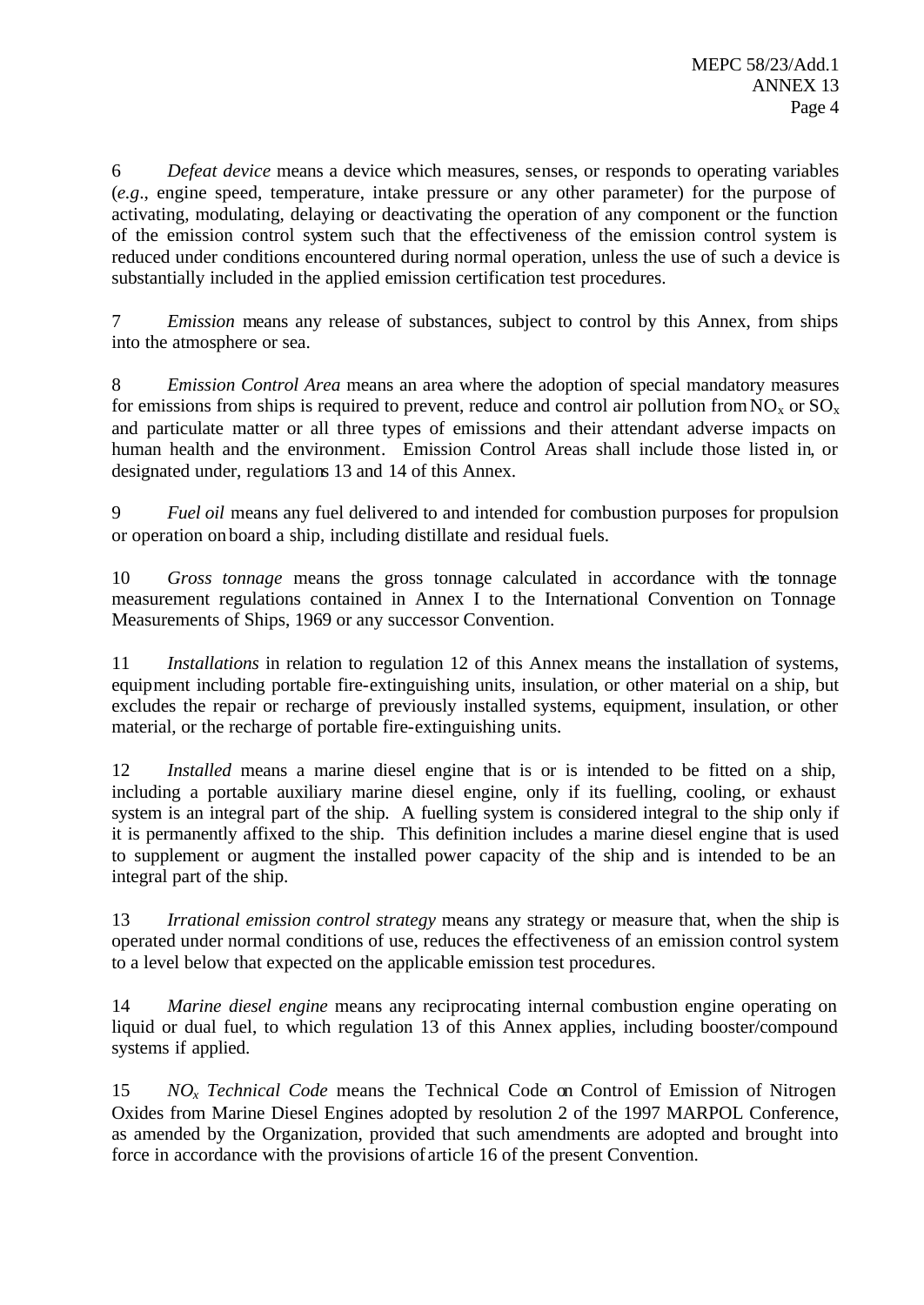16 *Ozone depleting substances* means controlled substances defined in paragraph (4) of article 1 of the Montreal Protocol on Substances that Deplete the Ozone Layer, 1987, listed in Annexes A, B, C or E to the said Protocol in force at the time of application or interpretation of this Annex.

Ozone depleting substances that may be found on board ship include, but are not limited to:

Halon 1211 Bromochlorodifluoromethane

Halon 1301 Bromotrifluoromethane

Halon 2402 1, 2-Dibromo -1, 1, 2, 2-tetraflouroethane (also known as Halon 114B2)

CFC-11 Trichlorofluoromethane

CFC-12 Dichlorodifluoromethane

CFC-113 1, 1, 2 – Trichloro – 1, 2, 2 – trifluoroethane

CFC-114 1,  $2 -$ Dichloro –1, 1, 2,  $2 -$  tetrafluoroethane

CFC-115 Chloropentafluoroethane

17 *Shipboard incineration* means the incineration of wastes or other matter on board a ship, if such wastes or other matter were generated during the normal operation of that ship.

18 *Shipboard incinerator* means a shipboard facility designed for the primary purpose of incineration.

19 *Ships constructed* means ships the keels of which are laid or which are at a similar stage of construction.

20 *Sludge oil* means sludge from the fuel oil or lubricating oil separators, waste lubricating oil from main or auxiliary machinery, or waste oil from bilge water separators, oil filtering equipment or drip trays.

21 *Tanker* means an oil tanker as defined in regulation 1 of Annex I or a chemical tanker as defined in regulation 1 of Annex II of the present Convention.

#### **Regulation 3**

#### *Exceptions and Exemptions*

#### **General**

1 Regulations of this Annex shall not apply to:

.1 any emission necessary for the purpose of securing the safety of a ship or saving life at sea; or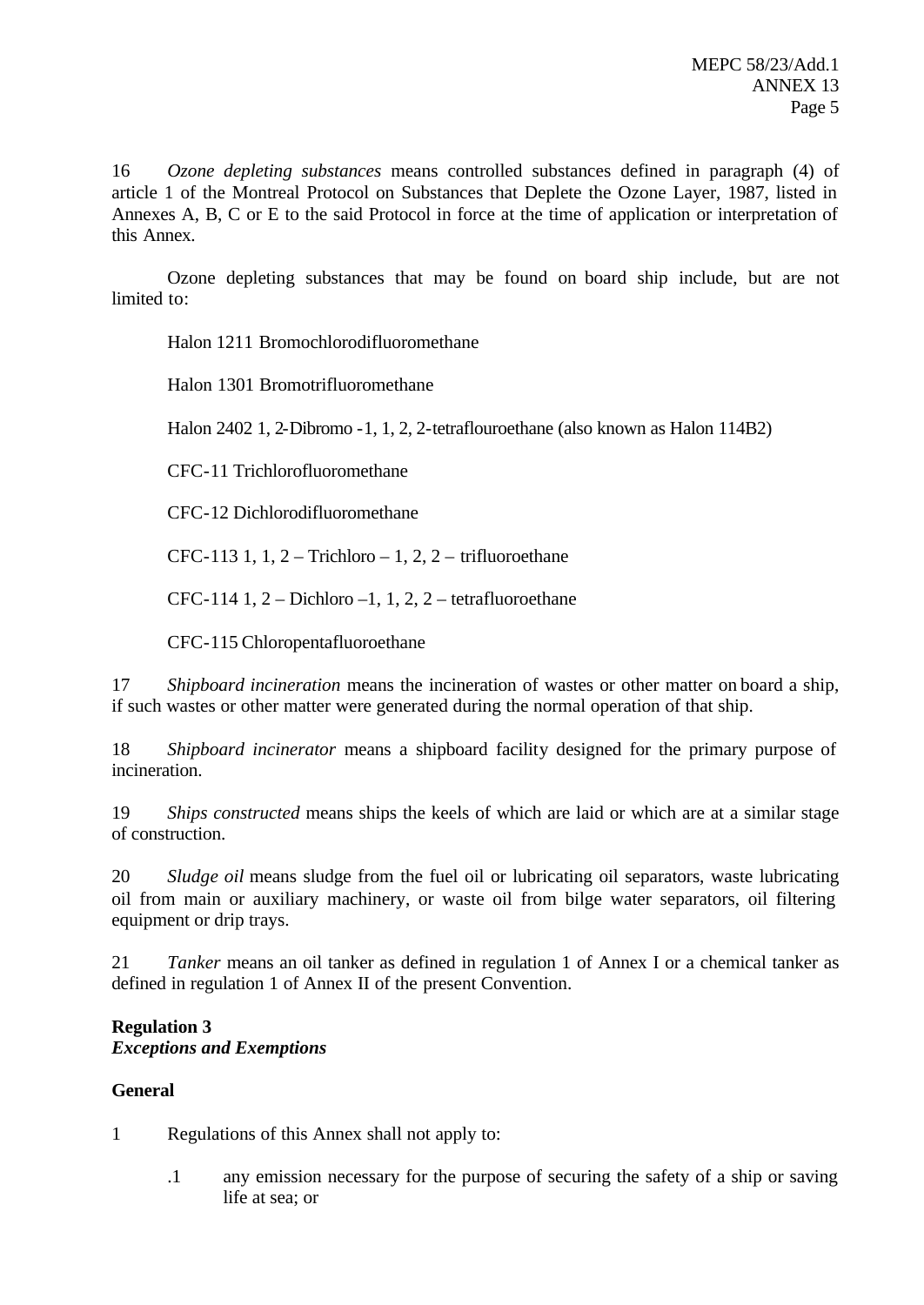- .2 any emission resulting from damage to a ship or its equipment:
	- .2.1 provided that all reasonable precautions have been taken after the occurrence of the damage or discovery of the emission for the purpose of preventing or minimizing the emission; and
	- .2.2 except if the owner or the master acted either with intent to cause damage, or recklessly and with knowledge that damage would probably result.

#### **Trials for Ship Emission Reduction and Control Technology Research**

2 The Administration of a Party may, in co-operation with other Administrations as appropriate, issue an exemption from specific provisions of this Annex for a ship to conduct trials for the development of ship emission reduction and control technologies and engine design programmes. Such an exemption shall only be provided if the applications of specific provisions of the Annex or the revised  $NO<sub>x</sub>$  Technical Code 2008 could impede research into the development of such technologies or programmes. A permit for such an exemption shall only be provided to the minimum number of ships necessary and be subject to the following provisions:

- .1 for marine diesel engines with a per cylinder displacement up to 30 litres, the duration of the sea trial shall not exceed 18 months. If additional time is required, a permitting Administration or Administrations may permit a renewal for one additional 18-month period*;* or
- .2 for marine diesel engines with a per cylinder displacement at or above 30 litres, the duration of the ship trial shall not exceed 5 years and shall require a progress review by the permitting Administration or Administrations at each intermediate survey. Apermit may be withdrawn based on this review if the testing has not adhered to the conditions of the permit or if it is determined that the technology or programme is not likely to produce effective results in the reduction and control of ship emissions. If the reviewing Administration or Administrations determine that additional time is required to conduct a test of a particular technology or programme, a permit may be renewed for an additional time period not to exceed five years.

# **Emissions from Sea-bed Mineral Activities**

3.1 Emissions directly arising from the exploration, exploitation and associated offshore processing of sea-bed mineral resources are, consistent with article  $2(3)(b)(ii)$  of the present Convention, exempt from the provisions of this Annex. Such emissions include the following:

- .1 emissions resulting from the incineration of substances that are solely and directly the result of exploration, exploitation and associated offshore processing of sea-bed mineral resources, including but not limited to the flaring of hydrocarbons and the burning of cuttings, muds, and/or stimulation fluids during well completion and testing operations, and flaring arising from upset conditions;
- .2 the release of gases and volatile compounds entrained in drilling fluids and cuttings;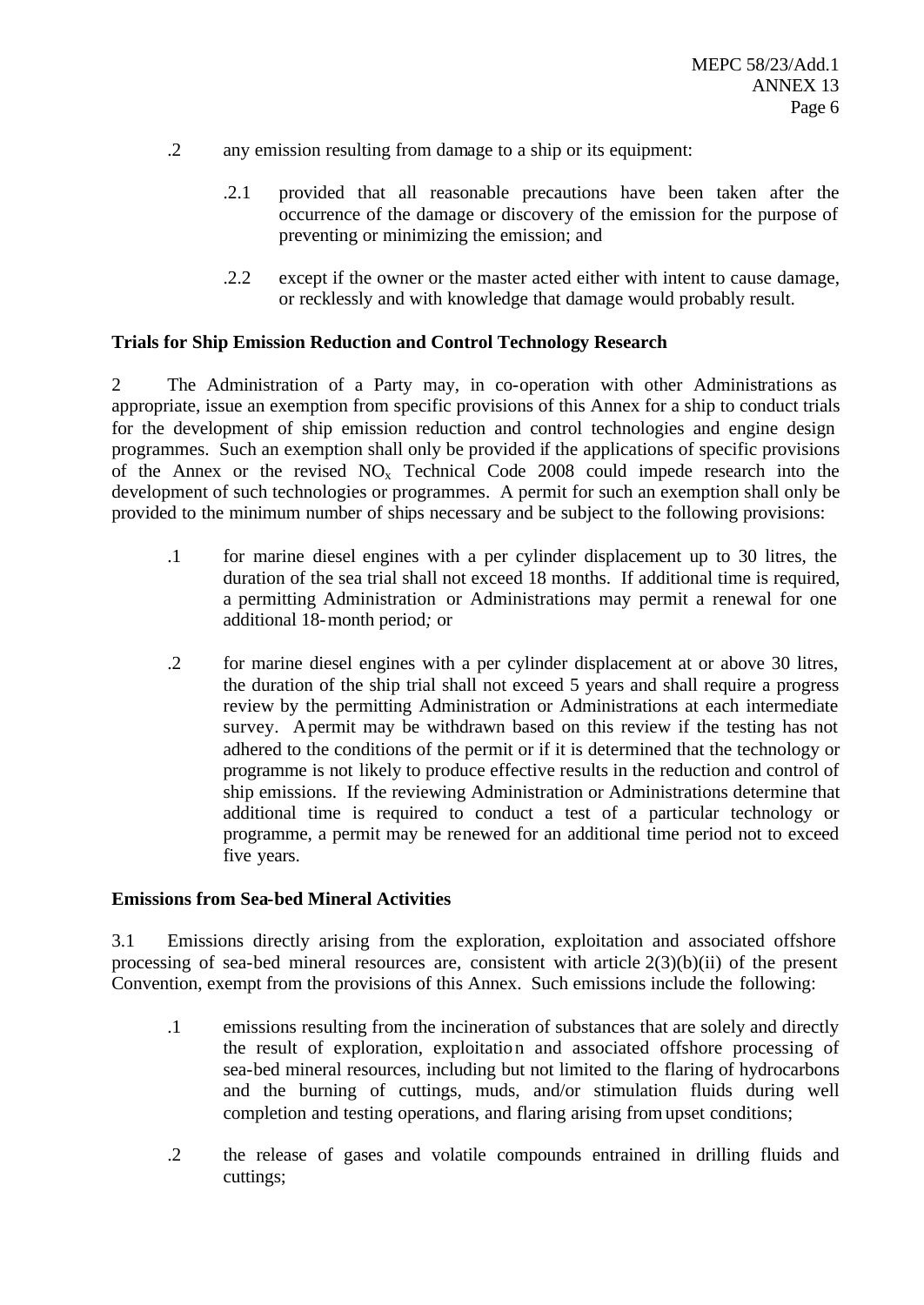- .3 emissions associated solely and directly with the treatment, handling, or storage of sea-bed minerals; and
- .4 emissions from marine diesel engines that are solely dedicated to the exploration, exploitation and associated offshore processing of sea-bed mineral resources.

3.2 The requirements of regulation 18 of this Annex shall not apply to the use of hydrocarbons which are produced and subsequently used on site as fuel, when approved by the Administration.

# **Regulation 4**

# *Equivalents*

1 The Administration of a Party may allow any fitting, material, appliance or apparatus to be fitted in a ship or other procedures, alternative fuel oils, or compliance methods used as an alternative to that required by this Annex if such fitting, material, appliance or apparatus or other procedures, alternative fuel oils, or compliance methods are at least as effective in terms of emissions reductions as that required by this Annex, including any of the standards set forth in regulations 13 and 14.

2 The Administration of a Party which allows a fitting, material, appliance or apparatus or other procedures, alternative fuel oils, or compliance methods used as an alternative to that required by this Annex shall communicate to the Organization for circulation to the Parties particulars thereof, for their information and appropriate action, if any.

3 The Administration of a Party should take into account any relevant guidelines developed by the Organization pertaining to the equivalents provided for in this regulation.

4 The Administration of a Party which allows the use of an equivalent as set forth in paragraph 1 of this regulation shall endeavour not to impair or damage its environment, human health, property, or resources or those of other States.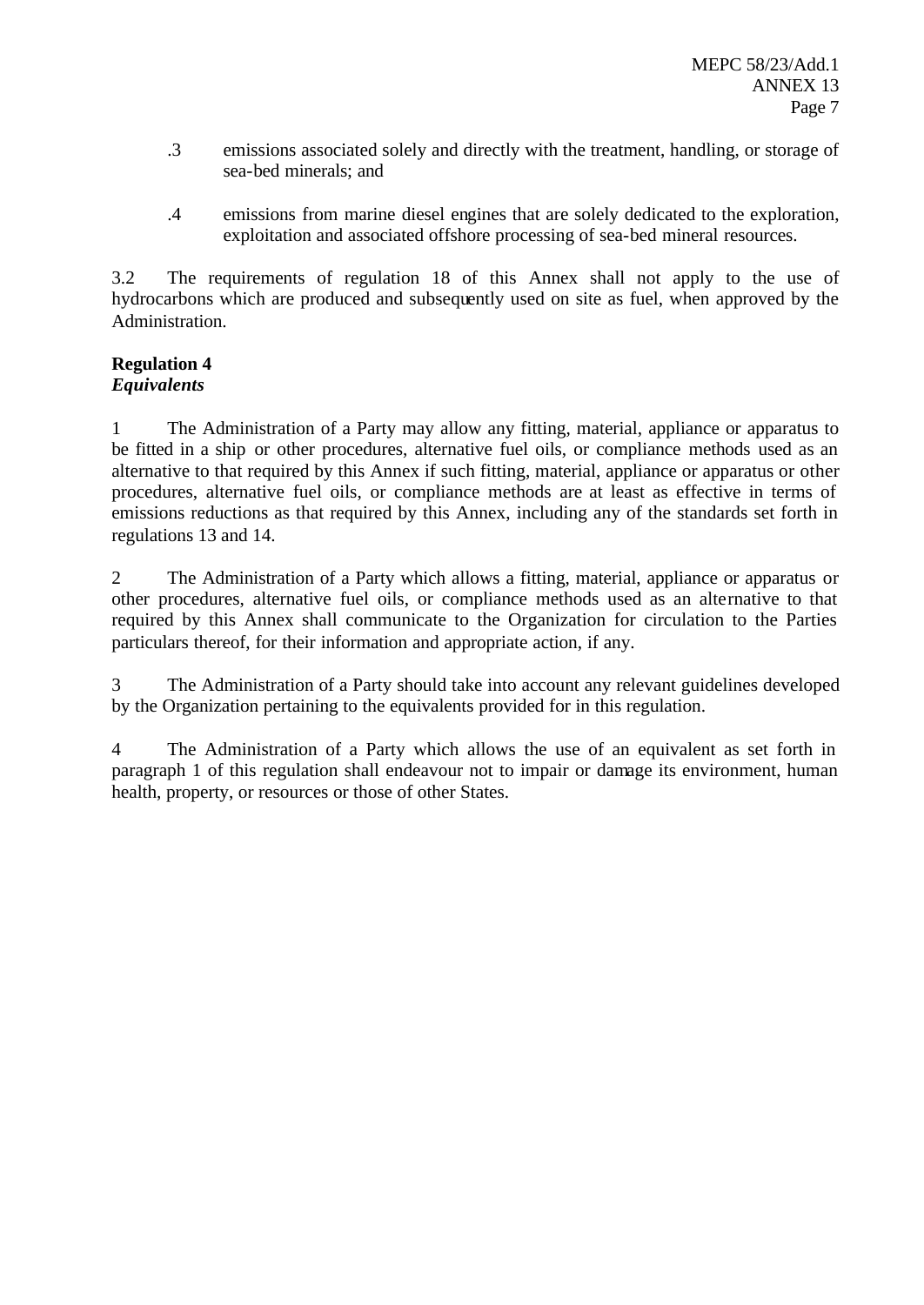#### **CHAPTER II**

#### **SURVEY, CERTIFICATION AND MEANS OF CONTROL**

#### **Regulation 5** *Surveys*

1 Every ship of 400 gross tonnage and above and every fixed and floating drilling rig and other platforms shall be subject to the surveys specified below:

- .1 An initial survey before the ship is put into service or before the certificate required under regulation 6 of this Annex is issued for the first time. This survey shall be such as to ensure that the equipment, systems, fittings, arrangements and material fully comply with the applicable requirements of this Annex;
- .2 A renewal survey at intervals specified by the Administration, but not exceeding five years, except where regulation 9.2, 9.5, 9.6 or 9.7 of this Annex is applicable. The renewal survey shall be such as to ensure that the equipment, systems, fittings, arrangements and material fully comply with applicable requirements of this Annex;
- .3 An intermediate survey within three months before or after the second anniversary date or within three months before or after the third anniversary date of the certificate which shall take the place of one of the annual surveys specified in paragraph 1.4 of this regulation. The intermediate survey shall be such as to ensure that the equipment and arrangements fully comply with the applicable requirements of this Annex and are in good working order. Such intermediate surveys shall be endorsed on the certificate issued under regulation 6 or 7 of this Annex;
- .4 An annual survey within three months before or after each anniversary date of the certificate, including a general inspection of the equipment, systems, fittings, arrangements and material referred to in paragraph 1.1 of this regulation to ensure that they have been maintained in accordance with paragraph 4 of this regulation and that they remain satisfactory for the service for which the ship is intended. Such annual surveys shall be endorsed on the certificate issued under regulation 6 or 7 of this Annex; and
- .5 An additional survey either general or partial, according to the circumstances, shall be made whenever any important repairs or renewals are made as prescribed in paragraph 4 of this regulation or after a repair resulting from investigations prescribed in paragraph 5 of this regulation. The survey shall be such as to ensure that the necessary repairs or renewals have been effectively made, that the material and workmanship of such repairs or renewals are in all respects satisfactory and that the ship complies in all respects with the requirements of this Annex.

2 In the case of ships of less than 400 gross tonnage, the Administration may establish appropriate measures in order to ensure that the applicable provisions of this Annex are complied with.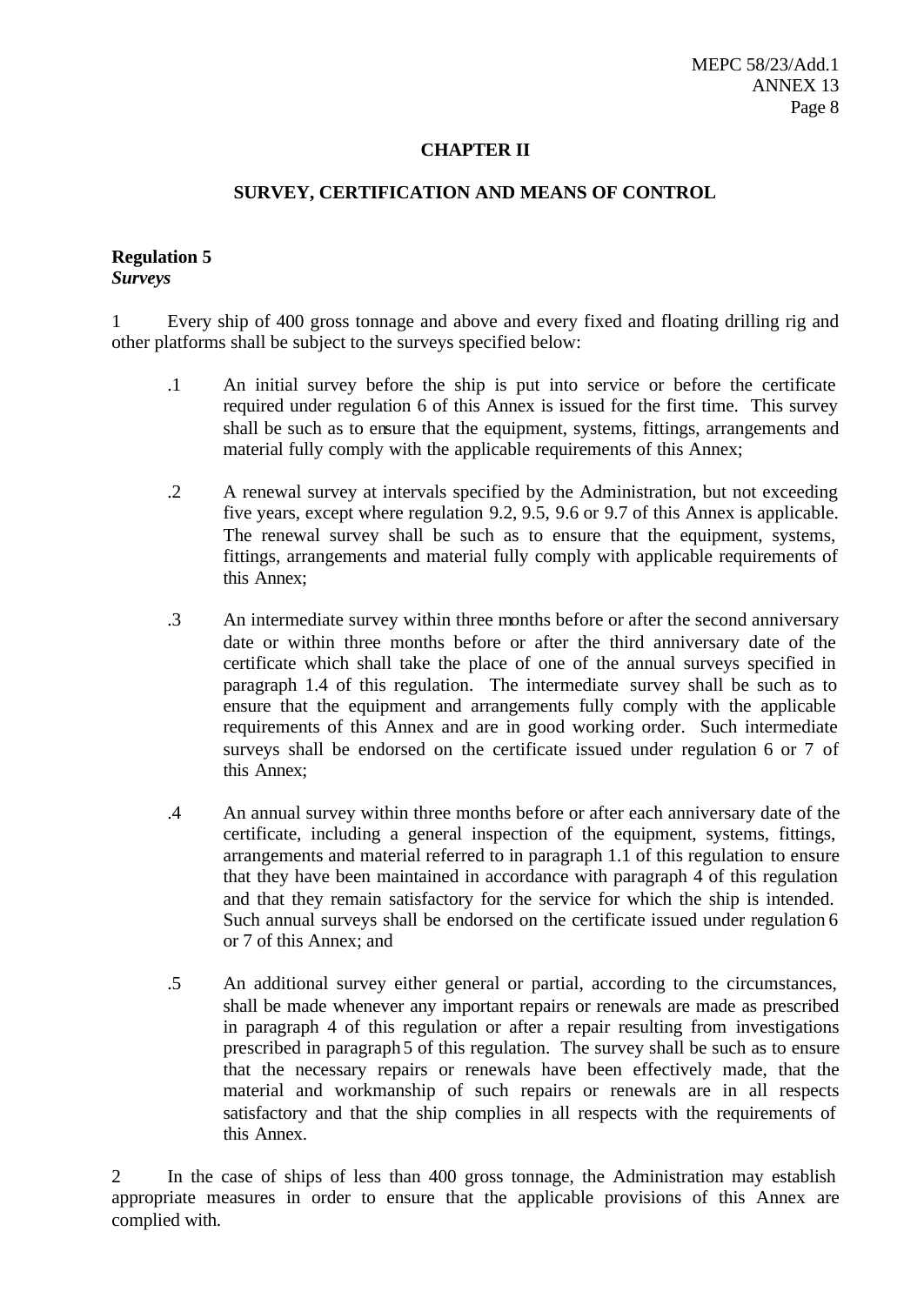3 Surveys of ships as regards the enforcement of the provisions of this Annex shall be carried out by officers of the Administration.

- .1 The Administration may, however, entrust the surveys either to surveyors nominated for the purpose or to organizations recognized by it. Such organizations shall comply with the guidelines adopted by the Organization;<sup>1</sup>
- .2 The survey of marine diesel engines and equipment for compliance with regulation 13 of this Annex shall be conducted in accordance with the revised NO<sup>x</sup> Technical Code 2008;
- .3 When a nominated surveyor or recognized organization determines that the condition of the equipment does not correspond substantially with the particulars of the certificate, they shall ensure that corrective action is taken and shall in due course notify the Administration. If such corrective action is not taken, the certificate shall be withdrawn by the Administration. If the ship is in a port of another Party, the appropriate authorities of the port State shall also be notified immediately. When an officer of the Administration, a nominated surveyor or recognized organization has notified the appropriate authorities of the port State, the Government of the port State concerned shall give such officer, surveyor or organization any necessary assistance to carry out their obligations under this regulation; and
- .4 In every case, the Administration concerned shall fully guarantee the completeness and efficiency of the survey and shall undertake to ensure the necessary arrangements to satisfy this obligation.

4 The equipment shall be maintained to conform with the provisions of this Annex and no changes shall be made in the equipment, systems, fittings, arrangements, or material covered by the survey, without the express approval of the Administration. The direct replacement of such equipment and fittings with equipment and fittings that conform with the provisions of this Annex is permitted.

5 Whenever an accident occurs to a ship or a defect is discovered which substantially affects the efficiency or completeness of its equipment covered by this Annex, the master or owner of the ship shall report at the earliest opportunity to the Administration, a nominated surveyor, or recognized organization responsible for issuing the relevant certificate.

# **Regulation 6**

# *Issue or endorsement of a Certificate*

1 An International Air Pollution Prevention Certificate shall be issued, after an initial or renewal survey in accordance with the provisions of regulation5 of this Annex, to:

 $\frac{1}{1}$ Refer to the Guidelines for the authorization of organizations acting on behalf of the Administration, adopted by the Organization by resolution A.739(18), as may be amended by the Organization, and the Specifications on the survey and certification functions of recognized organizations acting on behalf of the Administration, adopted by the Organization by resolution A.789(19), as may be amended by the Organization.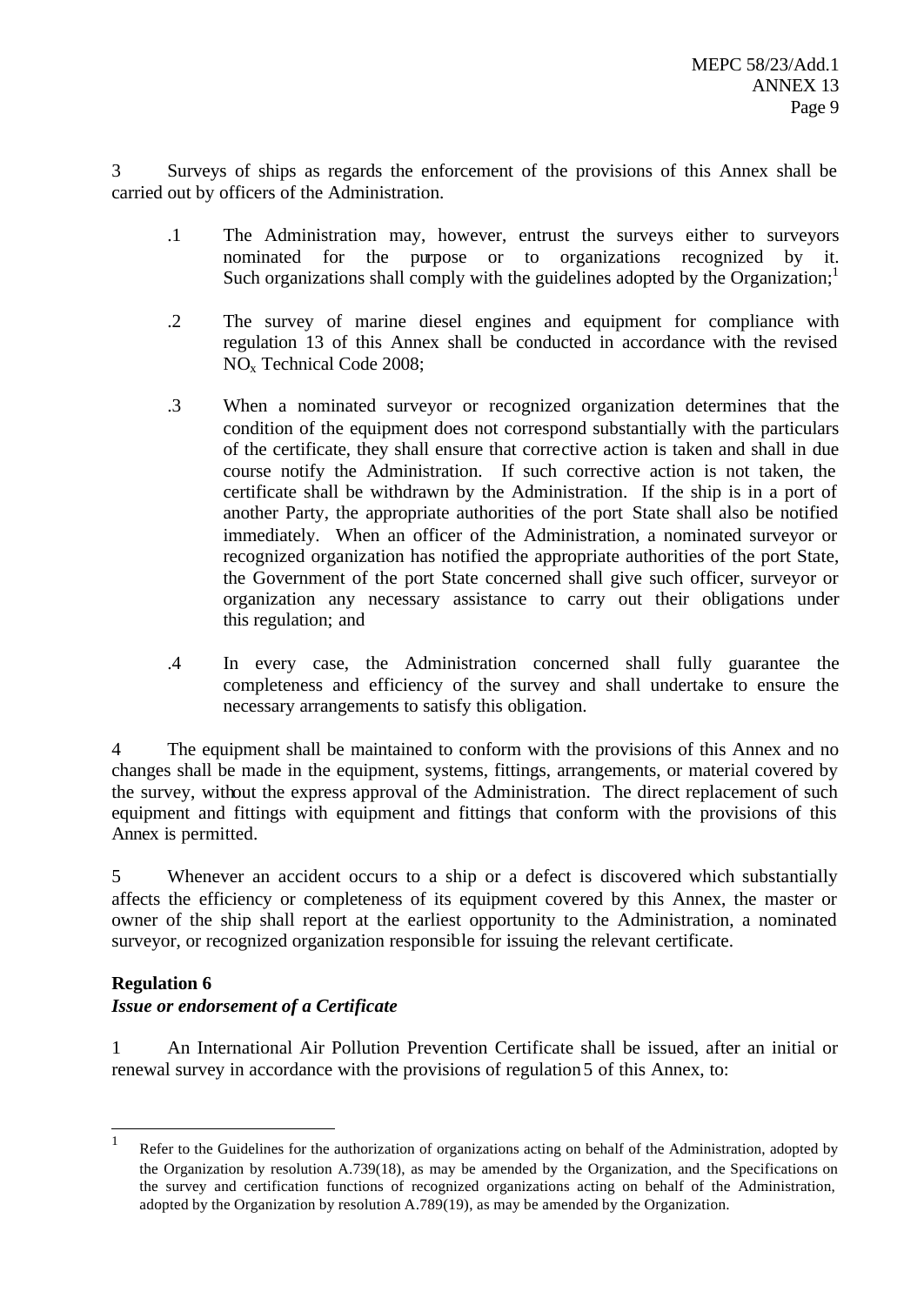- .1 any ship of 400 gross tonnage and above engaged in voyages to ports or offshore terminals under the jurisdiction of other Parties; and
- .2 platforms and drilling rigs engaged in voyages to waters under the sovereignty or jurisdiction of other Parties.

2 A ship constructed before the date of entry into force of Annex VI for such ship's Administration shall be issued with an International Air Pollution Prevention Certificate in accordance with paragraph 1 of this regulation no later than the first scheduled dry-docking after the date of such entry into force, but in no case later than three years after this date.

3 Such certificate shall be issued or endorsed either by the Administration or by any person or organization duly authorized by it. In every case, the Administration assumes full responsibility for the certificate.

# **Regulation 7**

## *Issue of a Certificate by another Party*

1 A Party may, at the request of the Administration, cause a ship to be surveyed and, if satisfied that the provisions of this Annex are complied with, shall issue or authorize the issuance of an International Air Pollution Prevention Certificate to the ship, and where appropriate, endorse or authorize the endorsement of that certificate on the ship, in accordance with this Annex.

2 A copy of the certificate and a copy of the survey report shall be transmitted as soon as possible to the requesting Administration.

3 A certificate so issued shall contain a statement to the effect that it has been issued at the request of the Administration and it shall have the same force and receive the same recognition as a certificate issued under regulation 6 of this Annex.

4 No International Air Pollution Prevention Certificate shall be issued to a ship which is entitled to fly the flag of a State which is not a Party.

#### **Regulation 8** *Form of Certificate*

The International Air Pollution Prevention Certificate shall be drawn up in a form corresponding to the model given in appendix I to this Annex and shall be at least in English, French or Spanish. If an official language of the issuing country is also used, this shall prevail in case of a dispute or discrepancy.

# **Regulation 9**

# *Duration and Validity of Certificate*

1 An International Air Pollution Prevention Certificate shall be issued for a period specified by the Administration, which shall not exceed five years.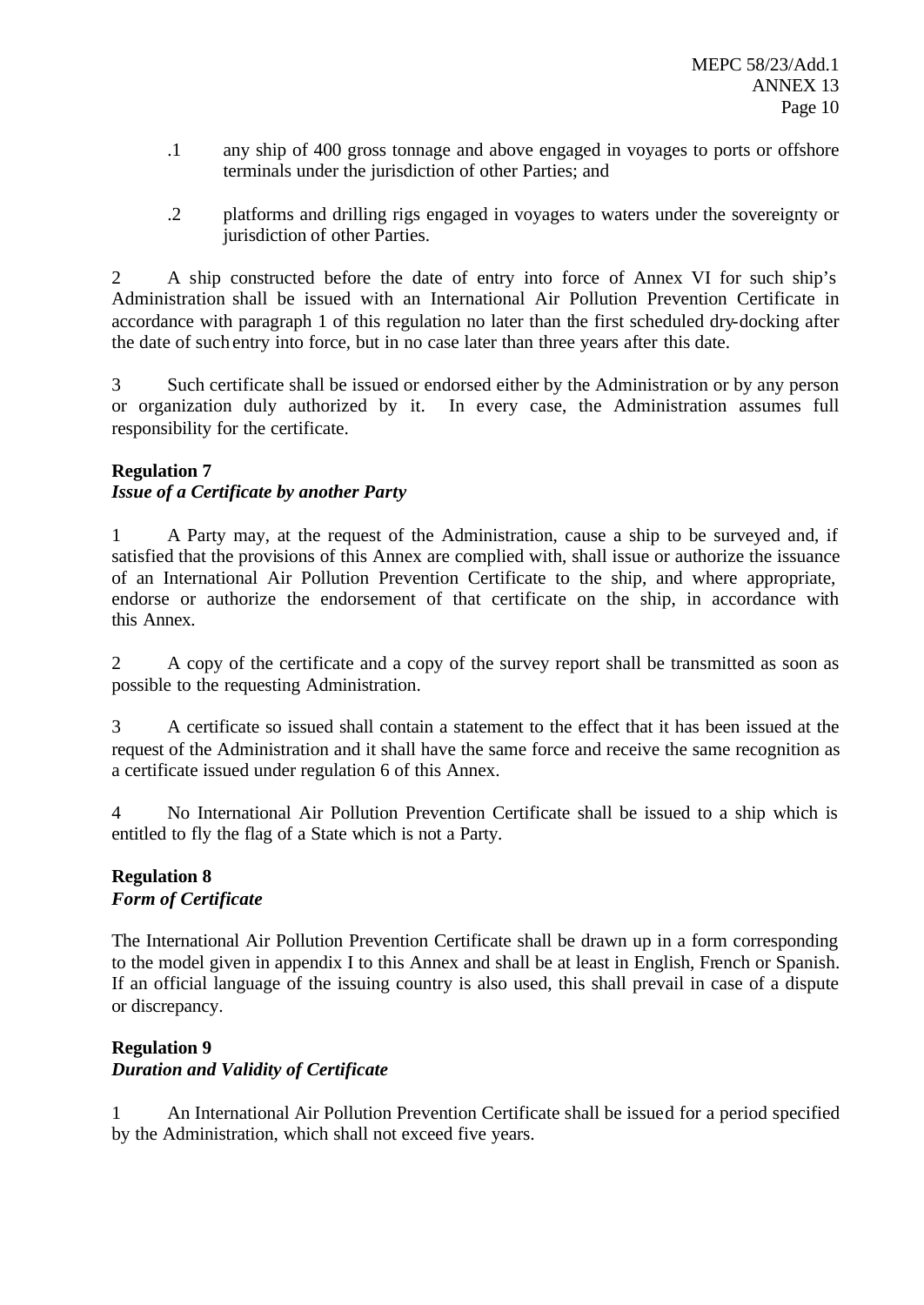- 2 Notwithstanding the requirements of paragraph 1 of this regulation:
	- .1 when the renewal survey is completed within three months before the expiry date of the existing certificate, the new certificate shall be valid from the date of completion of the renewal survey to a date not exceeding five years from the date of expiry of the existing certificate;
	- .2 when the renewal survey is completed after the expiry date of the existing certificate, the new certificate shall be valid from the date of completion of the renewal survey to a date not exceeding five years from the date of expiry of the existing certificate; and
	- .3 when the renewal survey is completed more than three months before the expiry date of the existing certificate, the new certificate shall be valid from the date of completion of the renewal survey to a date not exceeding five years from the date of completion of the renewal survey.

3 If a certificate is issued for a period of less than five years, the Administration may extend the validity of the certificate beyond the expiry date to the maximum period specified in paragraph 1 of this regulation, provided that the surveys referred to in regulations 5.1.3 and 5.1.4 of this Annex applicable when a certificate is issued for a period of five years are carried out as appropriate.

4 If a renewal survey has been completed and a new certificate cannot be issued or placed on board the ship before the expiry date of the existing certificate, the person or organization authorized by the Administration may endorse the existing certificate and such a certificate shall be accepted as valid for a further period which shall not exceed five months from the expiry date.

5 If a ship, at the time when a certificate expires, is not in a port in which it is to be surveyed, the Administration may extend the period of validity of the certificate but this extension shall be granted only for the purpose of allowing the ship to complete its voyage to the port in which it is to be surveyed, and then only in cases where it appears proper and reasonable to do so. No certificate shall be extended for a period longer than three months, and a ship to which an extension is granted shall not, on its arrival in the port in which it is to be surveyed, be entitled by virtue of such extension to leave that port without having a new certificate. When the renewal survey is completed, the new certificate shall be valid to a date not exceeding five years from the date of expiry of the existing certificate before the extension was granted.

6 A certificate issued to a ship engaged on short voyages which has not been extended under the foregoing provisions of this regulation may be extended by the Administration for a period of grace of up to one month from the date of expiry stated on it. When the renewal survey is completed, the new certificate shall be valid to a date not exceeding five years from the date of expiry of the existing certificate before the extension was granted.

7 In special circumstances, as determined by the Administration, a new certificate need not be dated from the date of expiry of the existing certificate as required by paragraph 2.1, 5 or 6 of this regulation. In these special circumstances, the new certificate shall be valid to a date not exceeding five years from the date of completion of the renewal survey.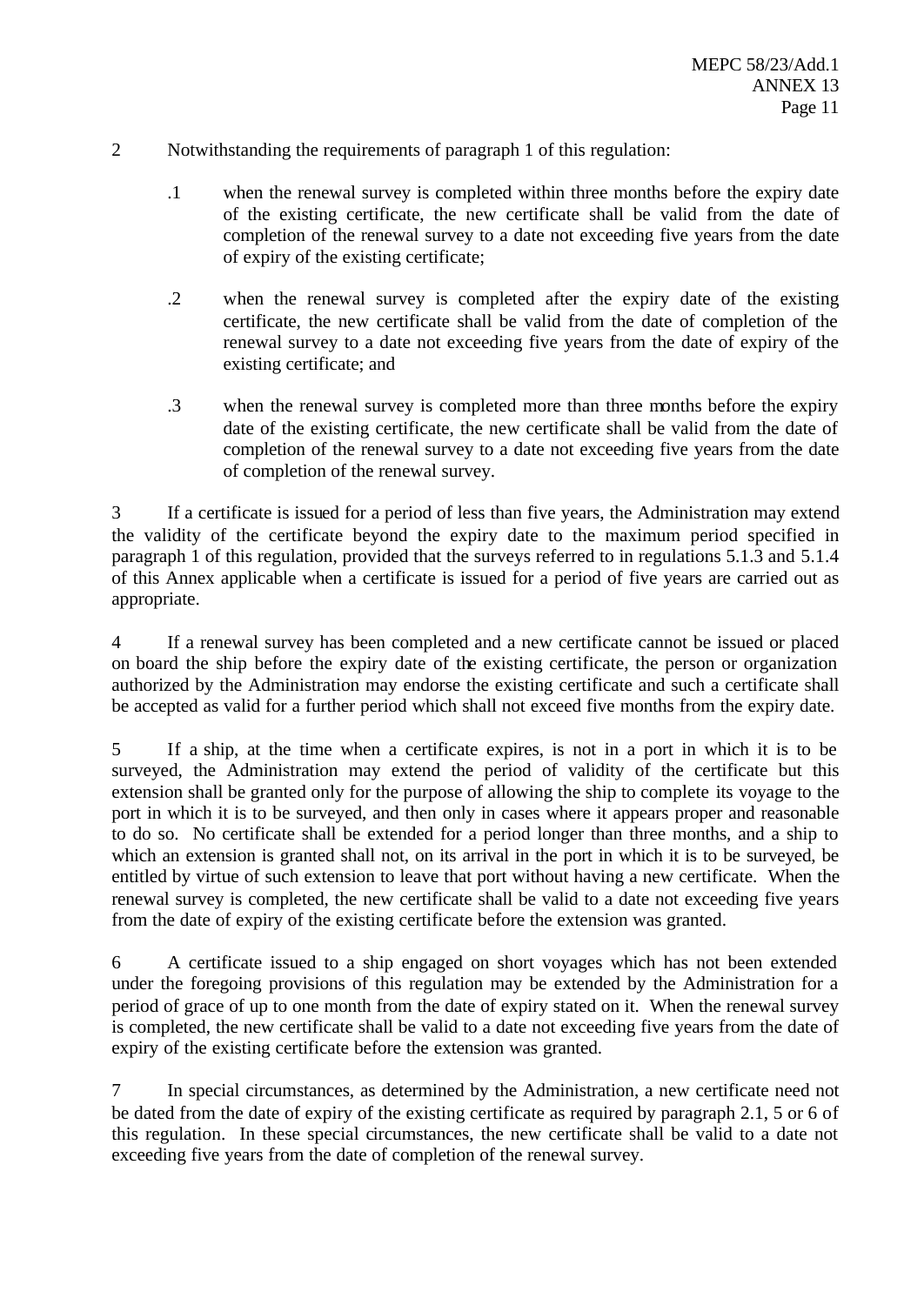8 If an annual or intermediate survey is completed before the period specified in regulation 5 of this Annex, then:

- .1 the anniversary date shown on the certificate shall be amended by endorsement to a date which shall not be more than three months later than the date on which the survey was completed;
- .2 the subsequent annual or intermediate survey required by regulation 5 of this Annex shall be completed at the intervals prescribed by that regulation using the new anniversary date; and
- .3 the expiry date may remain unchanged provided one or more annual or intermediate surveys, as appropriate, are carried out so that the maximum intervals between the surveys prescribed by regulation 5 of this Annex are not exceeded.

9 A certificate issued under regulation 6 or 7 of this Annex shall cease to be valid in any of the following cases:

- .1 if the relevant surveys are not completed within the periods specified under regulation 5.1 of this Annex;
- .2 if the certificate is not endorsed in accordance with regulation 5.1.3 or 5.1.4 of this Annex; and
- .3 upon transfer of the ship to the flag of another State. A new certificate shall only be issued when the Government issuing the new certificate is fully satisfied that the ship is in compliance with the requirements of regulation 5.4 of this Annex. In the case of a transfer between Parties, if requested within three months after the transfer has taken place, the Government of the Party whose flag the ship was formerly entitled to fly shall, as soon as possible, transmit to the Administration copies of the certificate carried by the ship before the transfer and, if available, copies of the relevant survey reports.

# **Regulation 10**

#### *Port State Control on Operational Requirements*

1 A ship, when in a port or an offshore terminal under the jurisdiction of another Party, is subject to inspection by officers duly authorized by such Party concerning operational requirements under this Annex, where there are clear grounds for believing that the master or crew are not familiar with essential shipboard procedures relating to the prevention of air pollution from ships.

2 In the circumstances given in paragraph 1 of this regulation, the Party shall take such steps as to ensure that the ship shall not sail until the situation has been brought to order in accordance with the requirements of this Annex.

3 Procedures relating to the port State control prescribed in article 5 of the present Convention shall apply to this regulation.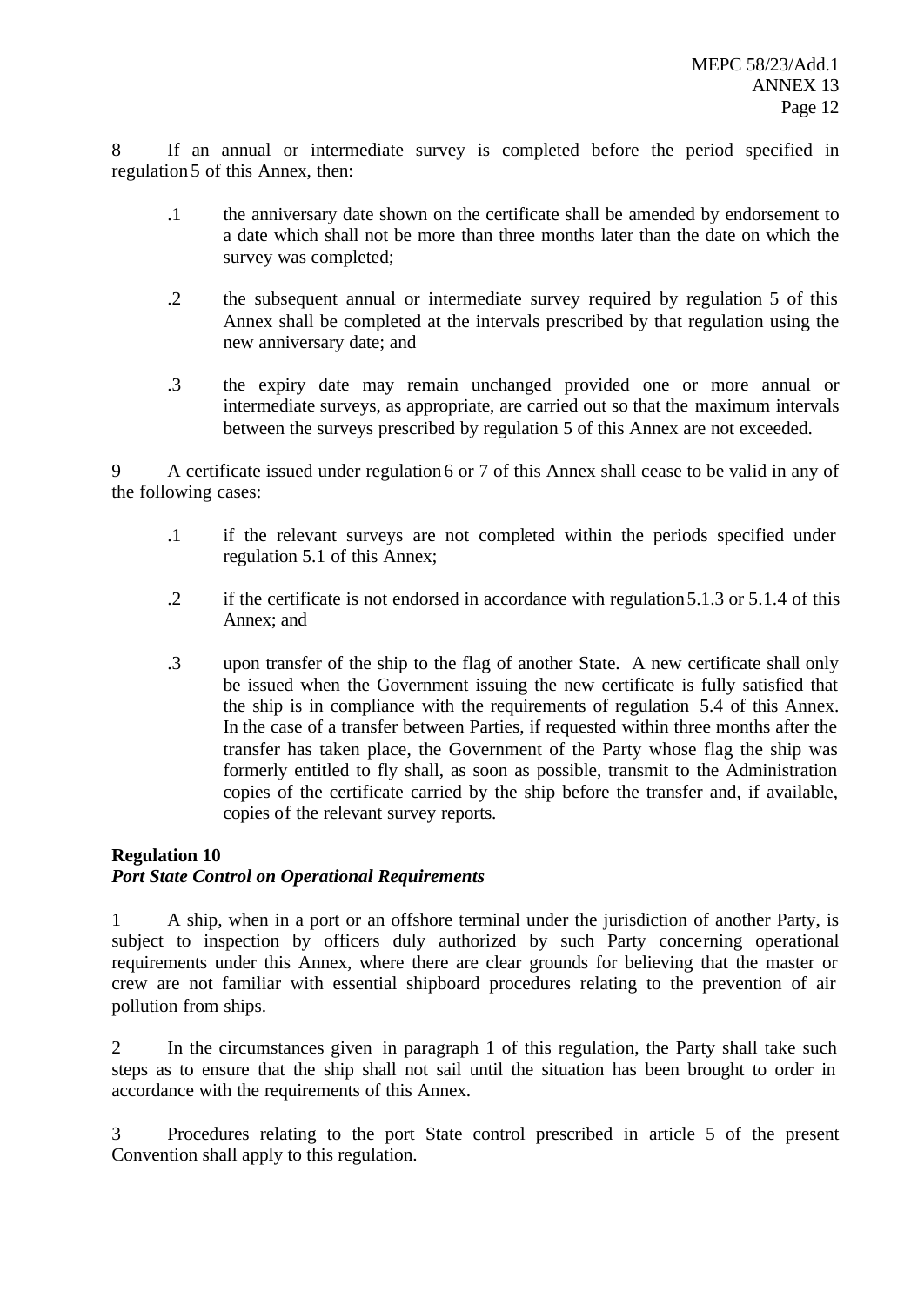4 Nothing in this regulation shall be construed to limit the rights and obligations of a Party carrying out control over operational requirements specifically provided for in the present Convention.

## **Regulation 11**

# *Detection of Violations and Enforcement*

1 Parties shall co-operate in the detection of violations and the enforcement of the provisions of this Annex, using all appropriate and practicable measures of detection and environmental monitoring, adequate procedures for reporting and accumulation of evidence.

2 A ship to which this Annex applies may, in any port or offshore terminal of a Party, be subject to inspection by officers appointed or authorized by that Party for the purpose of verifying whether the ship has emitted any of the substances covered by this Annex in violation of the provision of this Annex. If an inspection indicates a violation of this Annex, a report shall be forwarded to the Administration for any appropriate action.

3 Any Party shall furnish to the Administration evidence, if any, that the ship has emitted any of the substances covered by this Annex in violation of the provisions of this Annex. If it is practicable to do so, the competent authority of the former Party shall notify the master of the ship of the alleged violation.

4 Upon receiving such evidence, the Administration so informed shall investigate the matter, and may request the other Party to furnish further or better evidence of the alleged contravention. If the Administration is satisfied that sufficient evidence is available to enable proceedings to be brought in respect of the alleged violation, it shall cause such proceedings to be taken in accordance with its law as soon as possible. The Administration shall promptly inform the Party which has reported the alleged violation, as well as the Organization, of the action taken.

5 A Party may also inspect a ship to which this Annex applies when it enters the ports or offshore terminals under its jurisdiction, if a request for an investigation is received from any Party together with sufficient evidence that the ship has emitted any of the substances covered by the Annex in any place in violation of this Annex. The report of such investigation shall be sent to the Party requesting it and to the Administration so that the appropriate action may be taken under the present Convention.

6 The international law concerning the prevention, reduction, and control of pollution of the marine environment from ships, including that law relating to enforcement and safeguards, in force at the time of application or interpretation of this Annex, applies, *mutatis mutandis*, to the rules and standards set forth in this Annex.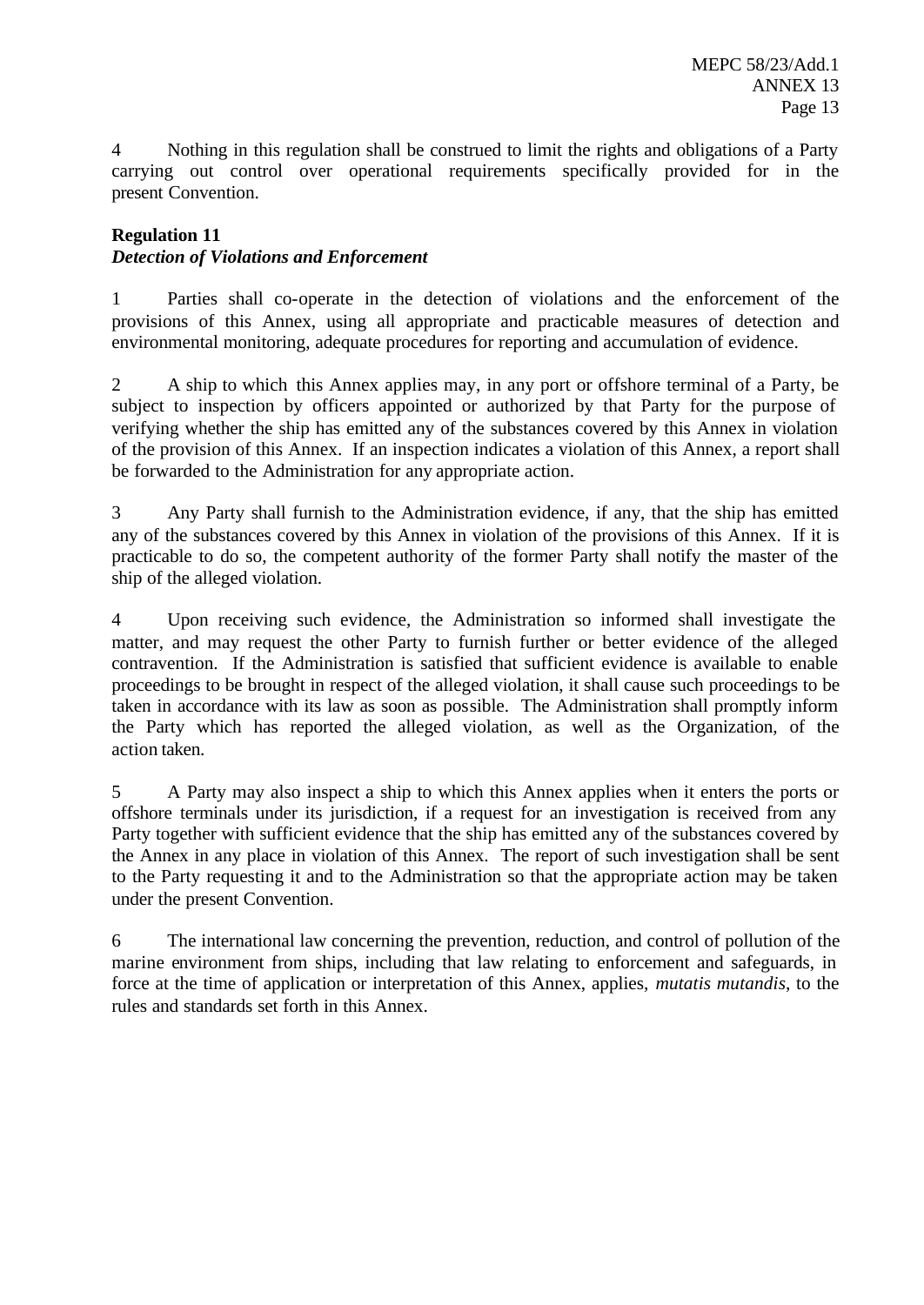#### **CHAPTER III**

## **REQUIREMENTS FOR CONTROL OF EMISSIONS FROM SHIPS**

## **Regulation 12** *Ozone Depleting Substances*

l

1 This regulation does not apply to permanently sealed equipment where there are no refrigerant charging connections or potentially removable components containing ozone depleting substances.

2 Subject to the provisions of regulation 3.1, any deliberate emissions of ozone depleting substances shall be prohibited. Deliberate emissions include emissions occurring in the course of maintaining, servicing, repairing or disposing of systems or equipment, except that deliberate emissions do not include minimal releases associated with the recapture or recycling of an ozone depleting substance. Emissions arising from leaks of an ozone depleting substance, whether or not the leaks are deliberate, may be regulated by Parties.

3.1 Installations which contain ozone depleting substances, other than hydro-chlorofluorocarbons, shall be prohibited:

- .1 on ships constructed on or after 19 May 2005; or
- .2 in the case of ships constructed before 19 May 2005, which have a contractual delivery date of the equipment to the ship on or after 19 May 2005 or, in the absence of a contractual delivery date, the actual delivery of the equipment to the ship on or after 19 May 2005.
- 3.2 Installations which contain hydro-chlorofluorocarbons shall be prohibited:
	- .1 on ships constructed on or after 1 January 2020; or
	- .2 in the case of ships constructed before 1 January 2020, which have a contractual delivery date of the equipment to the ship on or after 1 January 2020 or, in the absence of a contractual delivery date, the actual delivery of the equipment to the ship on or after 1 January 2020.

4 The substances referred to in this regulation, and equipment containing such substances, shall be delivered to appropriate reception facilities when removed from ships.

5 Each ship subject to regulation 6.1 shall maintain a list of equipment containing ozone depleting substances.<sup>2</sup>

6 Each ship subject to regulation 6.1 which has rechargeable systems that contain ozone depleting substances shall maintain an Ozone Depleting Substances Record Book. This Record Book may form part of an existing log-book or electronic recording system as approved by the Administration.

<sup>2</sup> See Appendix I, Supplement to International Air Pollution Prevention Certificate (IAPP Certificate), section 2.1.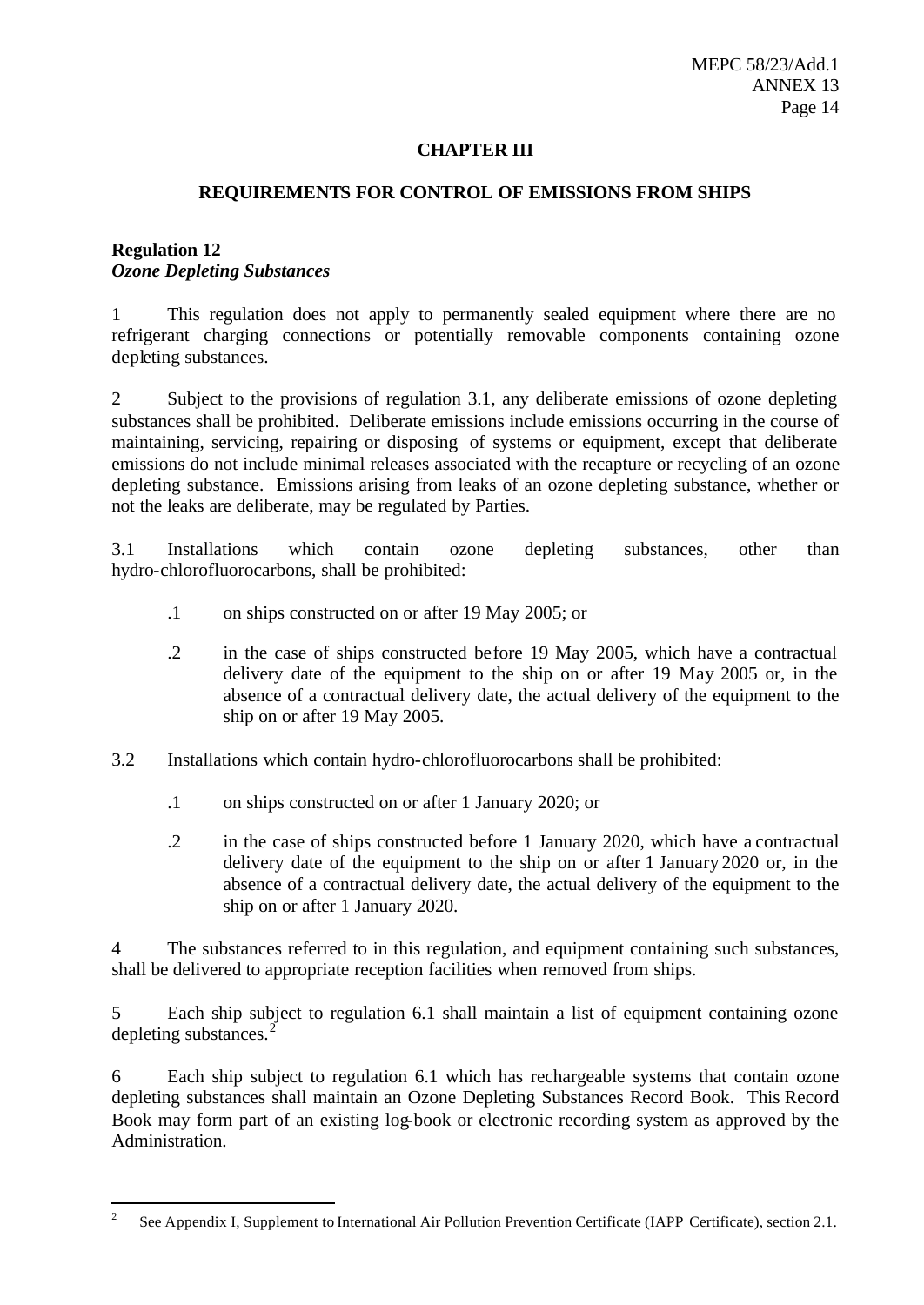7 Entries in the Ozone Depleting Substances Record Book shall be recorded in terms of mass (kg) of substance and shall be completed without delay on each occasion, in respect of the following:

- .1 recharge, full or partial, of equipment containing ozone depleting substances;
- .2 repair or maintenance of equipment containing ozone depleting substances;
- .3 discharge of ozone depleting substances to the atmosphere:
	- .3.1 deliberate; and
	- .3.2 non-deliberate;
- .4 discharge of ozone depleting substances to land-based reception facilities; and
- .5 supply of ozone depleting substances to the ship.

# **Regulation 13**

# *Nitrogen Oxides (NOx)*

#### **Application**

- 1.1 This regulation shall apply to:
	- .1 each marine diesel engine with a power output of more than 130 kW installed on a ship; and
	- .2 each marine diesel engine with a power output of more than 130 kW which undergoes a major conversion on or after 1 January 2000 except when demonstrated to the satisfaction of the Administration that such engine is an identical replacement to the engine which it is replacing and is otherwise not covered under paragraph 1.1.1 of this regulation.
- 1.2 This regulation does not apply to:
	- .1 a marine diesel engine intended to be used solely for emergencies, or solely to power any device or equipment intended to be used solely for emergencies on the ship on which it is installed, or a marine diesel engine installed in lifeboats intended to be used solely for emergencies; and
	- .2 a marine diesel engine installed on a ship solely engaged in voyages within waters subject to the sovereignty or jurisdiction of the State the flag of which the ship is entitled to fly, provided that such engine is subject to an alternative  $NO<sub>x</sub>$  control measure established by the Administration.

1.3 Notwithstanding the provisions of subparagraph 1.1 of this paragraph, the Administration may provide an exclusion from the application of this regulation for any marine diesel engine which is installed on a ship constructed, or for any marine diesel engine which undergoes a major conversion, before 19 May 2005, provided that the ship on which the engine is installed is solely engaged in voyages to ports or offshore terminals within the State the flag of which the ship is entitled to fly.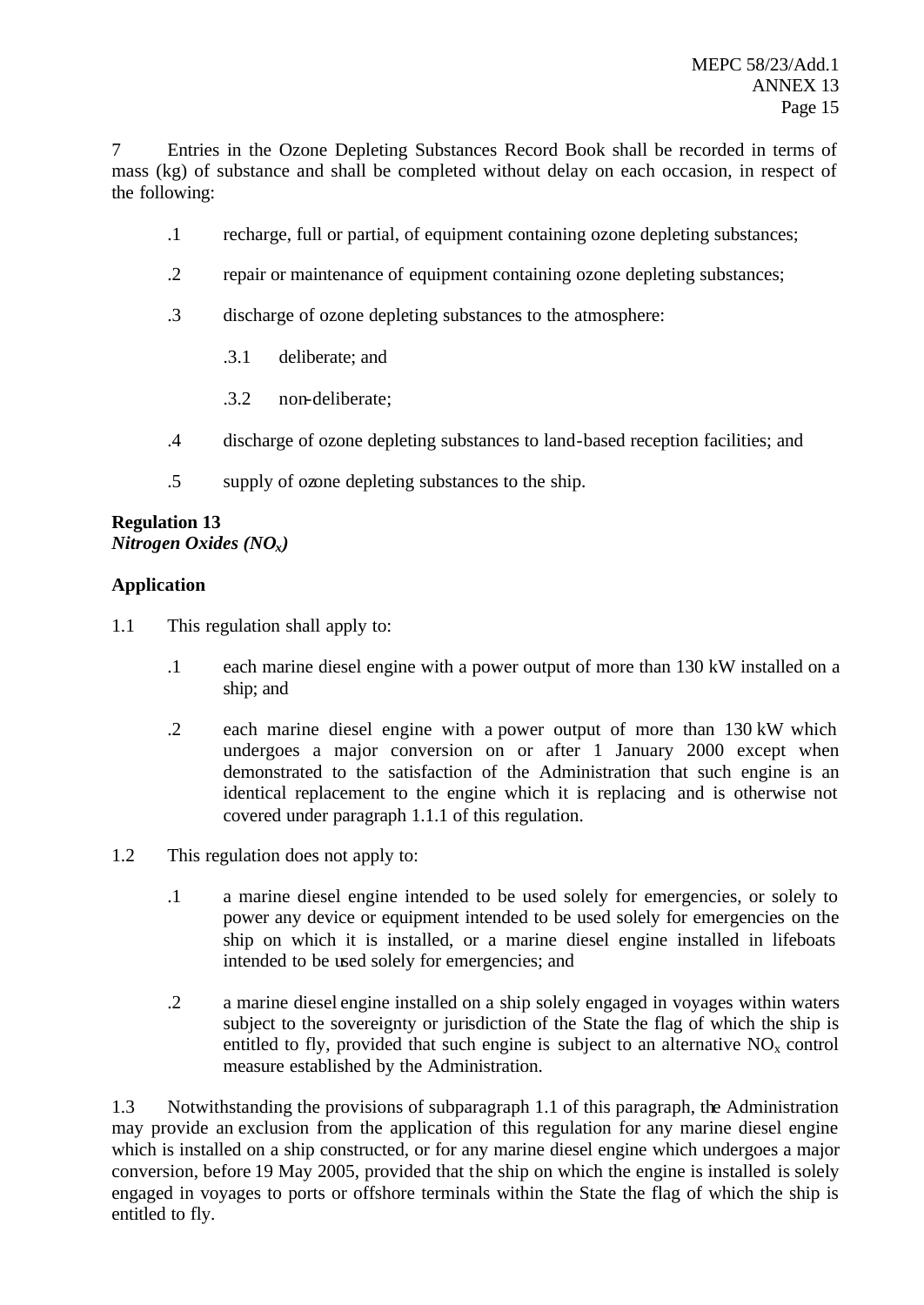## **Major Conversion**

2.1 For the purpose of this regulation, *major conversion* means a modification on or after 1 January 2000 of a marine diesel engine that has not already been certified to the standards set forth in paragraph 3, 4, or 5.1.1 of this regulation where:

- .1 the engine is replaced by a marine diesel engine or an additional marine diesel engine is installed, or
- .2 any substantial modification, as defined in the revised  $NO<sub>x</sub>$  Technical Code 2008, is made to the engine, or
- .3 the maximum continuous rating of the engine is increased by more than10% compared to the maximum continuous rating of the original certification of the engine.

2.2 For a major conversion involving the replacement of a marine diesel engine with a non-identical marine diesel engine or the installation of an additional marine diesel engine, the standards in this regulation in force at the time of the replacement or addition of the engine shall apply. On or after 1 January 2016, in the case of replacement engines only, if it is not possible for such a replacement engine to meet the standards set forth in paragraph 5.1.1 of this regulation (Tier III), then that replacement engine shall meet the standards set forth in paragraph4 of this regulation (Tier II). Guidelines are to be developed by the Organization to set forth the criteria of when it is not possible for a replacement engine to meet the standards in subparagraph 5.1.1 of this regulation.

2.3 A marine diesel engine referred to in paragraph2.1.2 or 2.1.3 shall meet the following standards:

- .1 for ships constructed prior to 1 January 2000, the standards set fo rth in paragraph 3 of this regulation shall apply; and
- .2 for ships constructed on or after 1 January 2000, the standards in force at the time the ship was constructed shall apply.

# **Tier I**

3 Subject to regulation 3 of this Annex, the operation of a marine diesel engine which is installed on a ship constructed on or after 1 January 2000 and prior to 1 January 2011 is prohibited, except when the emission of nitrogen oxides (calculated as the total weighted emission of  $NO<sub>2</sub>$ ) from the engine is within the following limits, where n = rated engine speed (crankshaft revolutions per minute):

- $11$  17.0 g/kWh when n is less than 130 rpm;
- .2 45  $\cdot$  n<sup>(-0.2)</sup> g/kWh when n is 130 or more but less than 2,000 rpm;
- $.3$  9.8 g/kWh when n is 2,000 rpm or more.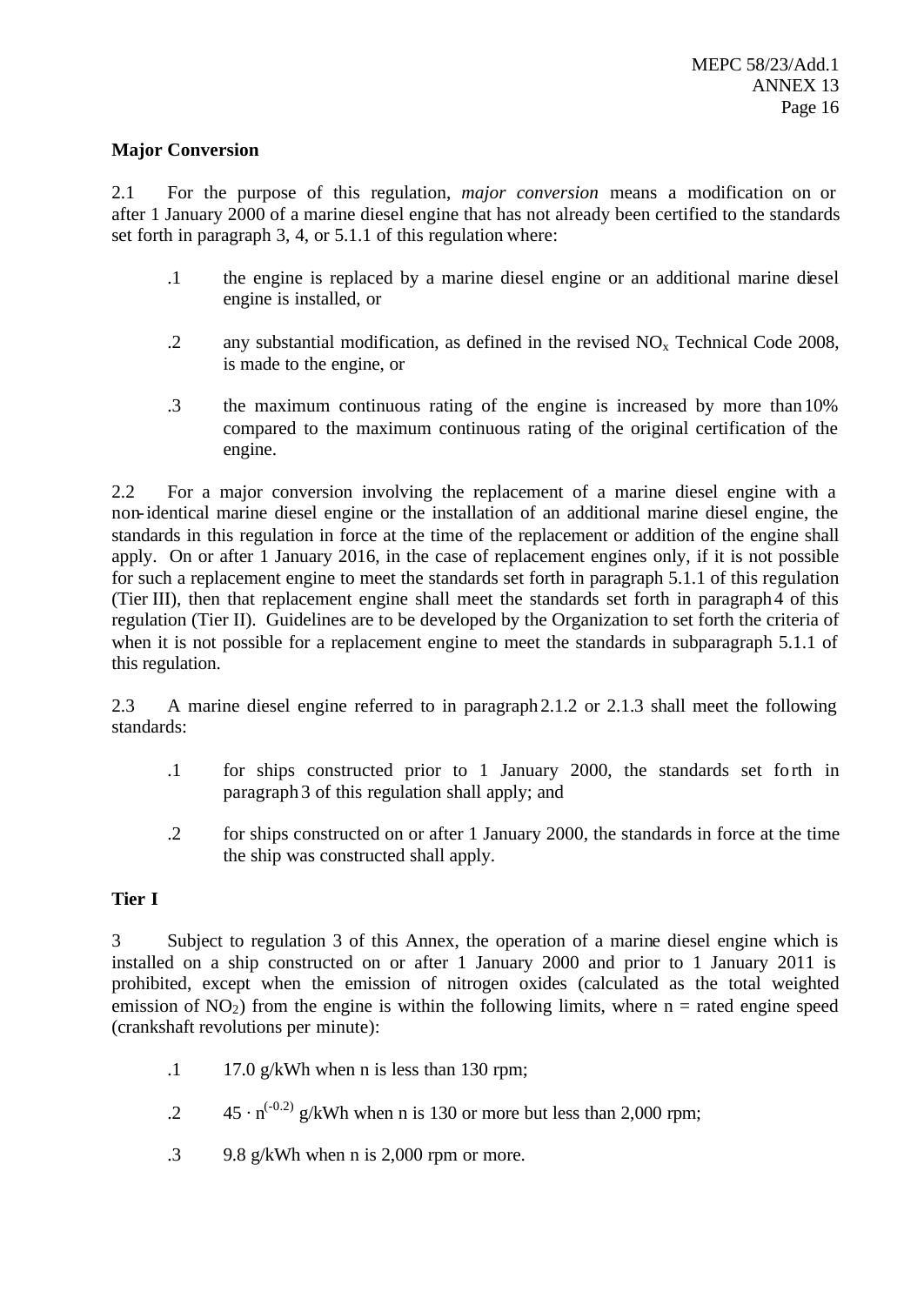# **Tier II**

4 Subject to regulation 3 of this Annex, the operation of a marine diesel engine which is installed on a ship constructed on or after 1 January 2011 is prohibited, except when the emission of nitrogen oxides (calculated as the total weighted emission of  $NO<sub>2</sub>$ ) from the engine is within the following limits, where  $n =$  rated engine speed (crankshaft revolutions per minute):

- $11$  14.4 g/kWh when n is less than 130 rpm;
- .2 44  $\cdot$  n<sup>(-0.23)</sup> g/kWh when n is 130 or more but less than 2,000 rpm;
- $.3$  7.7 g/kWh when n is 2,000 rpm or more.

## **Tier III**

5.1 Subject to regulation 3 of this Annex, the operation of a marine diesel engine which is installed on a ship constructed on or after 1 January 2016:

- .1 is prohibited except when the emission of nitrogen oxides (calculated as the total weighted emission of  $NO<sub>2</sub>$ ) from the engine is within the following limits, where  $n =$  rated engine speed (crankshaft revolutions per minute):
	- .1.1 3.4 g/kWh when n is less than 130 rpm;
	- .1.2 9  $\cdot$  n<sup>(-0.2)</sup> g/kWh when n is 130 or more but less than 2,000 rpm; and
	- $1.3$  2.0 g/kWh when n is 2,000 rpm or more;
- .2 is subject to the standards set forth in subparagraph 5.1.1 of this paragraph when the ship is operating in an Emission Control Area designated under paragraph 6 of this regulation; and
- .3 is subject to the standards set forth in paragraph 4 of this regulation when the ship is operating outside of an Emission Control Area designated under paragraph 6 of this regulation.

5.2 Subject to the review set forth in paragraph 10 of this regulation, the standards set forth in paragraph 5.1.1 of this regulation shall not apply to:

- .1 a marine diesel engine installed on a ship with a length (L), as defined in regulation 1.19 of Annex I to the present Convention, less than 24 metres when it has been specifically designed, and is used solely, for recreational purposes; or
- .2 a marine diesel engine installed on a ship with a combined nameplate diesel engine propulsion power of less than 750 kW if it is demonstrated, to the satisfaction of the Administration, that the ship cannot comply with the standards set forth in paragraph 5.1.1 of this regulation because of design or construction limitations of the ship.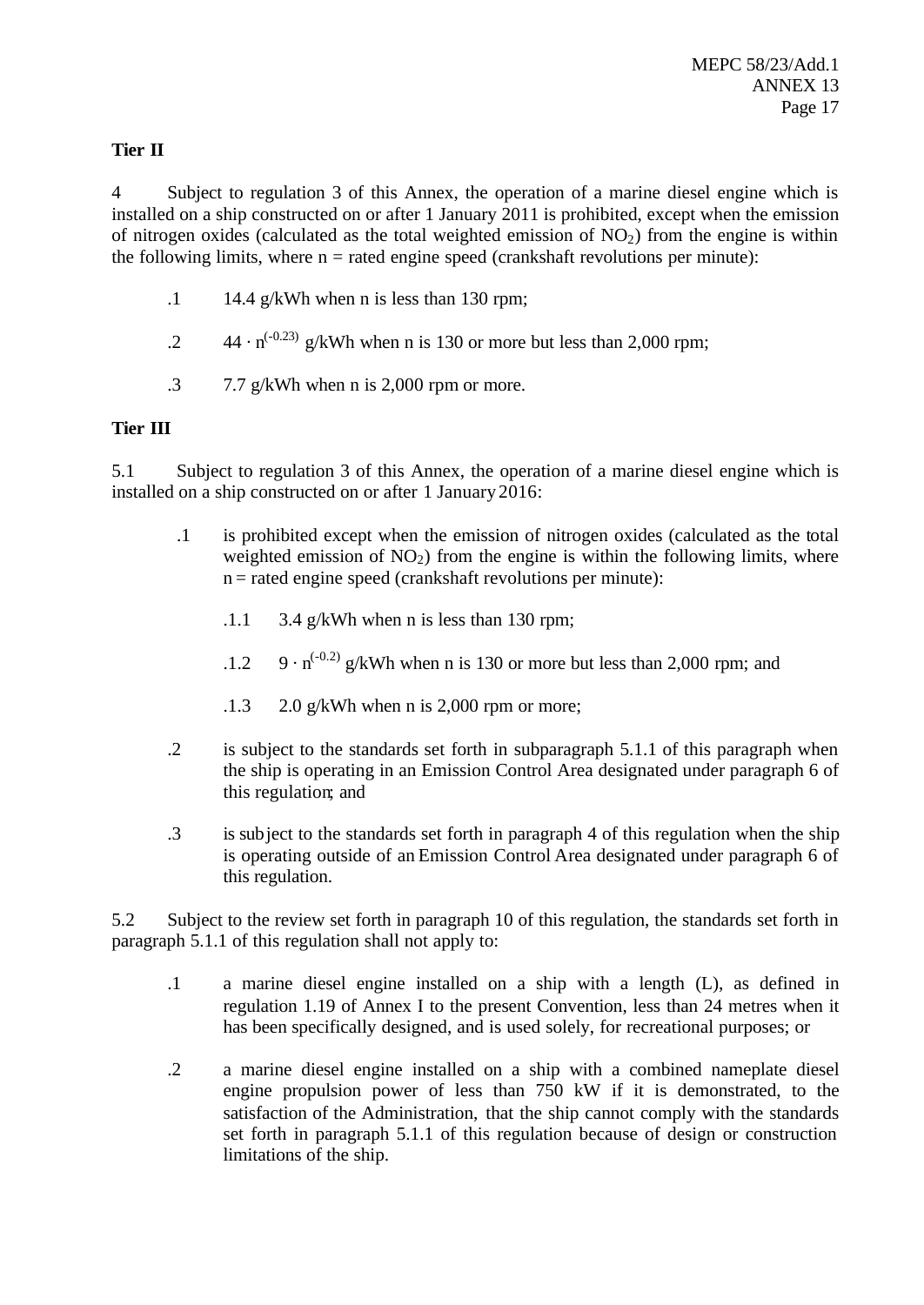#### **Emission Control Area**

6 For the purpose of this regulation, an Emission Control Area shall be any sea area, including any port area, designated by the Organization in accordance with the criteria and procedures set forth in appendix III to this Annex.

## **Marine Diesel Engines Installed on a Ship Constructed Prior to 1 January 2000**

7.1 Notwithstanding paragraph 1.1.1 of this regulation, a marine diesel engine with a power output of more than 5,000 kW and a per cylinder displacement at or above 90 litres installed on a ship constructed on or after 1 January 1990 but prior to 1 January 2000 shall comply with the emission limits set forth in subparagraph7.4 of this paragraph, provided that an Approved Method for that engine has been certified by an Administration of a Party and notification of such certification has been submitted to the Organization by the certifying Administration. Compliance with this paragraph shall be demonstrated through one of the following:

- .1 installation of the certified Approved Method, as confirmed by a survey using the verification procedure specified in the Approved Method File, including appropriate notation on the ship's International Air Pollution Prevention Certificate of the presence of the Approved Method; or
- .2 certification of the engine confirming that it operates within the limits set forth in paragraph 3, 4, or 5.1.1 of this regulation and an appropriate notation of the engine certification on the ship's International Air Pollution Prevention Certificate.

7.2 Subparagraph 7.1 shall apply no later than the first renewal survey that occurs 12 months or more after deposit of the notification in subparagraph 7.1. If a shipowner of a ship on which an Approved Method is to be installed can demonstrate to the satisfaction of the Administration that the Approved Method was not commercially available despite best efforts to obtain it, then that Approved Method shall be installed on the ship no later than the next annual survey of that ship which falls after the Approved Method is commercially available.

7.3 With regard to a ship with a marine diesel engine with a power output of more than 5,000 kW and a per cylinder displacement at or above 90 litres installed on a ship constructed on or after 1 January 1990 but prior to 1 January 2000, the International Air Pollution Prevention Certificate shall, for a marine diesel engine to which paragraph 7.1 of this regulation applies, indicate that either an Approved Method has been applied pursuant to paragraph 7.1.1 of this regulation or the engine has been certified pursuant to paragraph 7.1.2 of this regulation or that an Approved Method does not yet exist or is not yet commercially available as described in subparagraph 7.2 of this regulation.

7.4 Subject to regulation 3 of this Annex, the operation of a marine diesel engine described in subparagraph 7.1 is prohibited, except when the emission of nitrogen oxides (calculated as the total weighted emission of  $NO<sub>2</sub>$ ) from the engine is within the following limits, where n = rated engine speed (crankshaft revolutions per minute):

- $11$  17.0 g/kWh when n is less than 130 rpm;
- .2  $45 \cdot n^{(-0.2)}$  g/kWh when n is 130 or more but less than 2,000 rpm; and
- $.3$  9.8 g/kWh when n is 2,000 rpm or more.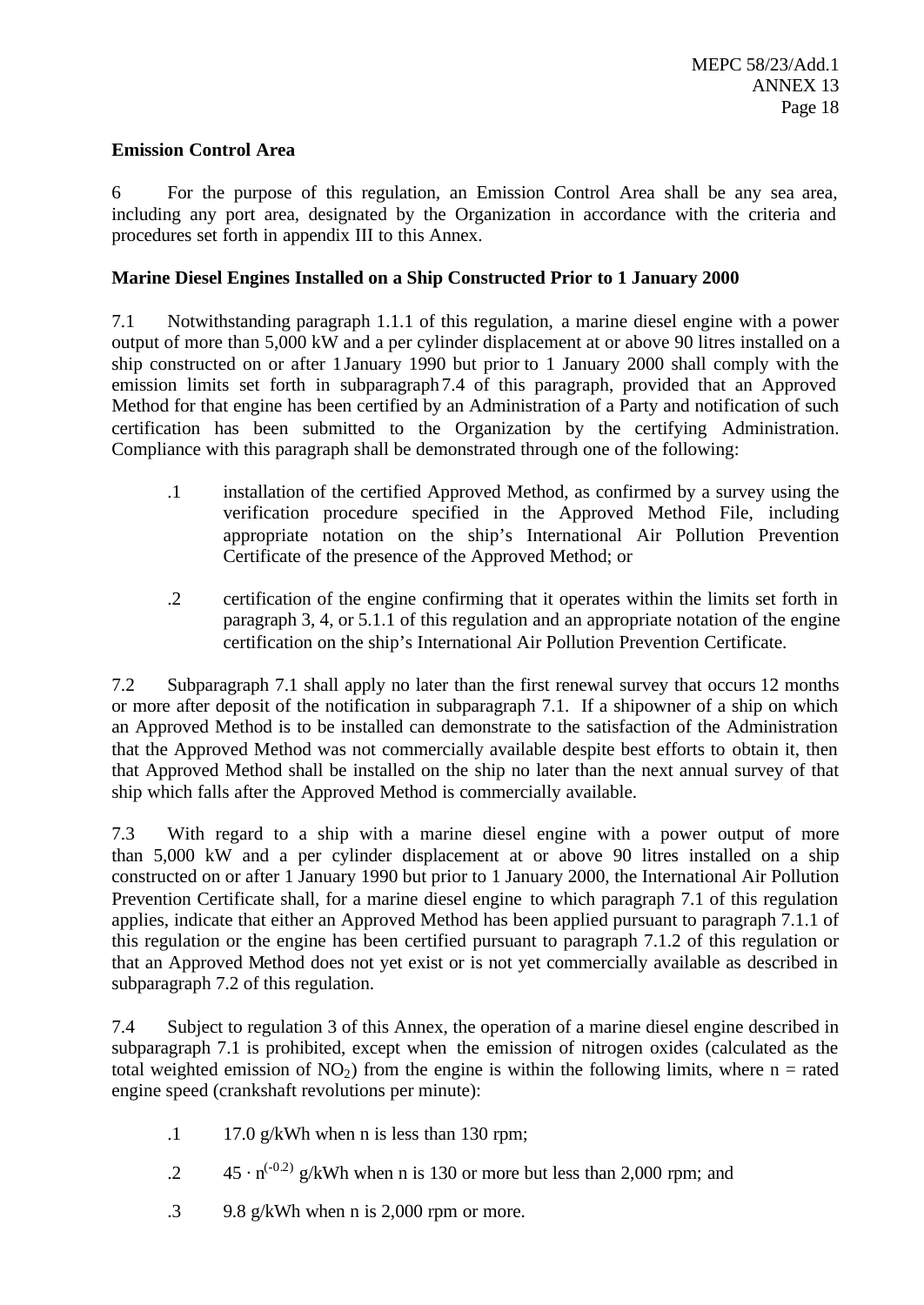7.5 Certification of an Approved Method shall be in accordance with chapter 7 of the revised NOx Technical Code 2008 and shall include verification:

- .1 by the designer of the base marine diesel engine to which the Approved Method applies that the calculated effect of the Approved Method will not decrease engine rating by more than 1.0%, increase fuel consumption by more than 2.0% as measured according to the appropriate test cycle set forth in the revised NOx Technical Code 2008, or adversely affect engine durability or reliability; and
- .2 that the cost of the Approved Method is not excessive, which is determined by a comparison of the amount of  $NO<sub>x</sub>$  reduced by the Approved Method to achieve the standard set forth in subparagraph 7.4 of this paragraph and the cost of purchasing and installing such Approved Method.<sup>3</sup>

## **Certification**

8 The revised NO<sub>x</sub> Technical Code 2008 shall be applied in the certification, testing, and measurement procedures for the standards set forth in this regulation.

9 The procedures for determining  $NO<sub>x</sub>$  emissions set out in the revised  $NO<sub>x</sub>$  Technical Code 2008 are intended to be representative of the normal operation of the engine. Defeat devices and irrational emission control strategies undermine this intention and shall not be allowed. This regulation shall not prevent the use of auxiliary control devices that are used to protect the engine and/or its ancillary equipment against operating conditions that could result in damage or failure or that are used to facilitate the starting of the engine.

#### **Review**

l

10 Beginning in 2012 and completed no later than 2013, the Organization shall review the status of the technological developments to implement the standards set forth in paragraph 5.1.1 of this regulation and shall, if proven necessary, adjust the time periods set forth in that subparagraph.

# **Regulation 14**

*Sulphur Oxides (SO*x*) and Particulate Matter* 

# **General Requirements**

1 The sulphur content of any fuel oil used on board ships shall not exceed the following limits:

.1 4.50% m/m prior to 1 January 2012;

$$
\text{Ce} = \frac{\text{Cost of Approved Method} \cdot 10^6}{P(kW) \cdot 0.768 \cdot 6000(\text{hours/year}) \cdot 5 \text{ (years)} \cdot ? \text{ NO}_x(g/kWh)}}
$$

<sup>3</sup> The cost of an Approved Method shall not exceed 375 Special Drawing Rights/metric ton  $NO<sub>x</sub>$  calculated in accordance with the Cost-Effectiveness formula below: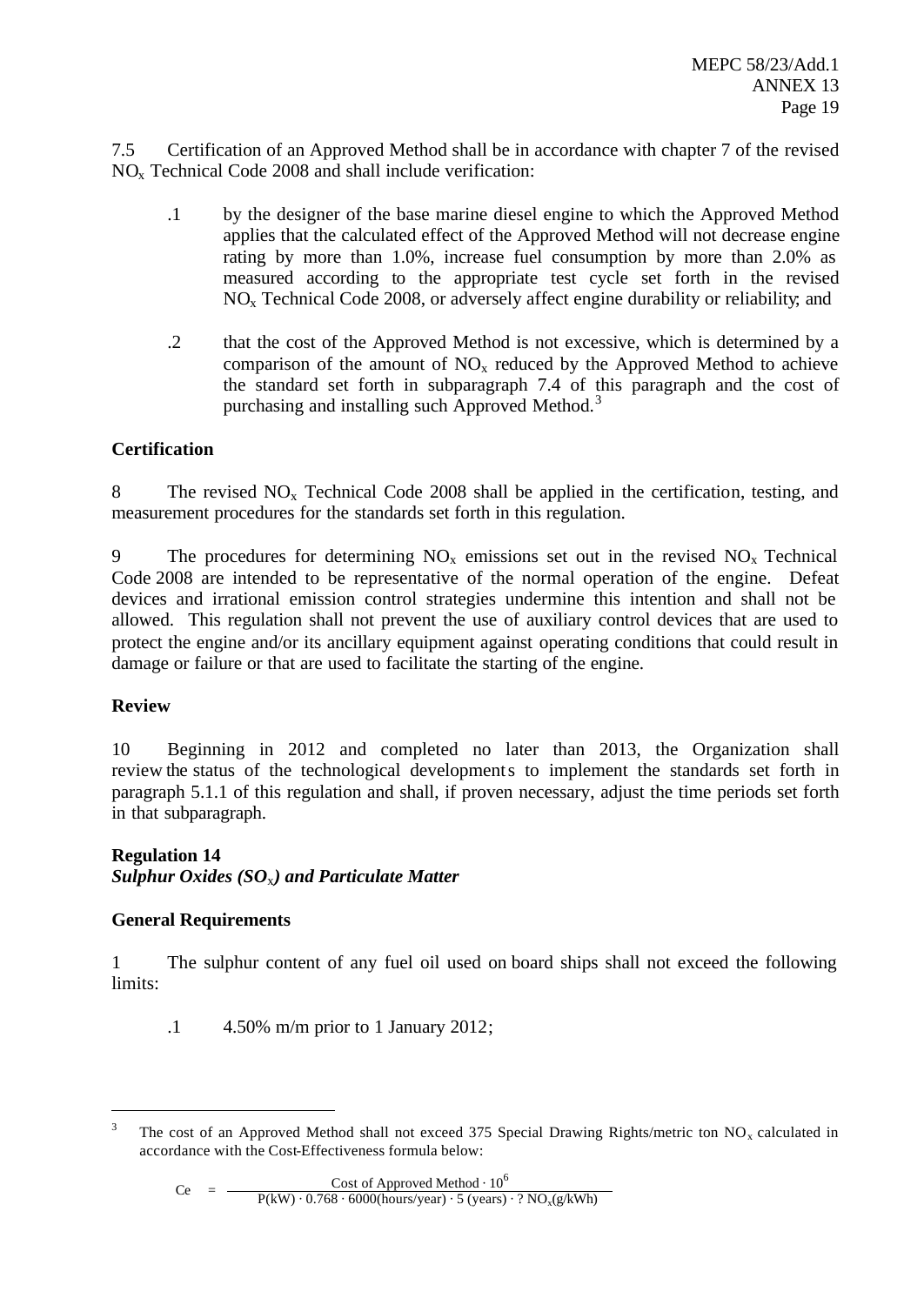- .2 3.50% m/m on and after 1 January 2012; and
- .3 0.50% m/m on and after 1 January 2020.

2 The worldwide average sulphur content of residual fuel oil supplied for use on board ships shall be monitored taking into account guidelines developed by the Organization.<sup>4</sup>

## **Requirements within Emission Control Areas**

3 For the purpose of this regulation, Emission Control Areas shall include:

- .1 the Baltic Sea area as defined in regulation 1.11.2 of Annex I, the North Sea as defined in regulation 5(1)(f) of Annex V; and
- .2 any other sea area, including port areas, designated by the Organization in accordance with criteria and procedures set forth in appendix III to this Annex.

4 While ships are operating within an Emission Control Area, the sulphur content of fuel oil used on board ships shall not exceed the following limits:

.1 1.50% m/m prior to 1 July 2010;

l

- .2 1.00% m/m on and after 1 July 2010; and
- .3 0.10% m/m on and after 1 January 2015.

5 The sulphur content of fuel oil referred to in paragraph 1 and paragraph 4 of this regulation shall be documented by its supplier as required by regulation 18 of this Annex.

6 Those ships using separate fuel oils to comply with paragraph 4 of this regulation and entering or leaving an Emission Control Area set forth in paragraph 3 of this regulation shall carry a written procedure showing how the fuel oil change-over is to be done, allowing sufficient time for the fuel oil service system to be fully flushed of all fuel oils exceeding the applicable sulphur content specified in paragraph 4 of this regulation prior to entry into an Emission Control Area. The volume of low sulphur fuel oils in each tank as well as the date, time, and position of the ship when any fuel-oil-change-over operation is completed prior to the entry into an Emission Control Area or commenced after exit from such an area, shall be recorded in such log-book as prescribed by the Administration.

7 During the first twelve months immediately following an amendment designating a specific Emission Control Area under paragraph 3.2 of this regulation, ships operating in that Emission Control Area are exempt from the requirements in paragraphs 4 and 6 of this regulation and from the requirements of paragraph 5 of this regulation insofar as they relate to paragraph 4 of this regulation.

<sup>&</sup>lt;sup>4</sup> MEPC.82(43), "Guidelines for Monitoring the World-wide Average Sulphur Content of Residual Fuel Oils Supplied for Use On Board Ships".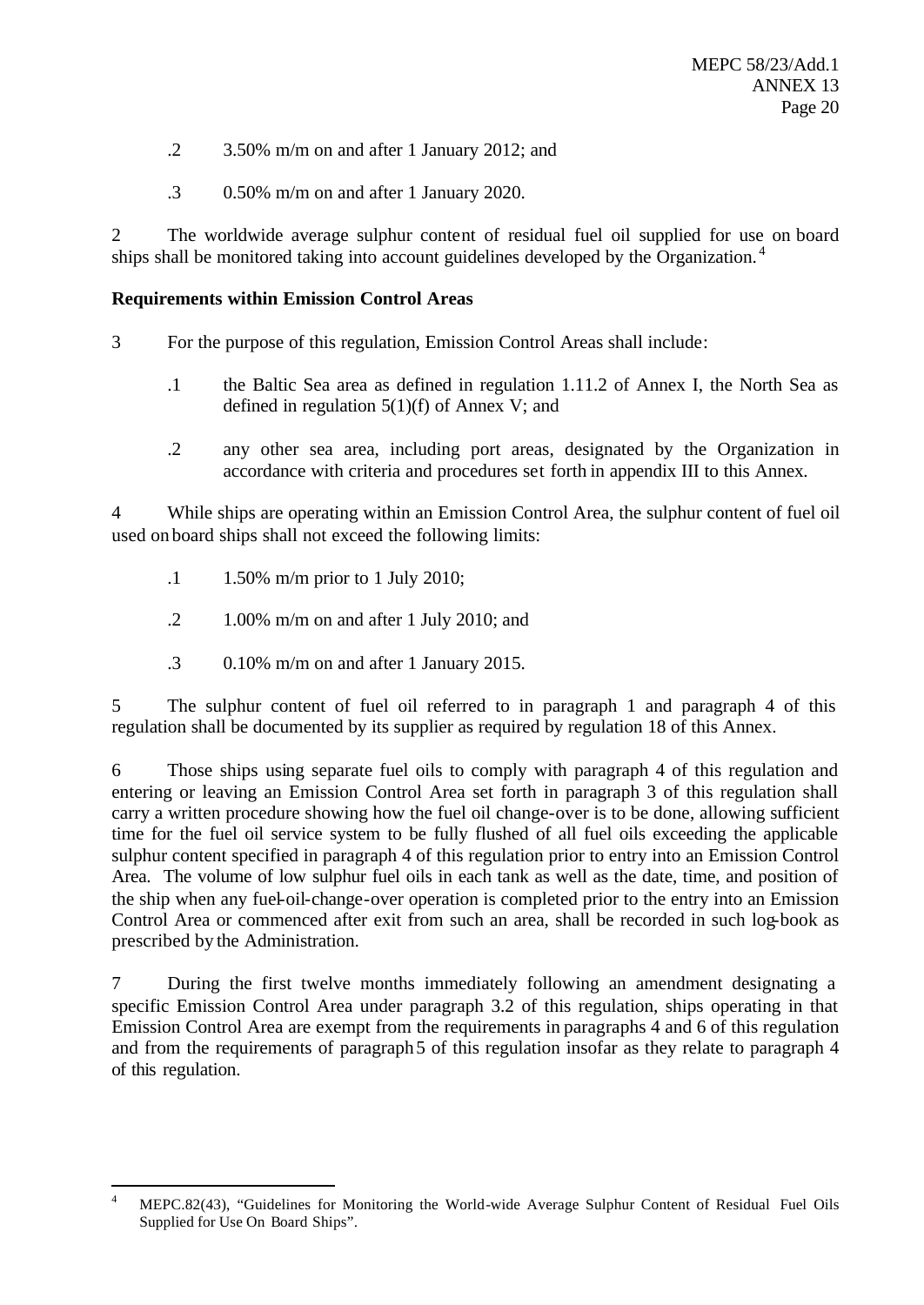# **Review Provision**

8 A review of the standard set forth in subparagraph 1.3 of this regulation shall be completed by 2018 to determine the availability of fuel oil to comply with the fuel oil standard set forth in that paragraph and shall take into account the following elements:

- .1 the global market supply and demand for fuel oil to comply with paragraph 1.3 of this regulation that exist at the time that the review is conducted;
- .2 an analysis of the trends in fuel oil markets; and
- .3 any other relevant issue.

9 The Organization shall establish a group of experts, comprising of representatives with the appropriate expertise in the fuel oil market and appropriate maritime, environmental, scientific, and legal expertise, to conduct the review referred to in paragraph 8 of this regulation. The group of experts shall develop the appropriate information to inform the decision to be taken by the Parties.

10 The Parties, based on the information developed by the group of experts, may decide whether it is possible for ships to comply with the date in paragraph 1.3 of this regulation. If a decision is taken that it is not possible for ships to comply, then the standard in that subparagraph shall become effective on 1 January 2025.

# **Regulation 15**

l

# *Volatile Organic Compounds (VOCs)*

1 If the emissions of VOCs from a tanker are to be regulated in a port or ports or a terminal or terminals under the jurisdiction of a Party, they shall be regulated in accordance with the provisions of this regulation.

2 A Party regulating tankers for VOC emissions shall submit a notification to the Organization. This notification shall include information on the size of tankers to be controlled, the cargoes requiring vapour emission control systems, and the effective date of such control. The notification shall be submitted at least six months before the effective date.

3 A Party which designates ports or terminals at which VOCs emissions from tankers are to be regulated shall ensure that vapour emission control systems, approved by that Party taking into account the safety standards for such systems developed by the Organization<sup>5</sup>, are provided in any designated port and terminal and are operated safely and in a manner so as to avoid undue delay to a ship.

4 The Organization shall circulate a list of the ports and terminals designated by Parties to other Parties and Member States of the Organization for their information.

5 A tanker to which paragraph 1 of this regulation applies shall be provided with a vapour emission collection system approved by the Administration taking into account the safety standards for such systems developed by the Organization<sup>5</sup>, and shall use this system during the loading of relevant cargoes. A port or terminal which has installed vapour emission control

<sup>&</sup>lt;sup>5</sup> MSC/Circ.585, Standards for vapour emission control systems.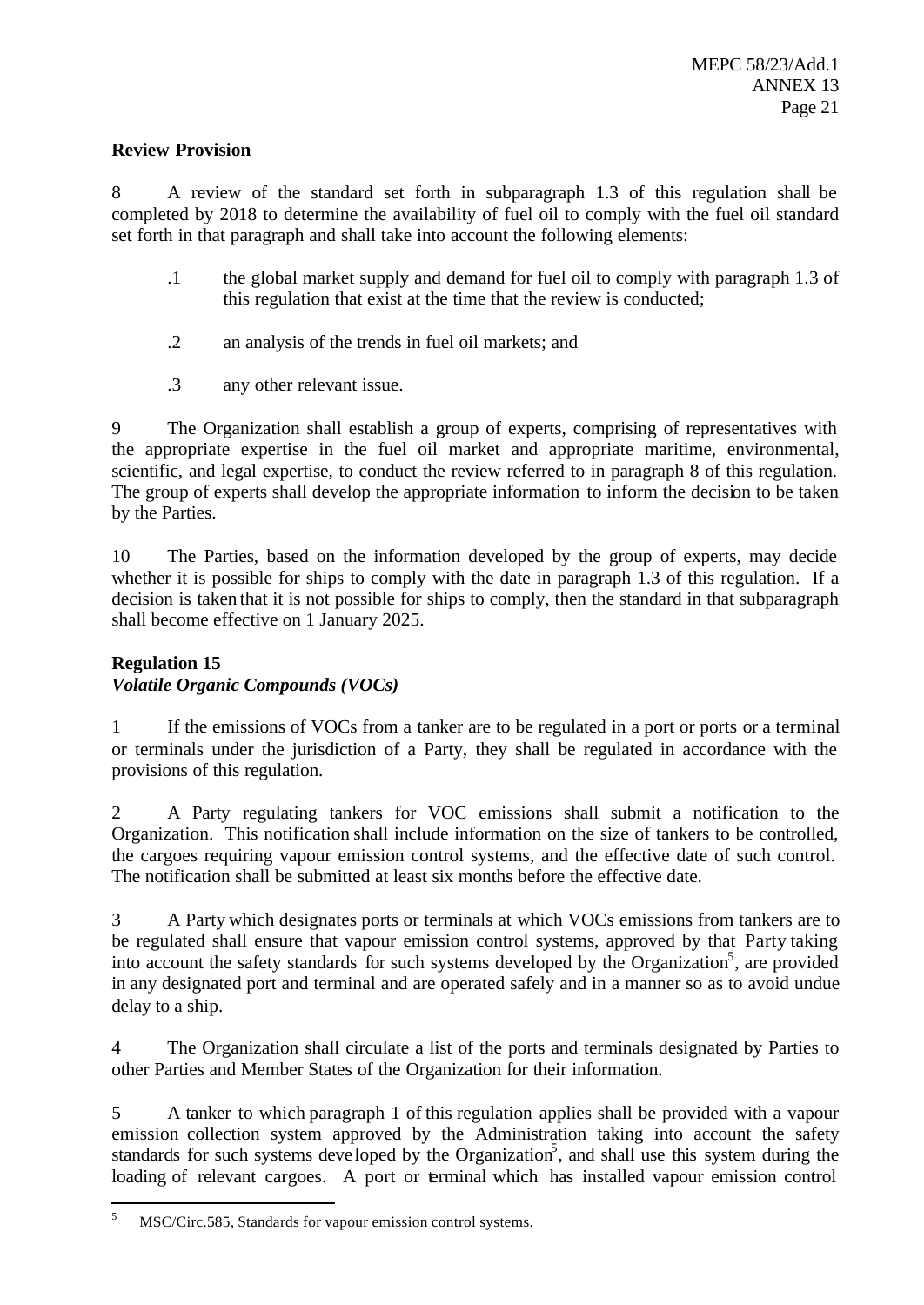systems in accordance with this regulation may accept tankers which are not fitted with vapour collection systems for a period of three years after the effective date identified in paragraph 2 of this regulation.

6 A tanker carrying crude oil shall have on board and implement a VOC Management Plan approved by the Administration. Such a plan shall be prepared taking into account the guidelines developed by the Organization. The plan shall be specific to each ship and shall at least:

- .1 provide written procedures for minimizing VOC emissions during the loading, sea passage and discharge of cargo;
- .2 give consideration to the additional VOC generated by crude oil washing;
- .3 identify a person responsible for implementing the plan; and
- .4 for ships on international voyages, be written in the working language of the master and officers and, if the working language of the master and officers is not English, French, or Spanish, include a translation into one of these languages.

7 This regulation shall also apply to gas carriers only if the type of loading and containment systems allow safe retention of non-methane VOCs on board or their safe return ashore.<sup>6</sup>

# **Regulation 16**

l

# *Shipboard Incineration*

1 Except as provided in paragraph 4 of this regulation, shipboard incineration shall be allowed only in a shipboard incinerator.

2 Shipboard incineration of the following substances shall be prohibited:

- .1 residues of cargoes subject to Annex I, II or III or related contaminated packing materials;
- .2 polychlorinated biphenyls (PCBs);
- .3 garbage, as defined by Annex V, containing more than traces of heavy metals;
- .4 refined petroleum products containing halogen compounds;
- .5 sewage sludge and sludge oil either of which are not generated on board the ship; and
- .6 exhaust gas cleaning system residues.

<sup>&</sup>lt;sup>6</sup> MSC.30(61), "International Code for the Construction and Equipment of Ships Carrying Liquefied Gases in Bulk", chapter 5.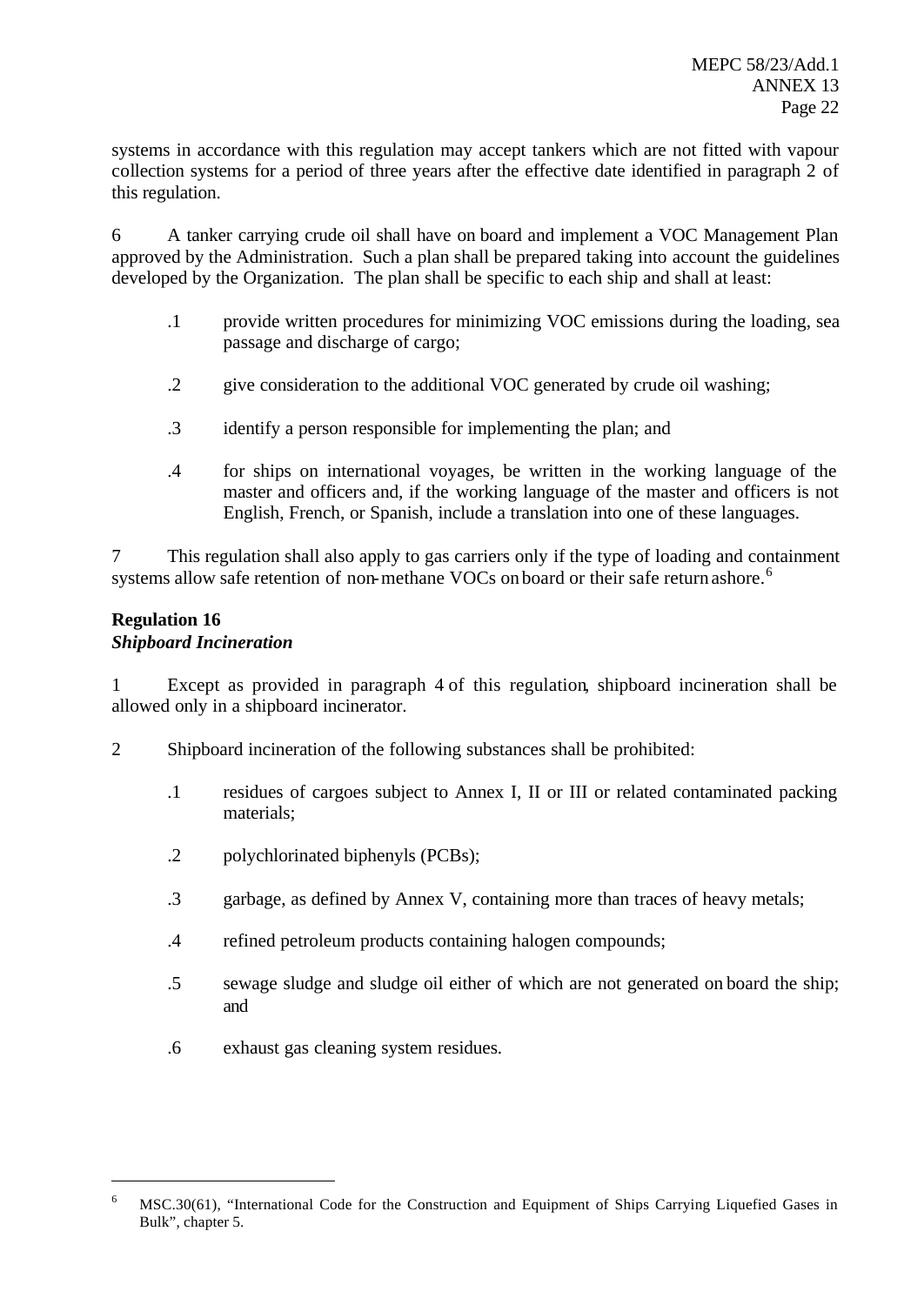3 Shipboard incineration of polyvinyl chlorides (PVCs) shall be prohibited, except in shipboard incinerator for which an IMO Type Approval Certificates<sup>7</sup> has been issued.

4 Shipboard incineration of sewage sludge and sludge oil generated during normal operation of a ship may also take place in the main or auxiliary power plant or boilers, but in those cases, shall not take place inside ports, harbours and estuaries.

- 5 Nothing in this regulation neither:
	- .1 affects the prohibition in, or other requirements of, the Convention on the Prevention of Marine Pollution by Dumping of Wastes and Other Matter, 1972, as amended, and the 1996 Protocol thereto, nor
	- .2 precludes the development, installation and operation of alternative design shipboard thermal waste treatment devices that meet or exceed the requirements of this regulation.

6.1 Except as provided in subparagraph 6.2 of this paragraph, each incinerator on a ship constructed on or after 1 January 2000 or incinerator which is installed on board a ship on or after 1 January 2000 shall meet the requirements contained in appendix IV to this Annex. Each incinerator subject to this subparagraph shall be approved by the Administration taking into account the standard specification for shipboard incinerators developed by the Organization<sup>8</sup>; or

6.2 The Administration may allow exclusion from the application of subparagraph 6.1 of this paragraph to any incinerator which is installed onboard a ship before 19 May 2005, provided that the ship is solely engaged in voyages within waters subject to the sovereignty or jurisdiction of the State the flag of which the ship is entitled to fly.

7 Incinerators installed in accordance with the requirements of paragraph 6.1 of this regulation shall be provided with a manufacturer's operating manual which is to be retained with the unit and which shall specify how to operate the incinerator within the limits described in paragraph 2 of appendix IV of this Annex.

8 Personnel responsible for the operation of an incinerator installed in accordance with the requirements of paragraph 6.1 of this regulation shall be trained to implement the guidance provided in the manufacturer's operating manual as required by paragraph 7 of this regulation.

9 For incinerators installed in accordance with the requirements of paragraph 6.1 of this regulation the combustion chamber gas outlet temperature shall be monitored at all times the unit is in operation. Where that incinerator is of the continuous-feed type, waste shall not be fed into the unit when the combustion chamber gas outlet temperature is below 850°C. Where that incinerator is of the batch-loaded type, the unit shall be designed so that the combustion chamber gas outlet temperature shall reach 600°C within five minutes after start-up and will thereafter stabilize at a temperature not less than 850°C.

<sup>7</sup> Type Approval Certificates issued in accordance with resolution MEPC.59(33) or MEPC.76(40).

Refer to resolution MEPC.76(40), Standard specification for shipboard incinerators.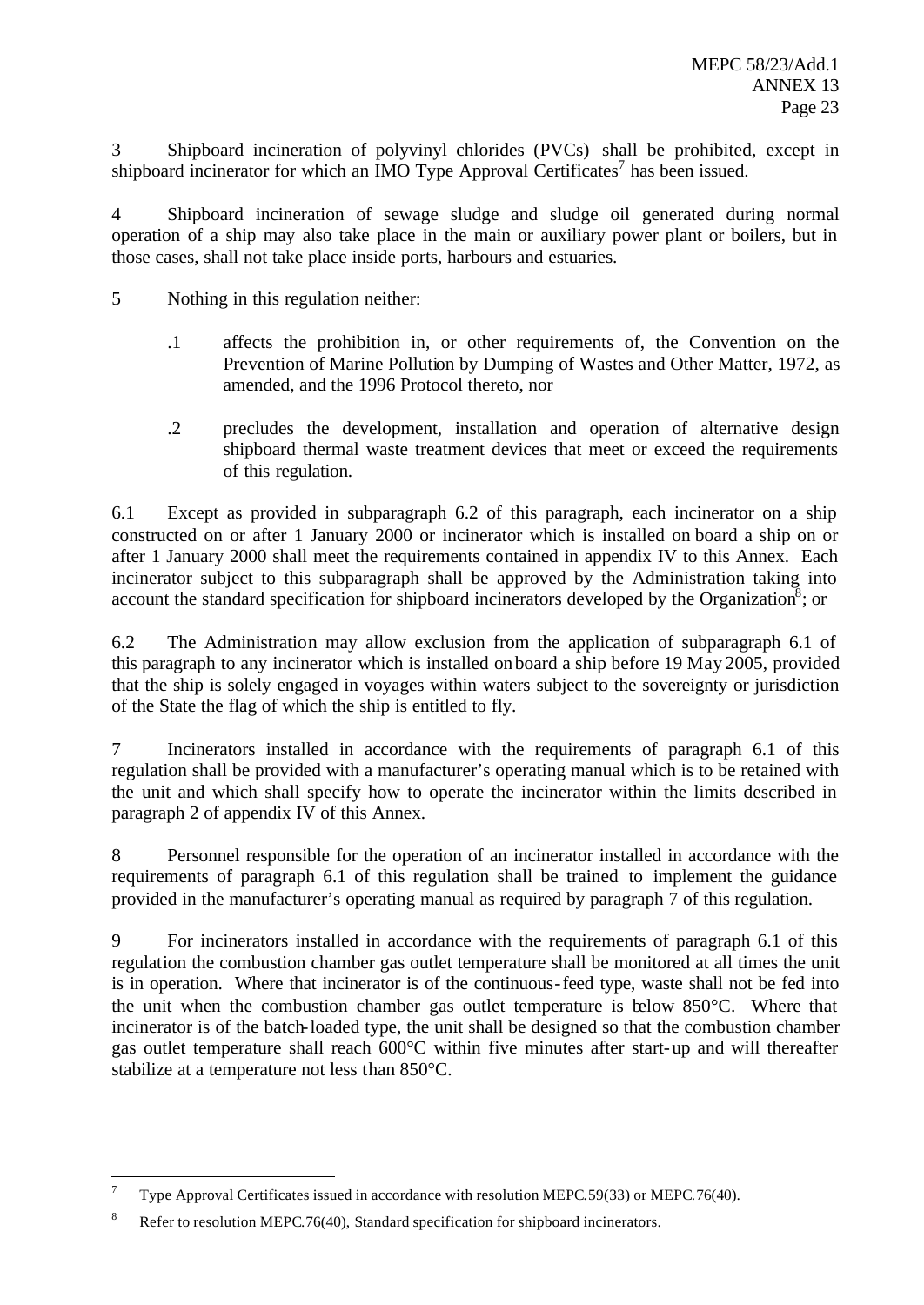# **Regulation 17** *Reception Facilities*

- 1 Each Party undertakes to ensure the provision of facilities adequate to meet the:
	- .1 needs of ships using its repair ports for the reception of ozone depleting substances and equipment containing such substances when removed from ships;
	- .2 needs of ships using its ports, terminals or repair ports for the reception of exhaust gas cleaning residues from an exhaust gas cleaning system,

without causing undue delay to ships; and

.3 needs in ship-breaking facilities for the reception of ozone depleting substances and equipment containing such substances when removed from ships.

2 If a particular port or terminal of a Party is – taking into account the guidelines to be developed by the Organization – remotely located from, or lacking in, the industrial infrastructure necessary to manage and process those substances referred to in paragraph 1 of this regulation and therefore cannot accept such substances, then the Party shall inform the Organization of any such port or terminal so that this information may be circulated to all Parties and Member States of the Organization for their information and any appropriate action. Each Party that has provided the Organization with such information shall also notify the Organization of its ports and terminals where reception facilities are available to manage and process such substances.

3 Each Party shall notify the Organization for transmission to the Members of the Organization of all cases where the facilities provided under this regulation are unavailable or alleged to be inadequate.

# **Regulation 18**

#### *Fuel Oil Availability and Quality*

# **Fuel Oil Availability**

1 Each Party shall take all reasonable steps to promote the availability of fuel oils which comply with this Annex and inform the Organization of the availability of compliant fuel oils in its ports and terminals.

2.1 If a ship is found by a Party not to be in compliance with the standards for compliant fuel oils set forth in this Annex, the competent authority of the Party is entitled to require the ship to:

- .1 present a record of the actions taken to attempt to achieve compliance; and
- .2 provide evidence that it attempted to purchase compliant fuel oil in accordance with its voyage plan and, if it was not made available where planned, that attempts were made to locate alternative sources for such fuel oil and that despite best efforts to obtain compliant fuel oil, no such fuel oil was made available for purchase.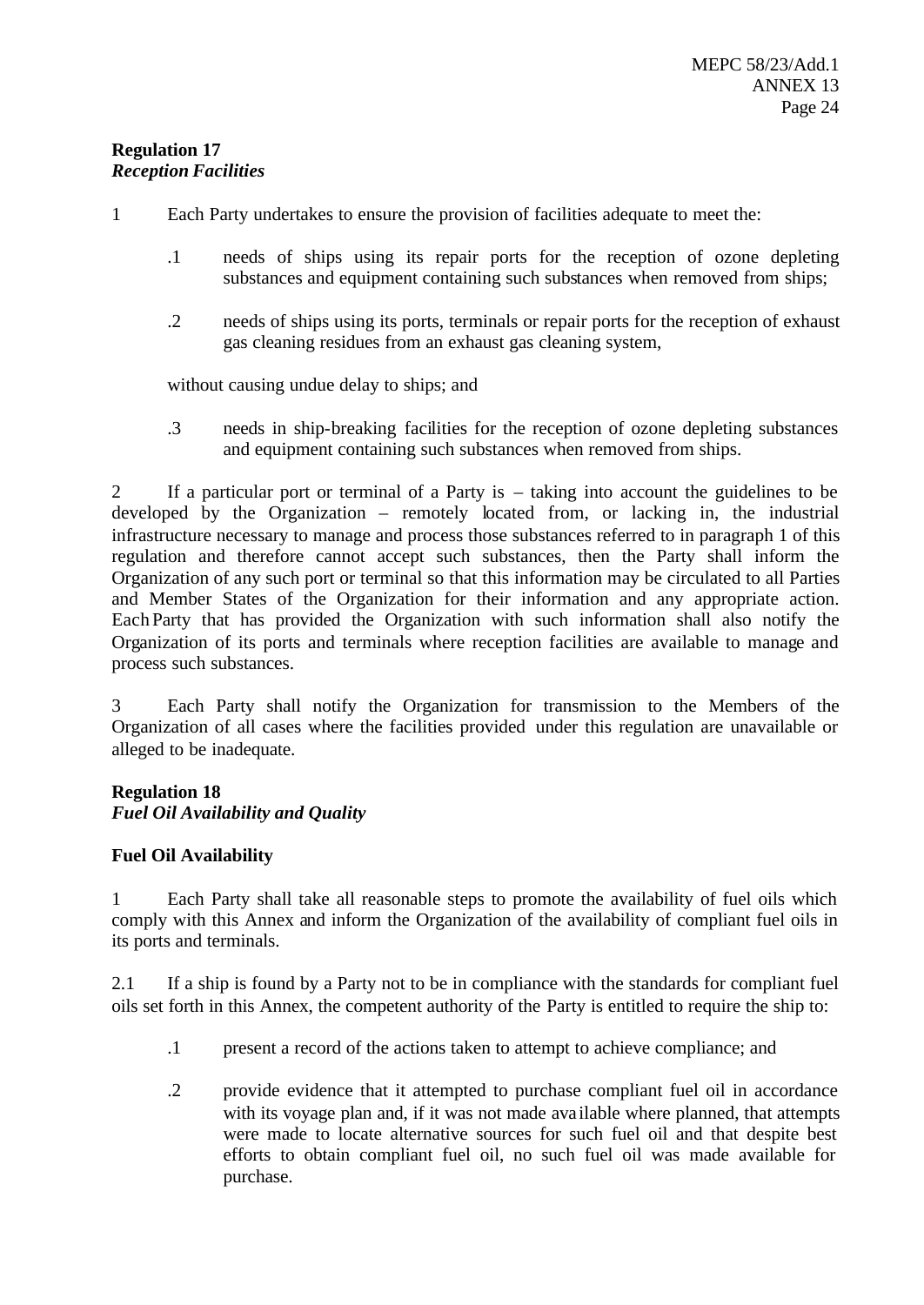2.2 The ship should not be required to deviate from its intended voyage or to delay unduly the voyage in order to achieve compliance.

2.3 If a ship provides the information set forth in subparagraph 2.1 of this paragraph, a Party shall take into account all relevant circumstances and the evidence presented to determine the appropriate action to take, including not taking control measures.

2.4 A ship shall notify its Administration and the competent authority of the relevant port of destination when it cannot purchase compliant fuel oil.

2.5 A Party shall notify the Organization when a ship has presented evidence of the non-availability of compliant fuel oil.

# **Fuel Oil Quality**

3 Fuel oil for combustion purposes delivered to and used on board ships to which this Annex applies shall meet the following requirements:

- .1 except as provided in subparagraph 3.2:
	- .1.1 the fuel oil shall be blends of hydrocarbons derived from petroleum refining. This shall not preclude the incorporation of small amounts of additives intended to improve some aspects of performance;
	- .1.2 the fuel oil shall be free from inorganic acid; and
	- .1.3 the fuel oil shall not include any added substance or chemical waste which:
		- .1.3.1 jeopardizes the safety of ships or adversely affects the performance of the machinery, or
		- .1.3.2 is harmful to personnel, or
		- .1.3.3 contributes overall to additional air pollution.
- .2 fuel oil for combustion purposes derived by methods other than petroleum refining shall not:
	- .2.1 exceed the applicable sulphur content set forth in regulation 14 of this Annex;
	- $.2.2$  cause an engine to exceed the applicable NO<sub>x</sub> emission limit set forth in paragraphs 3, 4, 5.1.1 and 7.4 of regulation 13;
	- .2.3 contain inorganic acid; or
	- .2.4.1 jeopardize the safety of ships or adversely affect the performance of the machinery, or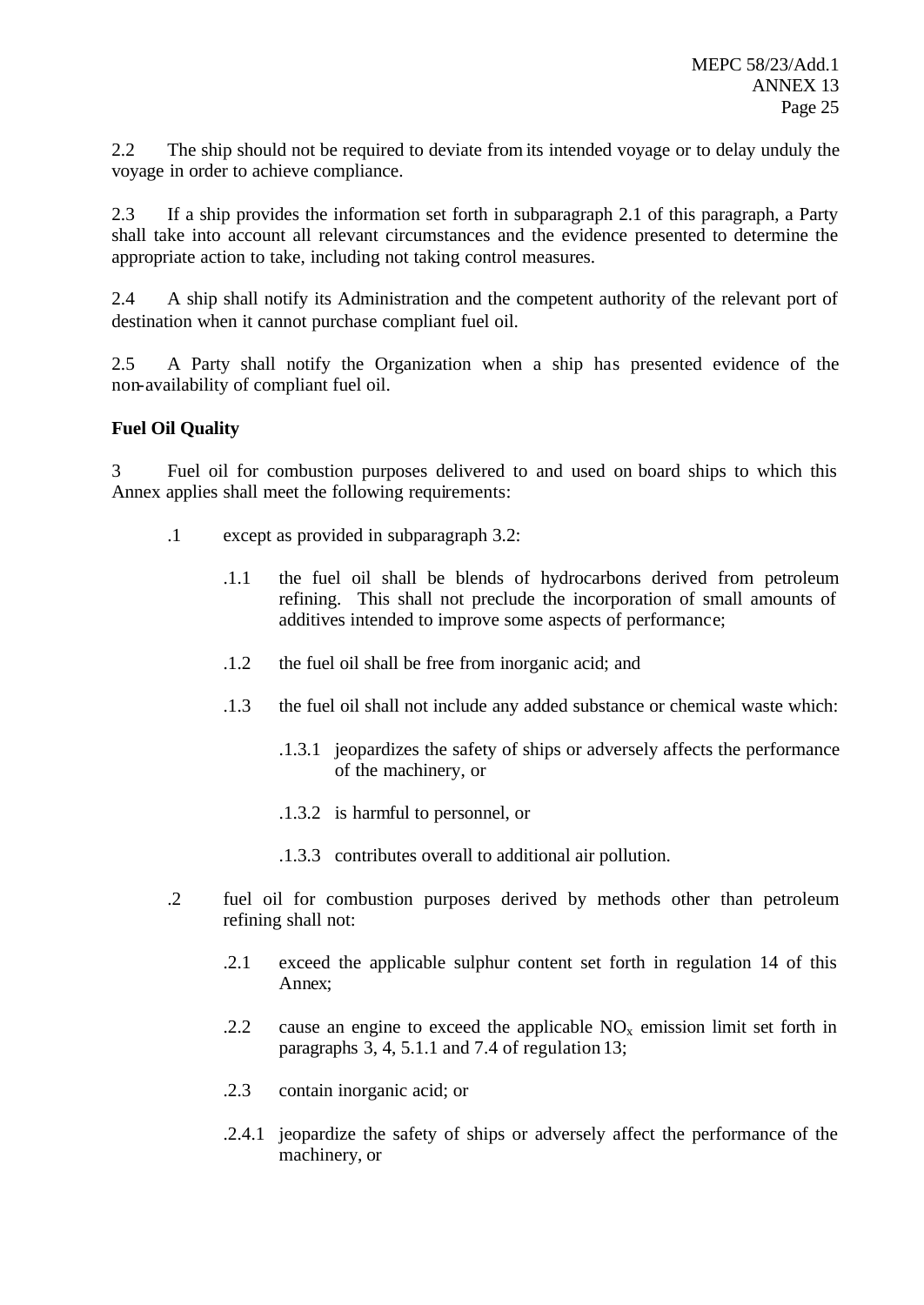- .2.4.2 be harmful to personnel, or
- .2.4.3 contribute overall to additional air pollution.

4 This regulation does not apply to coal in its solid form or nuclear fuels. Paragraphs 5, 6, 7.1, 7.2, 8.1, 8.2, 9.2, 9.3, and 9.4 of this regulation do not apply to gas fuels such as Liquified Natural Gas, Compressed Natural Gas or Liquified Petroleum Gas. The sulphur content of gas fuels delivered to a ship specifically for combustion purposes on board that ship shall be documented by the supplier.

5 For each ship subject to regulations 5 and 6 of this Annex, details of fuel oil for combustion purposes delivered to and used on board shall be recorded by means of a bunker delivery note which shall contain at least the information specified in appendix V to this Annex.

6 The bunker delivery note shall be kept on board the ship in such a place as to be readily available for inspection at all reasonable times. It shall be retained for a period of three years after the fuel oil has been delivered onboard.

7.1 The competent authority of a Party may inspect the bunker delivery notes on board any ship to which this Annex applies while the ship is in its port or offshore terminal, may make a copy of each delivery note, and may require the master or person in charge of the ship to certify that each copy is a true copy of such bunker delivery note. The competent authority may also verify the contents of each note through consultations with the port where the note was issued.

7.2 The inspection of the bunker delivery notes and the taking of certified copies by the competent authority under this paragraph shall be performed as expeditiously as possible without causing the ship to be unduly delayed.

8.1 The bunker delivery note shall be accompanied by a representative sample of the fuel oil delivered taking into account guidelines developed by the Organization.<sup>9</sup> The sample is to be sealed and signed by the supplier's representative and the master or officer in charge of the bunker operation on completion of bunkering operations and retained under the ship's control until the fuel oil is substantially consumed, but in any case for a period of not less than 12 months from the time of delivery.

8.2 If an Administration requires the representative sample to be analysed, it shall be done in accordance with the verification procedure set forth in appendix VI to determine whether the fuel oil meets the requirements of this Annex.

- 9 Parties undertake to ensure that appropriate authorities designated by them:
	- .1 maintain a register of local suppliers of fuel oil;

l

.2 require local suppliers to provide the bunker delivery note and sample as required by this regulation, certified by the fuel oil supplier that the fuel oil meets the requirements of regulations 14 and 18 of this Annex;

<sup>&</sup>lt;sup>9</sup> Refer to MEPC.96(47), "Guidelines for the Sampling of Fuel Oil for Determination of Compliance with Annex VI of MARPOL 73/78".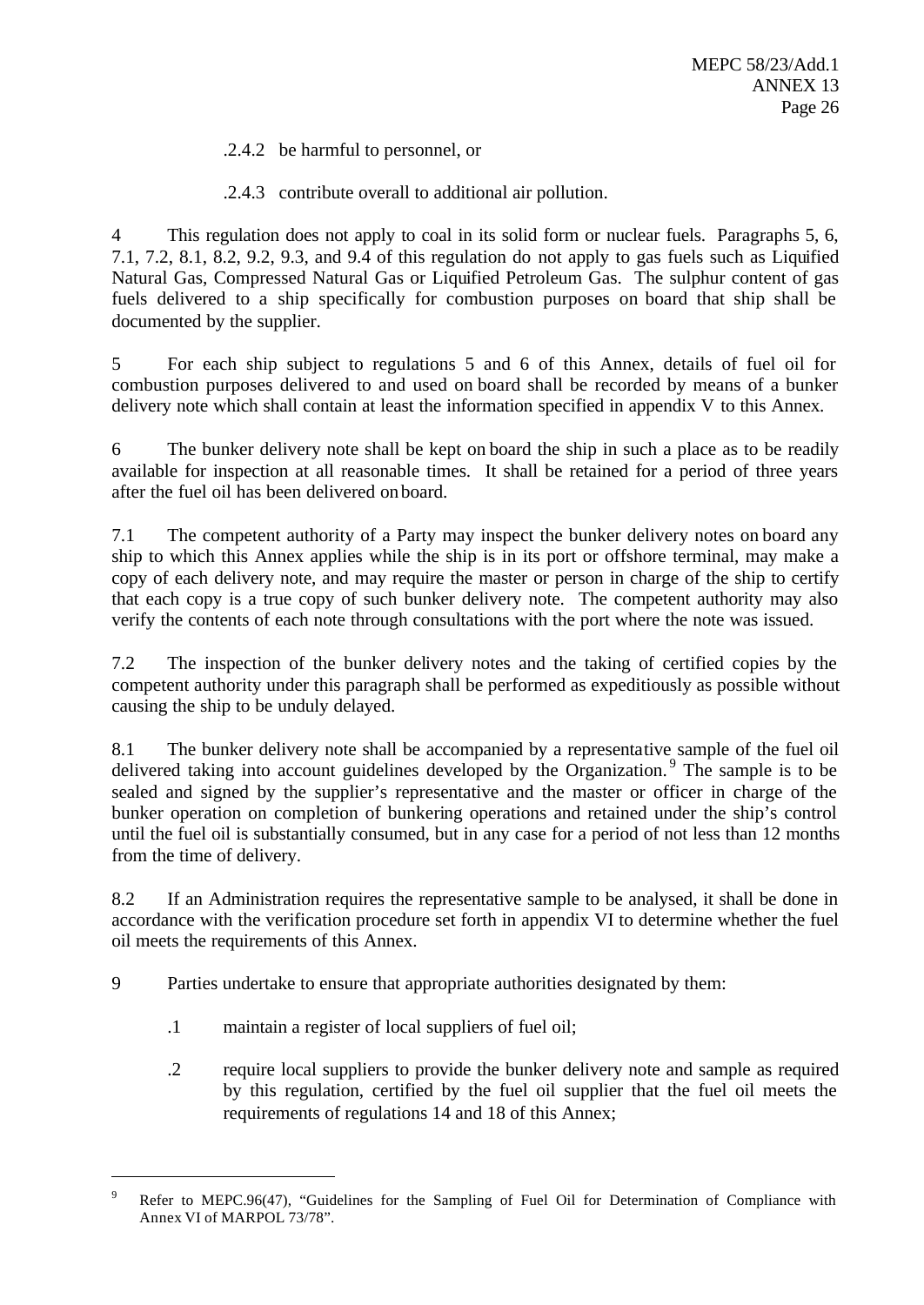- .3 require local suppliers to retain a copy of the bunker delivery note for at least three years for inspection and verification by the port State as necessary;
- .4 take action as appropriate against fuel oil suppliers that have been found to deliver fuel oil that does not comply with that stated on the bunker delivery note;
- .5 inform the Administration of any ship receiving fuel oil found to be non-compliant with the requirements of regulation 14 or 18 of this Annex; and
- .6 inform the Organization for transmission to Parties and Member States of the Organization of all cases where fuel oil suppliers have failed to meet the requirements specified in regulations 14 or 18 of this Annex.

10 In connection with port State inspections carried out by Parties, the Parties further undertake to:

- .1 inform the Party or non-Party under whose jurisdiction a bunker delivery note was issued of cases of delivery of noncompliant fuel oil, giving all relevant information; and
- .2 ensure that remedial action as appropriate is taken to bring noncompliant fuel oil discovered into compliance.

11 For every ship of 400 gross tonnage and above on scheduled services with frequent and regular port calls, an Administration may decide after application and consultation with affected States that compliance with paragraph 6 of this regulation may be documented in an alternative manner which gives similar certainty of compliance with regulations 14 and 18 of this Annex.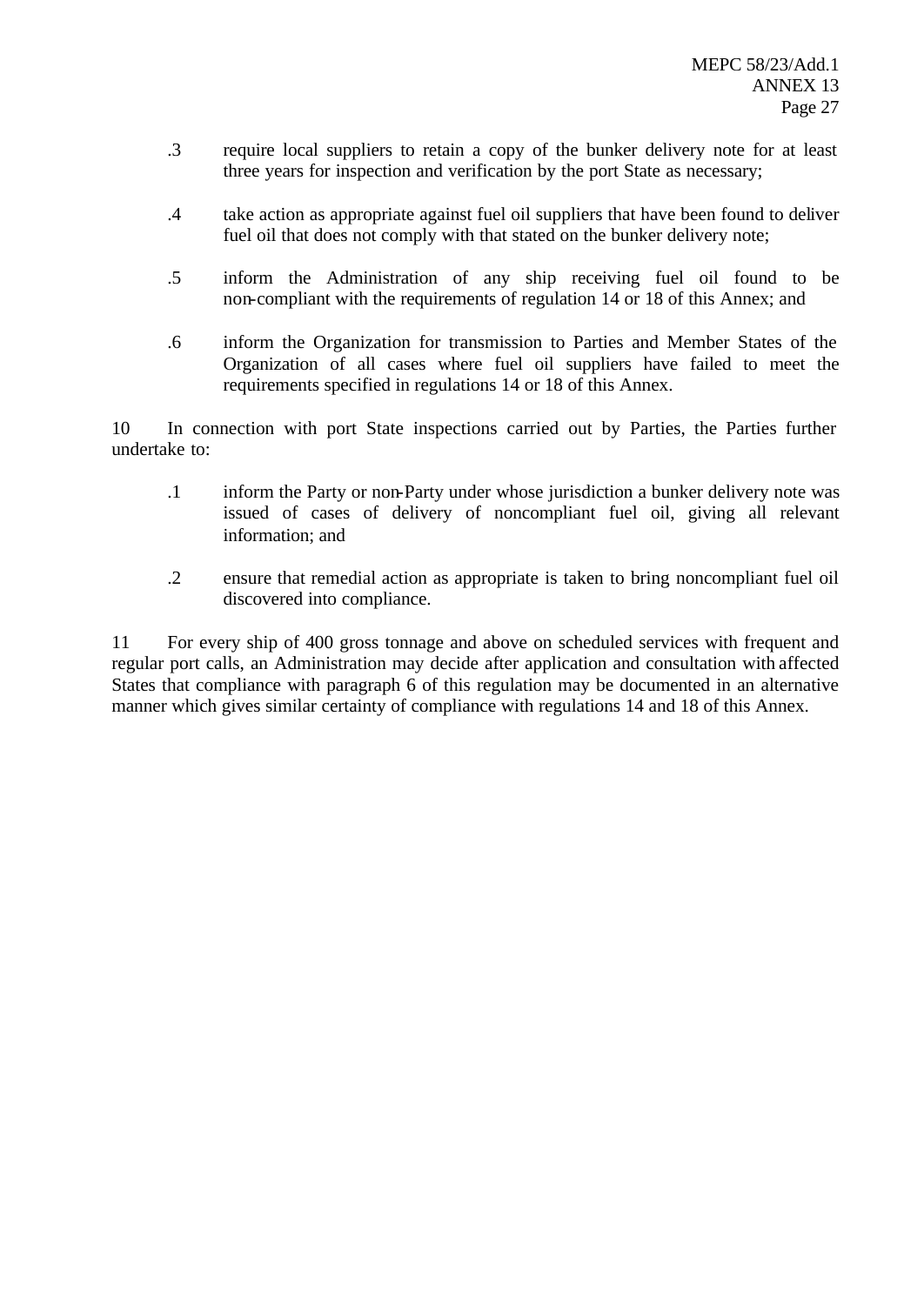## **APPENDIX I**

## **Form of International Air Pollution Prevention (IAPP) Certificate (Regulation 8)**

## **INTERNATIONAL AIR POLLUTION PREVENTION CERTIFICATE**

Issued under the provisions of the Protocol of 1997, as amended by resolution MEPC.xx(58) in 2008, to amend the International Convention for the Prevention of Pollution from Ships, 1973, as modified by the Protocol of 1978 related thereto (hereinafter referred to as "the Convention") under the authority of the Government of:

| (full designation of the country)                                                                               |
|-----------------------------------------------------------------------------------------------------------------|
|                                                                                                                 |
| (full designation of the competent person or organization<br>authorized under the provisions of the Convention) |
| Particulars of ship <sup>®</sup>                                                                                |
|                                                                                                                 |
|                                                                                                                 |
|                                                                                                                 |
|                                                                                                                 |
|                                                                                                                 |

Alternatively, the particulars of the ship may be placed horizontally in boxes.

<sup>+</sup> In accordance with IMO ship identification number scheme, adopted by the Organization by resolution A.600(15).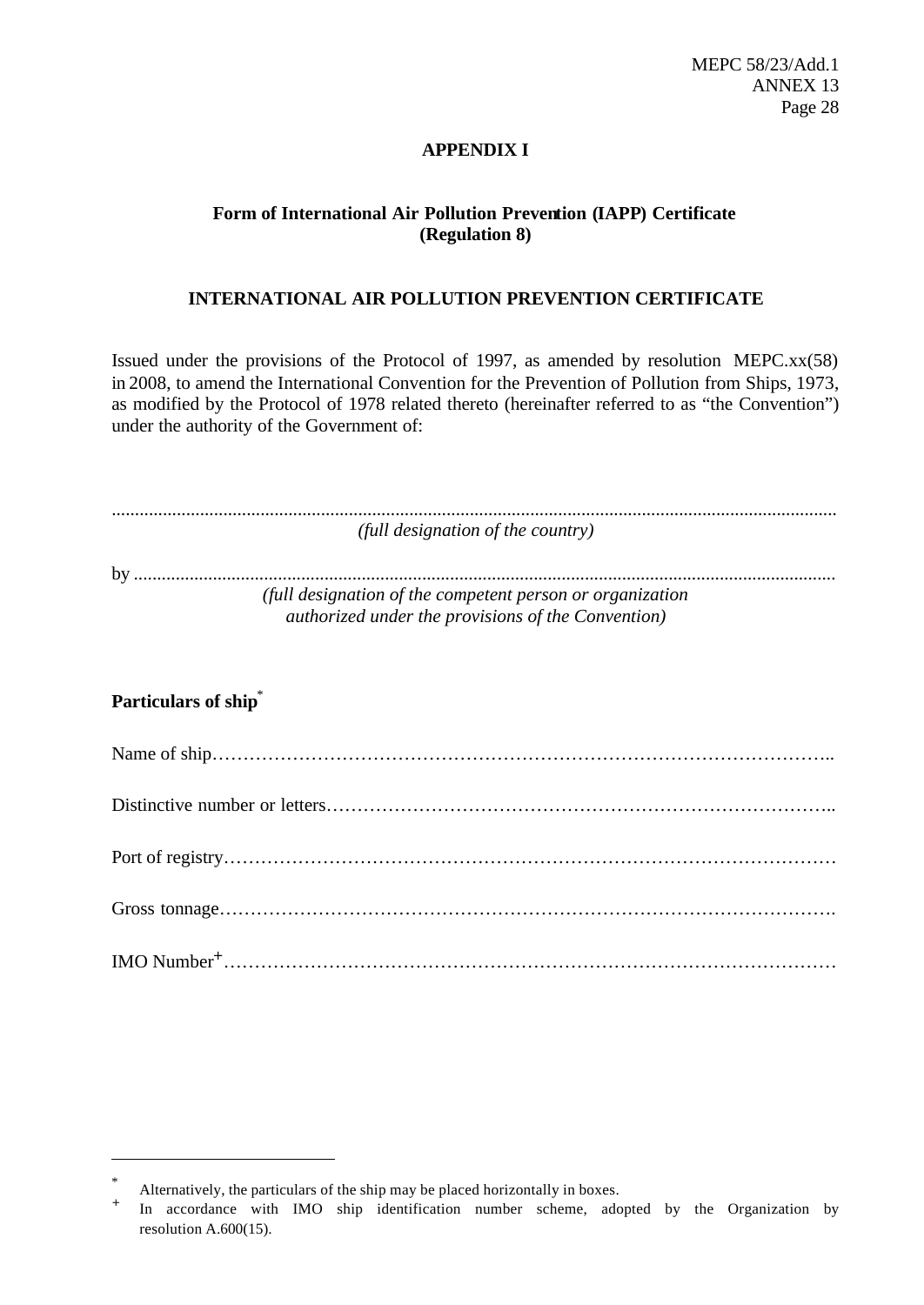#### THIS IS TO CERTIFY:

l

- 1 That the ship has been surveyed in accordance with regulation 5 of Annex VI of the Convention; and
- 2 That the survey shows that the equipment, systems, fittings, arrangements and materials fully comply with the applicable requirements of Annex VI of the Convention.

Completion date of survey on which this Certificate is based: …………………... (dd/mm/yyyy)

This Certificate is valid until ............................................................\* subject to surveys in accordance with regulation 5 of Annex VI of the Convention.

Issued at ............................................................................................................................................. *(Place of issue of certificate)*

(dd/mm/yyyy): .................................. ........................................................................ *(Date of issue) (Signature of authorized official issuing the certificate)*

*(Seal or stamp of the authority, as appropriate)*

<sup>\*</sup> Insert the date of expiry as specified by the Administration in accordance with regulation 9.1 of Annex VI of the Convention. The day and the month of this date correspond to the anniversary date as defined in regulation 2.3 of Annex VI of the Convention, unless amended in accordance with regulation 9.8 of Annex VI of the Convention.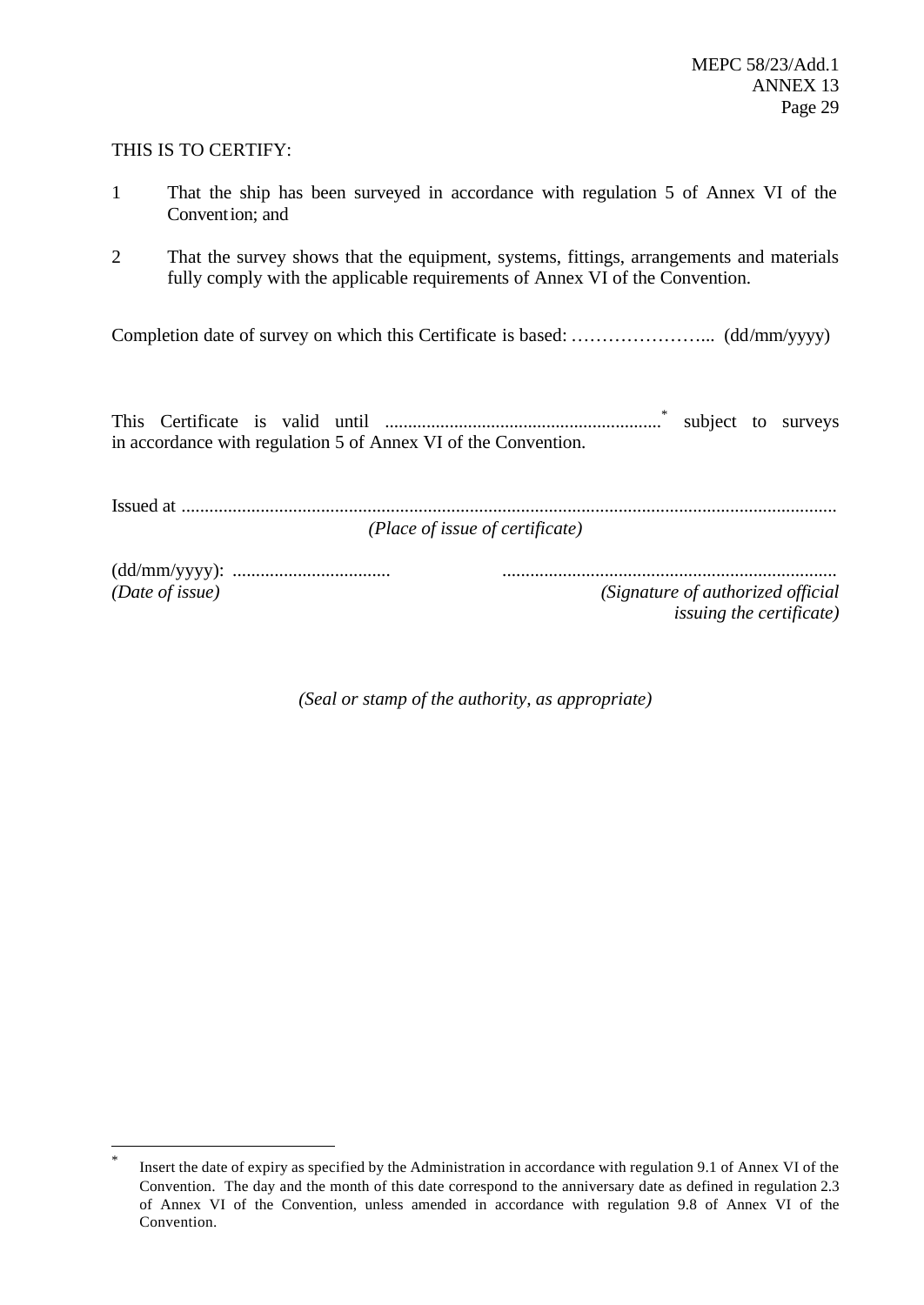MEPC 58/23/Add.1 ANNEX 13 Page 30

#### **Endorsement for annual and intermediate surveys**

THIS IS TO CERTIFY that at a survey required by regulation 5 of Annex VI of the Convention the ship was found to comply with the relevant provisions of that Annex:

Annual survey: Signed: ........................................................... *(Signature of authorized official)*

Place: .............................................................

Date (dd/mm/yyyy):......................................

*(Seal or stamp of the authority, as appropriate)*

Annual/Intermediate\* survey:

 survey: Signed: .......................................................... *(Signature of authorized official)*

Place: ............................................................

Date (dd/mm/yyyy):.....................................

*(Seal or stamp of the authority, as appropriate)*

Annual/Intermediate\* survey:

 survey: Signed: ........................................................... *(Signature of authorized official)*

Place: .............................................................

Date (dd/mm/yyyy): ......................................

*(Seal or stamp of the authority, as appropriate)*

Annual survey: Signed: ........................................................... *(Signature of authorized official)*

Place: .............................................................

Date (dd/mm/yyyy):......................................

*(Seal or stamp of the authority, as appropriate)*

Delete as appropriate.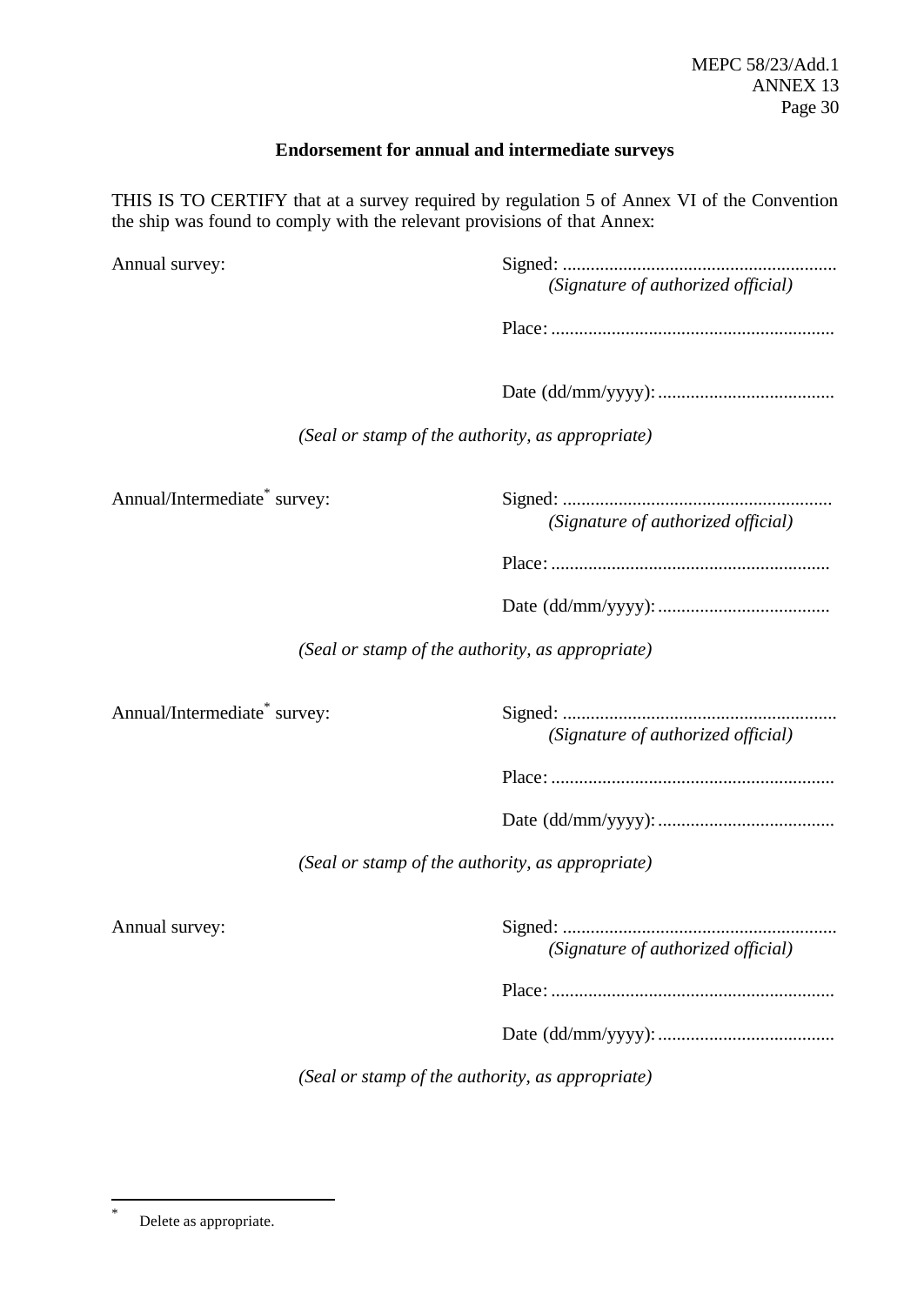#### **Annual/intermediate survey in accordance with regulation 9.8.3**

THIS IS TO CERTIFY that, at an annual/intermediate\* survey in accordance with regulation 9.8.3 of Annex VI of the Convention, the ship was found to comply with the relevant provisions of that Annex:

> Signed: ....................................................... *(Signature of authorized official)*

> Place: .........................................................

Date (dd/mm/yyyy):...................................

*(Seal or stamp of the authority, as appropriate)*

# **Endorsement to extend the certificate if valid for less than 5 years where regulation 9.3 applies**

The ship complies with the relevant provisions of the Annex, and this certificate shall, in accordance with regulation 9.3 of Annex VI of the Convention, be accepted as valid until (dd/mm/yyyy): ……………………………………………………………………………………..

> Signed: ....................................................... *(Signature of authorized official)*

Place: ...........................................................

Date (dd/mm/yyyy):....................................

*(Seal or stamp of the authority, as appropriate)*

# **Endorsement where the renewal survey has been completed and regulation 9.4 applies**

The ship complies with the relevant provisions of the Annex, and this certificate shall, in accordance with regulation 9.4 of Annex VI of the Convention, be accepted as valid until (dd/mm/yyyy): ……………………………………………………………………………………..

> Signed: ....................................................... *(Signature of authorized official)*

Place: ...........................................................

Date (dd/mm/yyyy):....................................

*(Seal or stamp of the authority, as appropriate)*

**Endorsement to extend the validity of the certificate until reaching the port of survey or for a period of grace where regulation 9.5 or 9.6 applies**

Delete as appropriate.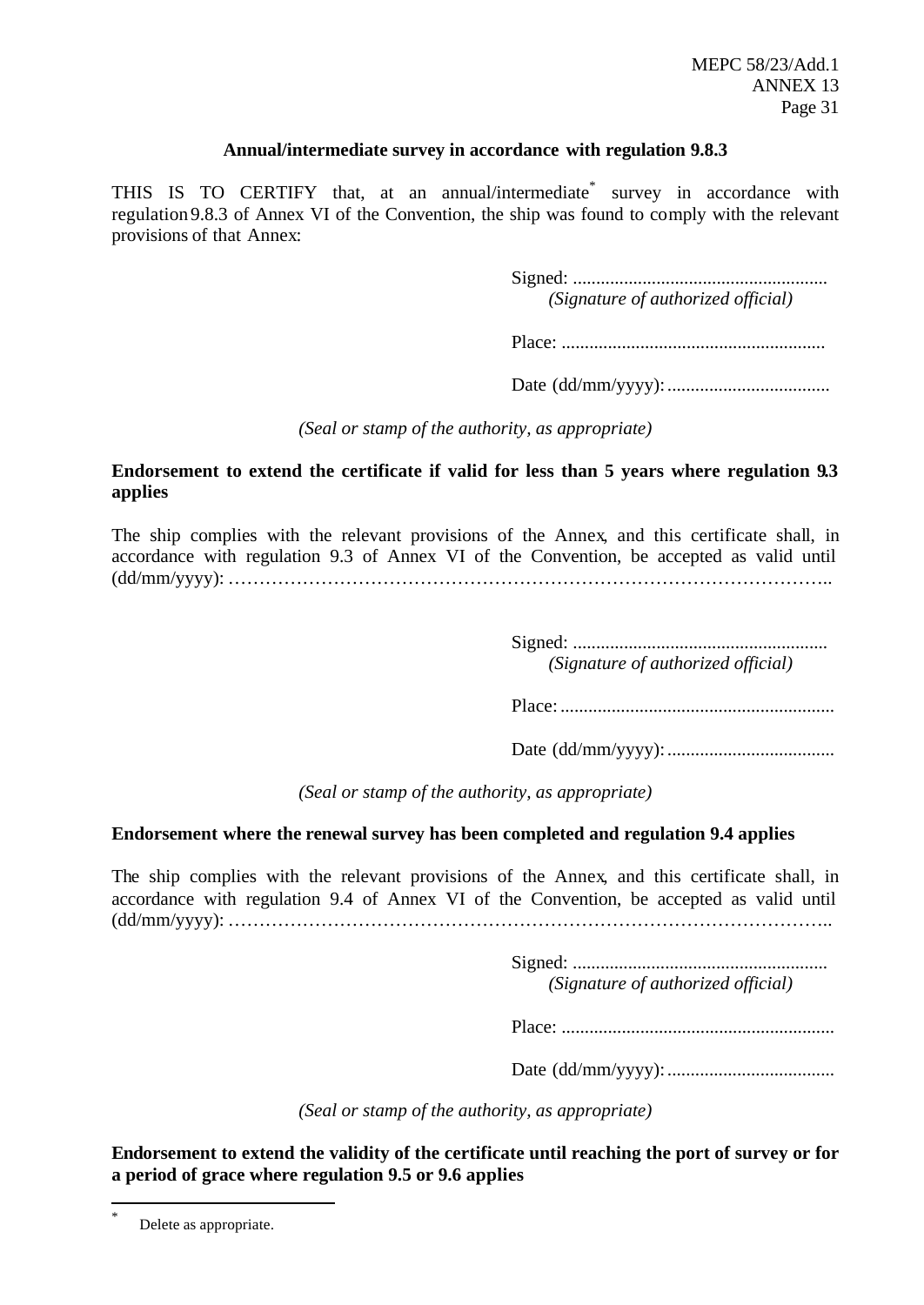This certificate shall, in accordance with regulation 9.5 or 9.6<sup>\*</sup> of Annex VI of the Convention, be accepted as valid until (dd/mm/yyyy):………………………………………………………….

> Signed: ........................................................ *(Signature of authorized official)*

> Place: ...........................................................

Date (dd/mm/yyyy):....................................

*(Seal or stamp of the authority, as appropriate)*

# **Endorsement for advancement of anniversary date where regulation 9.8 applies**

In accordance with regulation 9.8 of Annex VI of the Convention, the new anniversary date is (dd/mm/yyyy): …..…………………………………………………………………………………

> Signed: ........................................................ *(Signature of authorized official)*

> Place: ...........................................................

Date (dd/mm/yyyy):....................................

# *(Seal or stamp of the authority, as appropriate)*

In accordance with regulation 9.8 of Annex VI of the Convention, the new anniversary date is (dd/mm/yyyy): ………….…………………..………………………………………………………

> Signed: ......................................................... *(Signature of authorized official)*

> Place: ...........................................................

Date (dd/mm/yyyy):....................................

*(Seal or stamp of the authority, as appropriate)*

Delete as appropriate.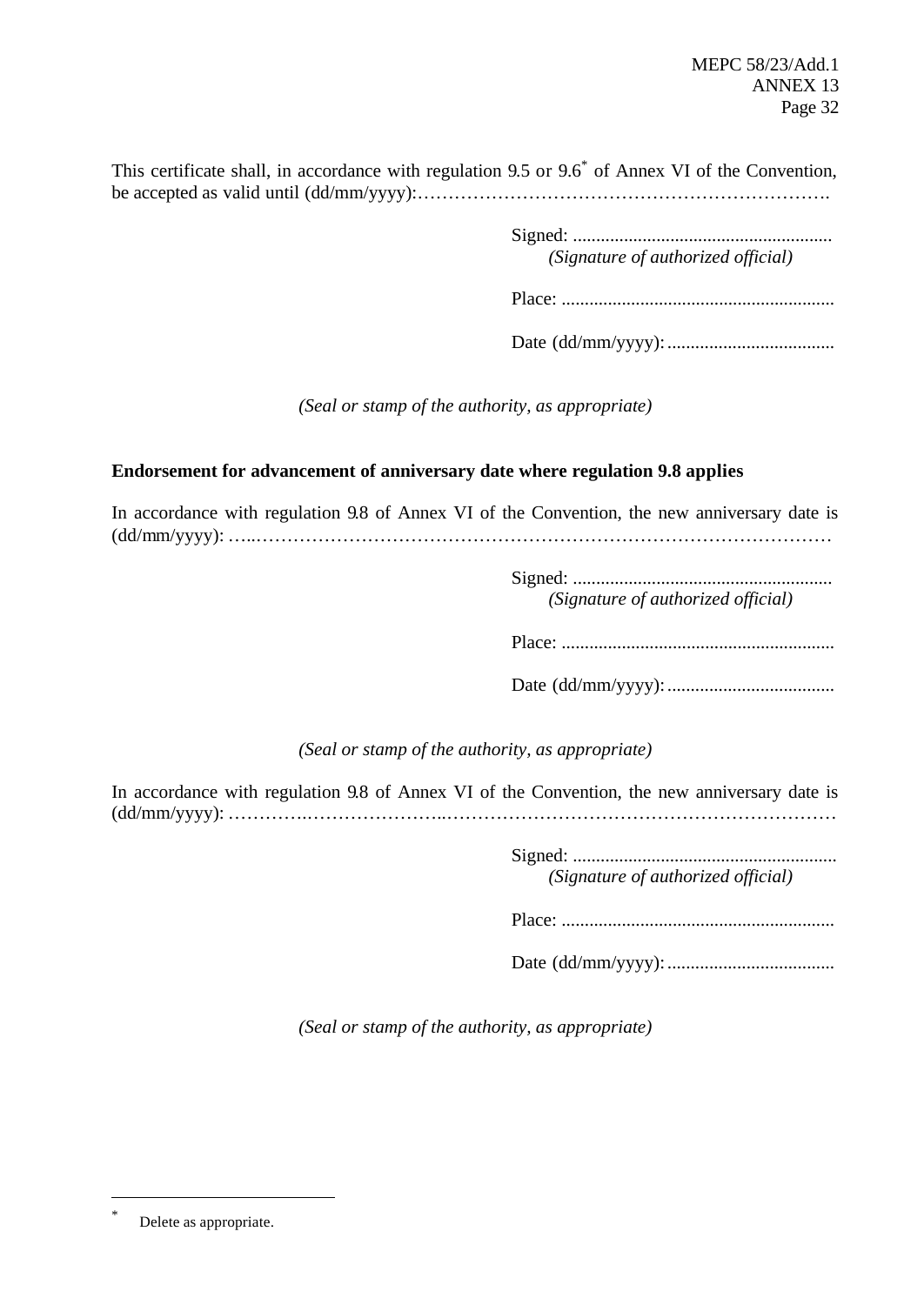#### **SUPPLEMENT TO INTERNATIONAL AIR POLLUTION PREVENTION CERTIFICATE (IAPP CERTIFICATE)**

# RECORD OF CONSTRUCTION AND EQUIPMENT

| Notes:         |                                                                                                                                                                                                                        |
|----------------|------------------------------------------------------------------------------------------------------------------------------------------------------------------------------------------------------------------------|
| $\vert$ 1      | This Record shall be permanently attached to the IAPP Certificate. The IAPP Certificate<br>shall be available on board the ship at all times.                                                                          |
| $\overline{2}$ | The Record shall be at least in English, French or Spanish. If an official language of the<br>issuing country is also used, this shall prevail in case of a dispute or discrepancy.                                    |
| $\overline{3}$ | Entries in boxes shall be made by inserting either a cross (x) for the answer "yes" and<br>"applicable" or a (-) for the answers "no" and "not applicable" as appropriate.                                             |
| $\overline{4}$ | Unless otherwise stated, regulations mentioned in this Record refer to regulations of<br>Annex VI of the Convention and resolutions or circulars refer to those adopted by the<br>International Maritime Organization. |
| 1              | <b>Particulars of ship</b>                                                                                                                                                                                             |
| 1.1            |                                                                                                                                                                                                                        |
| 1.2            |                                                                                                                                                                                                                        |
| 1.3            |                                                                                                                                                                                                                        |

1.4 Length (L) # metres .............................................................................................................

# Completed only in respect of ships constructed on or after 1 January 2016, which are specially designed, and used solely, for recreational purposes and to which, in accordance with regulation 13.5.2.1, the  $NO<sub>x</sub>$  emission limit as given by regulation 13.5.1.1 will not apply.

# **2 Control of emissions from ships**

# 2.1 *Ozone depleting substances (regulation 12)*

2.1.1 The following fire-extinguishing systems, other systems and equipment containing ozone depleting substances, other than hydro-chlorofluorocarbons, installed before 19 May 2005 may continue in service:

| <b>System or equipment</b> | <b>Location on board</b> | <b>Substance</b> |
|----------------------------|--------------------------|------------------|
|                            |                          |                  |
|                            |                          |                  |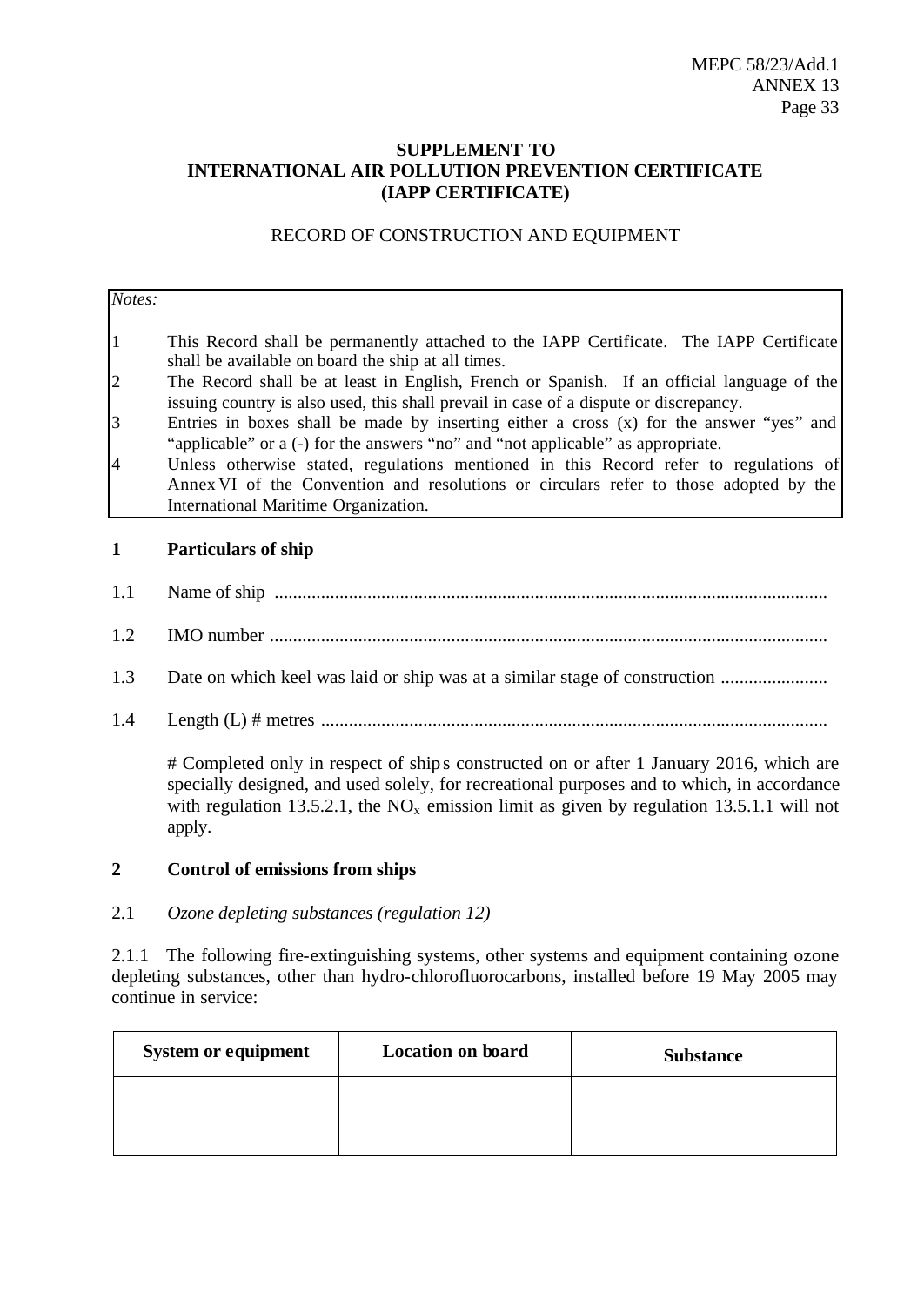2.1.2 The following systems containing hydro-chlorofluorocarbons (HCFCs) installed before 1 January 2020 may continue in service:

| <b>System or equipment</b> | <b>Location on board</b> | <b>Substance</b> |
|----------------------------|--------------------------|------------------|
|                            |                          |                  |
|                            |                          |                  |
|                            |                          |                  |

2.2 *Nitrogen oxides (NOx) (regulation 13)*

2.2.1 The following marine diesel engines installed on this ship comply with the applicable emission limit of regulation 13 in accordance with the revised  $NO<sub>x</sub>$  Technical Code 2008:

|                                                      |                                | <b>Engine</b><br>#1 | <b>Engine</b><br>#2 | <b>Engine</b><br>#3 | <b>Engine</b><br>#4 | <b>Engine</b><br>#5 | <b>Engine</b><br>#6 |
|------------------------------------------------------|--------------------------------|---------------------|---------------------|---------------------|---------------------|---------------------|---------------------|
| <b>Manufacturer and model</b>                        |                                |                     |                     |                     |                     |                     |                     |
| <b>Serial number</b>                                 |                                |                     |                     |                     |                     |                     |                     |
| <b>Use</b>                                           |                                |                     |                     |                     |                     |                     |                     |
| Power output (kW)                                    |                                |                     |                     |                     |                     |                     |                     |
| <b>Rated speed (RPM)</b>                             |                                |                     |                     |                     |                     |                     |                     |
| Date of installation<br>(dd/mm/yyyy)                 |                                |                     |                     |                     |                     |                     |                     |
| Date of major<br>conversion                          | According<br>to Reg.<br>13.2.2 |                     |                     |                     |                     |                     |                     |
| $\frac{dd}{m}$                                       | According<br>to Reg.<br>13.2.3 |                     |                     |                     |                     |                     |                     |
| <b>Exempted by regulation</b><br>13.1.1.2            |                                | П                   | П                   | П                   | П                   | П                   | □                   |
| Tier I Reg. 13.3                                     |                                | □                   | $\Box$              | П                   | $\Box$              | п                   | $\Box$              |
| Tier II Reg.13.4                                     |                                | $\Box$              | $\Box$              | П                   | п                   | п                   | П                   |
| <b>Tier II</b> Reg. 13.2.2 or 13.5.2                 |                                | $\Box$              | П                   | П                   | п                   | п                   | П                   |
| <b>Tier III</b> Reg. 13.5.1.1                        |                                | □                   | П                   | □                   | П                   | □                   | □                   |
| <b>Approved Method exists</b>                        |                                | $\Box$              | □                   | П                   | П                   | П                   | □                   |
| <b>Approved Method not</b><br>commercially available |                                | $\Box$              | $\Box$              | □                   | $\Box$              | $\Box$              | □                   |
| <b>Approved Method</b><br>installed                  |                                | □                   | п                   | $\Box$              | п                   | П                   | П                   |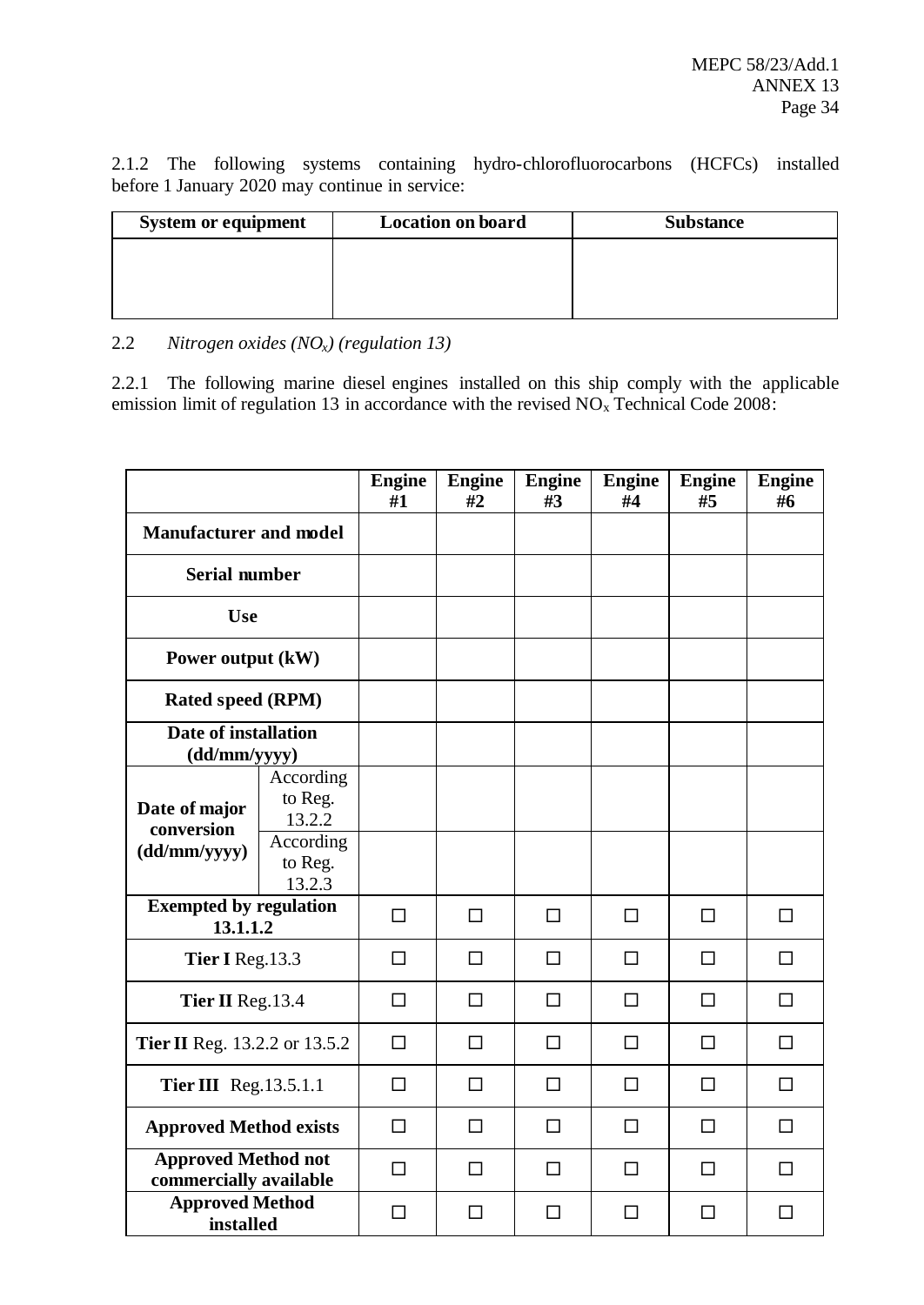## 2.3 *Sulphur oxides (SOx) and particulate matter (regulation 14)*

2.3.1 When the ship operates within an Emission Control Area specified in regulation 14.3, the ship uses:

| $\cdot$ 1                                                                                              | fuel oil with a sulphur content that does not exceed the applicable limit value as          |  |  |  |  |  |  |
|--------------------------------------------------------------------------------------------------------|---------------------------------------------------------------------------------------------|--|--|--|--|--|--|
| $\cdot$ .2                                                                                             | an equivalent arrangement approved in accordance with regulation 4.1 as listed              |  |  |  |  |  |  |
|                                                                                                        | Volatile organic compounds (VOCs) (regulation 15)                                           |  |  |  |  |  |  |
| The tanker has a vapour collection system installed and approved in accordance with<br>2.4.1<br>$\Box$ |                                                                                             |  |  |  |  |  |  |
|                                                                                                        | 2.4.2.1 For a tanker carrying crude oil, there is an approved VOC Management Plan<br>$\Box$ |  |  |  |  |  |  |
|                                                                                                        |                                                                                             |  |  |  |  |  |  |
|                                                                                                        | Shipboard incineration (regulation 16)                                                      |  |  |  |  |  |  |
|                                                                                                        | The ship has an incinerator:                                                                |  |  |  |  |  |  |
| $\cdot$                                                                                                | installed on or after 1 January 2000 which complies with resolution MEPC.76(40)             |  |  |  |  |  |  |
| $\cdot$ .2                                                                                             | installed before 1 January 2000 which complies with:                                        |  |  |  |  |  |  |
|                                                                                                        | .2.1<br>□                                                                                   |  |  |  |  |  |  |
|                                                                                                        | .2.2<br>$\Box$                                                                              |  |  |  |  |  |  |
|                                                                                                        |                                                                                             |  |  |  |  |  |  |

# 2.6 *Equivalents (regulation 4)*

The ship has been allowed to use the following fitting, material, appliance or apparatus to be fitted in a ship or other procedures, alternative fuel oils, or compliance methods used as an alternative to that required by this Annex:

| <b>System or equipment</b> | <b>Equivalent</b> used | Approval<br>reference |
|----------------------------|------------------------|-----------------------|
|                            |                        |                       |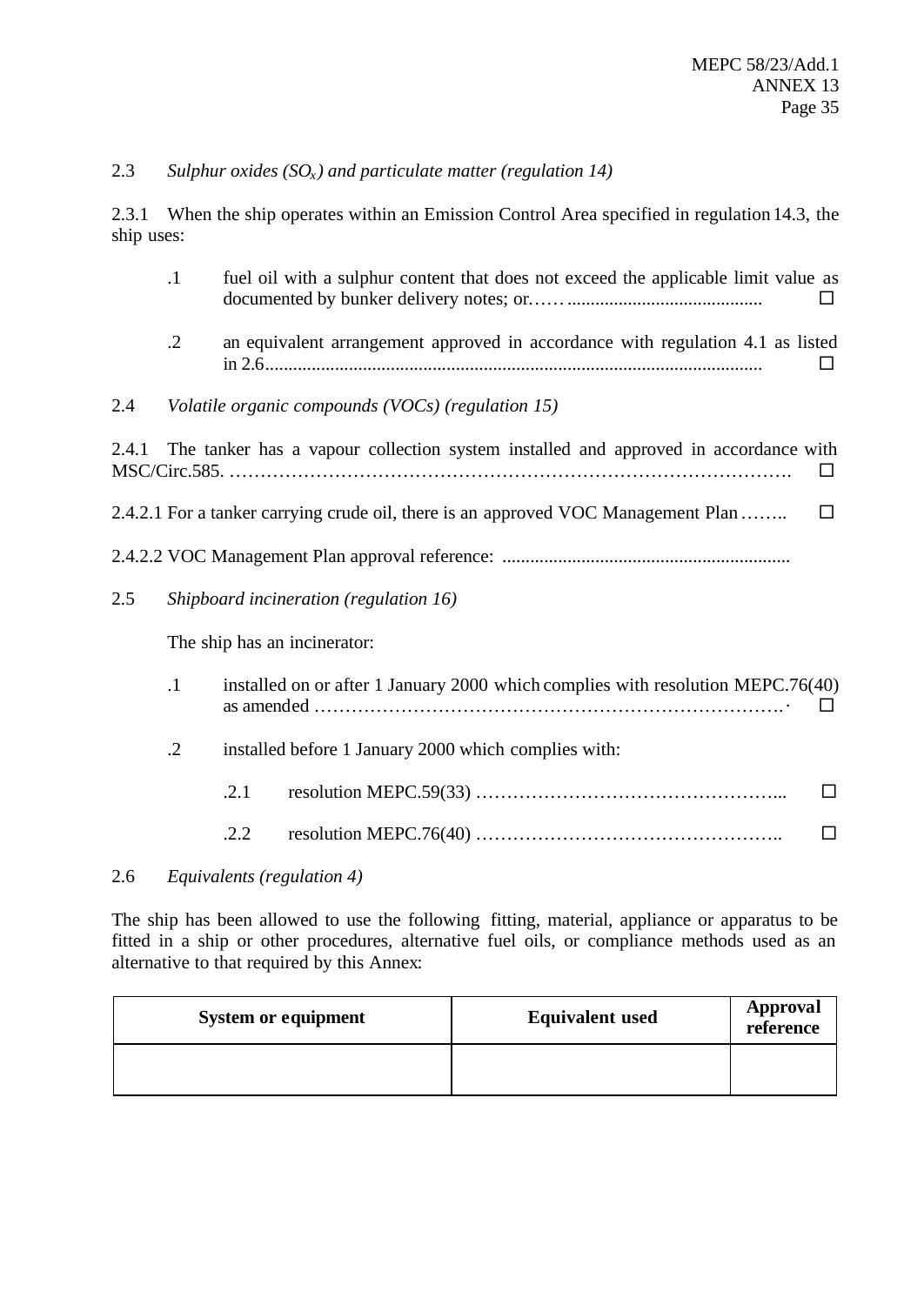THIS IS TO CERTIFY that this Record is correct in all respects.

Issued at ............................................................................................................................................. *(Place of issue of the Record)*

(dd/mm/yyyy): .................................. ........................................................................ *(Date of issue) (Signature of duly authorized official*

 *issuing the Record)*

*(Seal or stamp of the authority, as appropriate)*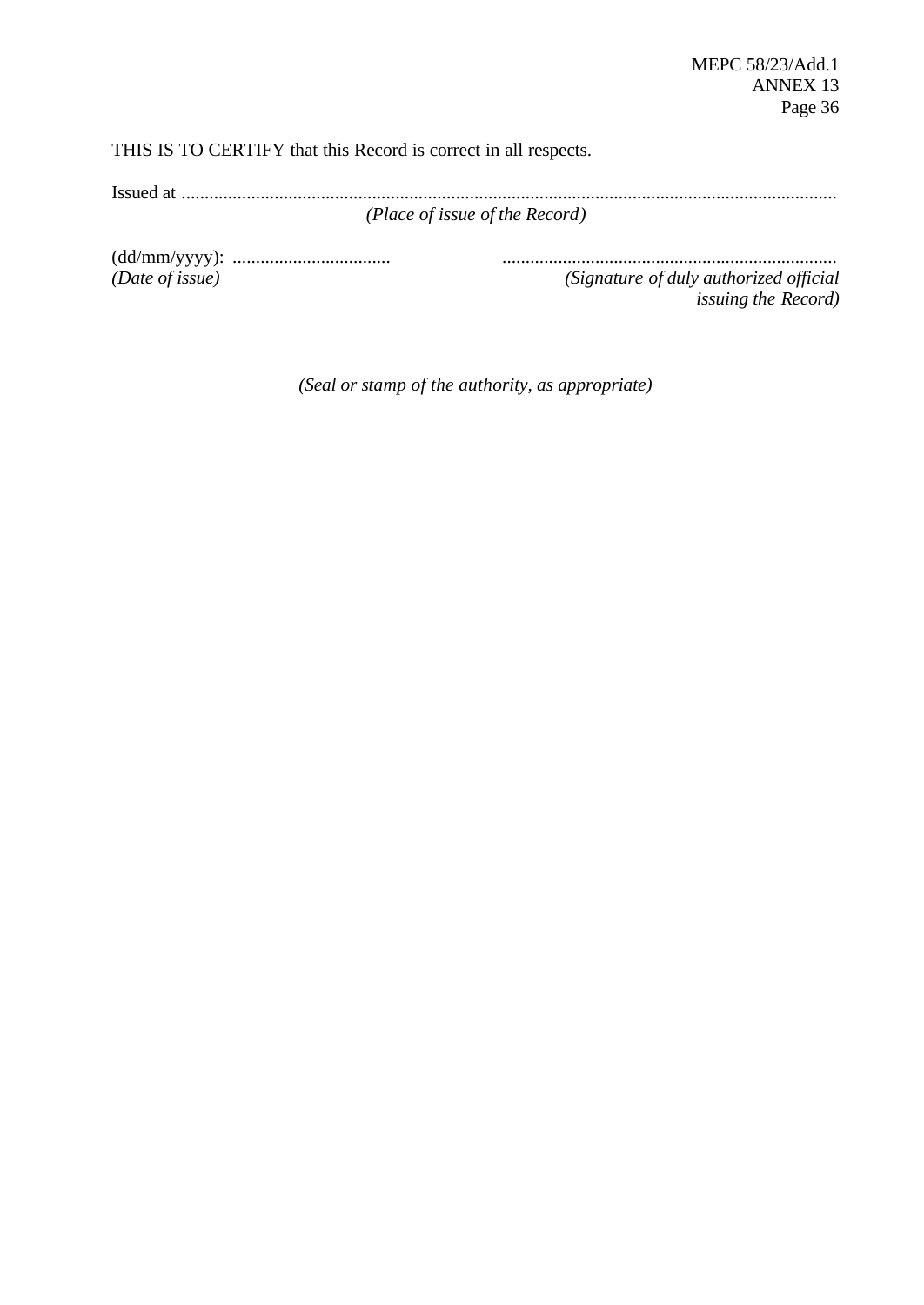## **APPENDIX II**

## **TEST CYCLES AND WEIGHTING FACTORS (Regulation 13)**

The following test cycles and weighing factors shall be applied for verification of compliance of marine diesel engines with the applicable  $NO<sub>x</sub>$  limit in accordance with regulation 13 of this Annex using the test procedure and calculation method as specified in the revised  $NO<sub>x</sub>$  Technical Code 2008.

- .1 For constant-speed marine engines for ship main propulsion, including diesel-electric drive, test cycle E2 shall be applied;
- .2 For controllable-pitch propeller sets test cycle E2 shall be applied;
- .3 For propeller-law-operated main and propeller-law-operated auxiliary engines the test cycle E3 shall be applied;
- .4 For constant-speed auxiliary engines test cycle D2 shall be applied; and
- .5 For variable-speed, variable-load auxiliary engines, not included above, test cycle C1 shall be applied.

Test cycle for *constant speed main propulsion* application

(including diesel-electric drive and all controllable-pitch propeller installations)

|                    | Speed               | 100% | 100%    | 100% | 100% |
|--------------------|---------------------|------|---------|------|------|
| Test cycle type E2 | Power               | 100% | 75%     | 50%  | 25%  |
|                    | Weighting<br>factor | 0.2  | $0.5\,$ | 0.15 | 0.15 |

Test cycle for *propeller-law-operated main* and *propeller-law-operated auxiliary engine* application

|                    | Speed               | 100% | 91%     | 80%  | 63%  |
|--------------------|---------------------|------|---------|------|------|
| Test cycle type E3 | Power               | 100% | 75%     | 50%  | 25%  |
|                    | Weighting<br>factor | 0.2  | $0.5\,$ | 0.15 | 0.15 |

Test cycle for *constant-speed auxiliary engine* application

|                    | Speed               | $100\%$ | 100% | 100% | 100%    | 100% |
|--------------------|---------------------|---------|------|------|---------|------|
| Test cycle type D2 | Power               | $00\%$  | 75%  | 50%  | 25%     | 10%  |
|                    | Weighting<br>factor | 0.05    | 0.25 | 0.3  | $0.3\,$ | 0.1  |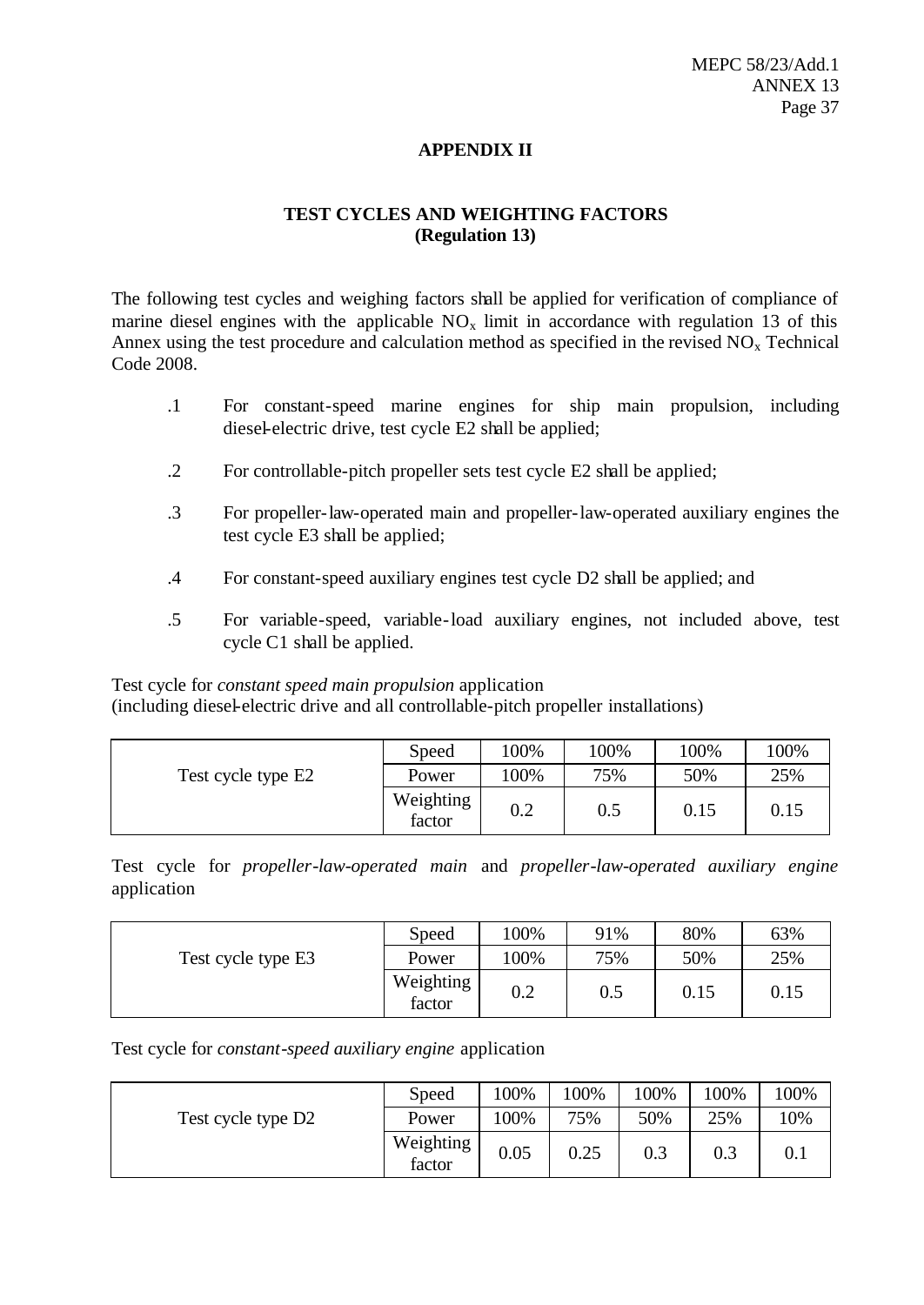|                    | Speed               |      | Rated |     |     |      | Intermediate |     | Idle       |
|--------------------|---------------------|------|-------|-----|-----|------|--------------|-----|------------|
| Test cycle type C1 | Torque              | 100% | 75%   | 50% | 10% | 100% | 75%          | 50% | 0%         |
|                    | Weighting<br>factor | 0.15 |       |     | 0.1 | 0.1  | V. I         | 0.1 | $\cdot$ 15 |

Test cycle for *variable-speed and load auxiliary engine* application

In the case of an engine to be certified in accordance with subparagraph 5.1.1 of regulation 13, the specific emission at each individual mode point shall not exceed the applicable  $NO<sub>x</sub>$  emission limit value by more than 50% except as follows:

- .1 The 10% mode point in the D2 test cycle.
- .2 The 10% mode point in the C1 test cycle.
- .3 The idle mode point in the C1 test cycle.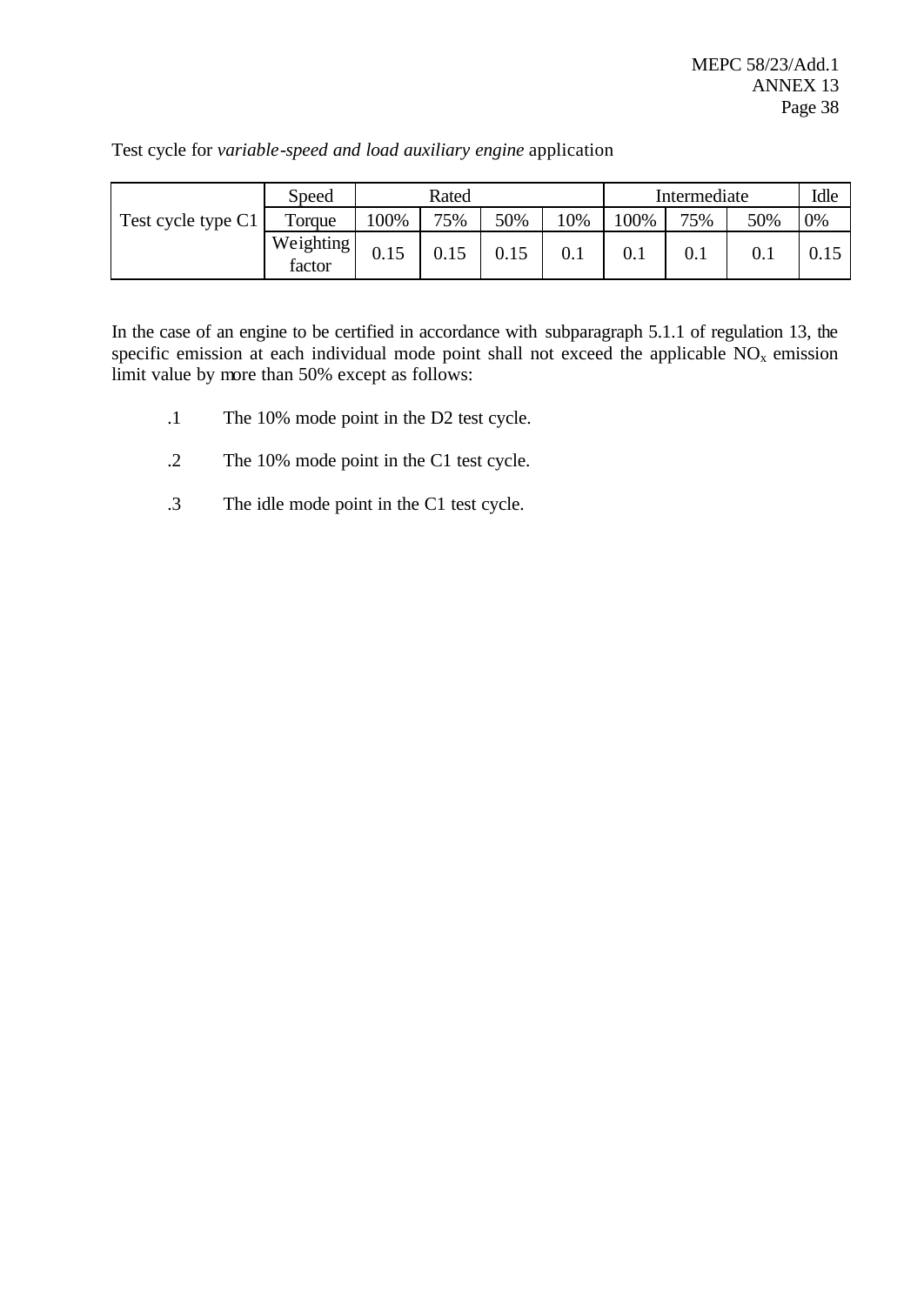## **APPENDIX III**

## **CRITERIA AND PROCEDURES FOR DESIGNATION OF EMISSION CONTROL AREAS (Regulation 13.6 and regulation 14.3)**

## **1 OBJECTIVES**

1.1 The purpose of this appendix is to provide the criteria and procedures to Parties for the formulation and submission of proposals for the designation of Emission Control Areas and to set forth the factors to be considered in the assessment of such proposals by the Organization.

1.2 Emissions of  $NO<sub>x</sub>$ ,  $SO<sub>x</sub>$  and particulate matter from ocean-going ships contribute to ambient concentrations of air pollution in cities and coastal areas around the world. Adverse public health and environmental effects associated with air pollution include premature mortality, cardiopulmonary disease, lung cancer, chronic respiratory ailments, acidification and eutrophication.

1.3 An Emission Control Area should be considered for adoption by the Organization if supported by a demonstrated need to prevent, reduce, and control emissions of  $NO<sub>x</sub>$  or  $SO<sub>x</sub>$  and particulate matter or all three types of emissions (hereinafter emissions) from ships.

## **2 PROCESS FOR THE DESIGNATION OF EMISSION CONTROL AREAS**

2.1 A proposal to the Organization for designation of an Emission Control Area for  $NO<sub>x</sub>$ or  $SO<sub>x</sub>$  and particulate matter or all three types of emissions may be submitted only by Parties. Where two or more Parties have a common interest in a particular area, they should formulate a coordinated proposal.

2.2 A proposal to designate a given area as an Emission Control Area should be submitted to the Organization in accordance with the rules and procedures established by the Organization.

#### **3 CRITERIA FOR DESIGNATION OF AN EMISSION CONTROL AREA**

- 3.1 The proposal shall include:
	- .1 a clear delineation of the proposed area of application, along with a reference chart on which the area is marked;
	- .2 the type or types of emission(s) that is or are being proposed for control (i.e.  $NO<sub>x</sub>$  or  $SO<sub>x</sub>$  and particulate matter or all three types of emissions);
	- .3 a description of the human populations and environmental areas at risk from the impacts of ship emissions;
	- .4 an assessment that emissions from ships operating in the proposed area of application are contributing to ambient concentrations of air pollution or to adverse environmental impacts. Such assessment shall include a description of the impacts of the relevant emissions on human health and the environment, such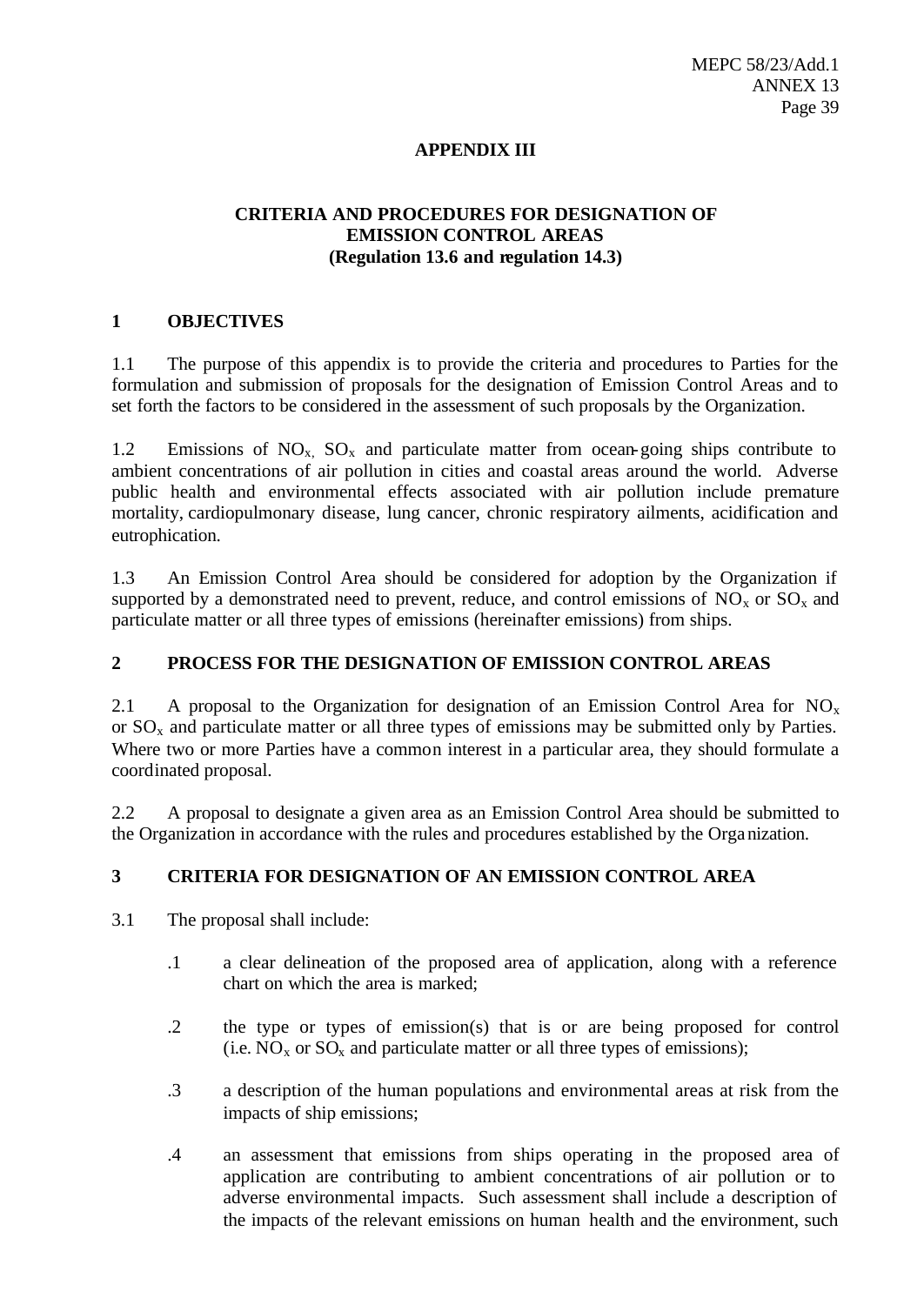as adverse impacts to terrestrial and aquatic ecosystems, areas of natural productivity, critical habitats, water quality, human health, and areas of cultural and scientific significance, if applicable. The sources of relevant data including methodologies used shall be identified;

- .5 relevant information pertaining to the meteorological conditions in the proposed area of application to the human populations and environmental areas at risk, in particular prevailing wind patterns, or to topographical, geological, oceanographic, morphological, or other conditions that contribute to ambient concentrations of air pollution or adverse environmental impacts;
- .6 the nature of the ship traffic in the proposed Emission Control Area, including the patterns and density of such traffic;
- .7 a description of the control measures taken by the proposing Party or Parties addressing land-based sources of  $NO_x$ ,  $SO_x$  and particulate matter emissions affecting the human populations and environmental areas at risk that are in place and operating concurrent with the consideration of measures to be adopted in relation to provisions of regulations 13 and 14 of Annex VI; and
- .8 the relative costs of reducing emissions from ships when compared with land-based controls, and the economic impacts on shipping engaged in international trade.

3.2 The geographical limits of an Emission Control Area will be based on the relevant criteria outlined above, including emissions and deposition from ships navigating in the proposed area, traffic patterns and density, and wind conditions.

# **4 PROCEDURES FOR THE ASSESSMENT AND ADOPTION OF EMISSION CONTROL AREAS BY THE ORGANIZATION**

4.1 The Organization shall consider each proposal submitted to it by a Party or Parties.

4.2 In assessing the proposal, the Organization shall take into account the criteria which are to be included in each proposal for adoption as set forth in section 3 above.

4.3 An Emission Control Area shall be designated by means of an amendment to this Annex, considered, adopted and brought into force in accordance with article 16 of the present Convention.

# **5 OPERATION OF EMISSION CONTROL AREAS**

5.1 Parties which have ships navigating in the area are encouraged to bring to the Organization any concerns regarding the operation of the area.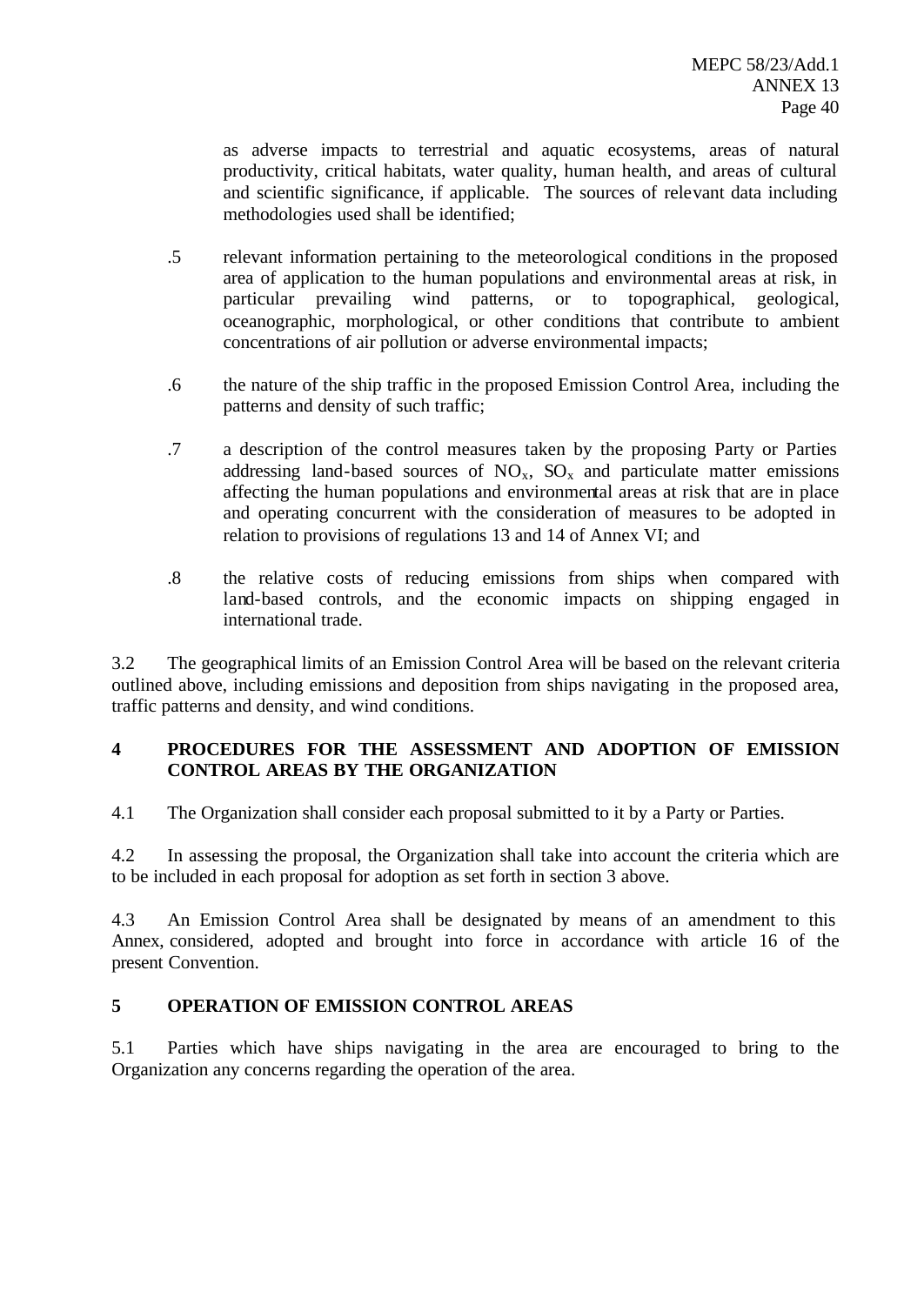#### **APPENDIX IV**

## **TYPE APPROVAL AND OPERATING LIMITS FOR SHIPBOARD INCINERATORS (Regulation 16)**

1 Ships incinerators described in regulation 16.6.1 on board shall possess an IMO type approval certificate for each incinerator. In order to obtain such certificate, the incinerator shall be designed and built to an approved standard as described in regulation 16.6.1. Each model shall be subject to a specified type approval test operation at the factory or an approved test facility, and under the responsibility of the Administration, using the following standard fuel/waste specification for the type approval test for determining whether the incinerator operates within the limits specified in paragraph 2 of this appendix:

| Sludge Oil Consisting of:  | 75% Sludge oil from HFO;<br>5% waste lubricating oil; and<br>20% emulsified water.                                                                                                                            |
|----------------------------|---------------------------------------------------------------------------------------------------------------------------------------------------------------------------------------------------------------|
| Solid waste consisting of: | 50% food waste;<br>50% rubbish containing;<br>approx. 30% paper,<br>"<br>40% cardboard,<br>11<br>$10\%$ rags,<br>"<br>20% plastic<br>The mixture will have up to 50% moisture<br>and 7% incombustible solids. |

2 Incinerators described in regulation 16.6.1 shall operate within the following limits:

| $O2$ in combustion chamber:<br>CO in flue gas maximum | $6 - 12\%$                                                                                 |
|-------------------------------------------------------|--------------------------------------------------------------------------------------------|
| average:                                              | $200 \text{ mg/MJ}$                                                                        |
| Soot number maximum average:                          | Bacharach 3 or                                                                             |
|                                                       | Ringelman 1 (20% opacity)                                                                  |
|                                                       | (A higher soot number is acceptable only<br>during very short periods such as starting up) |
| Unburned components in                                |                                                                                            |
| ash residues:                                         | Maximum 10% by Weight                                                                      |
| Combustion chamber flue gas                           |                                                                                            |
| outlet temperature range:                             | $850 - 1200$ <sup>o</sup> C                                                                |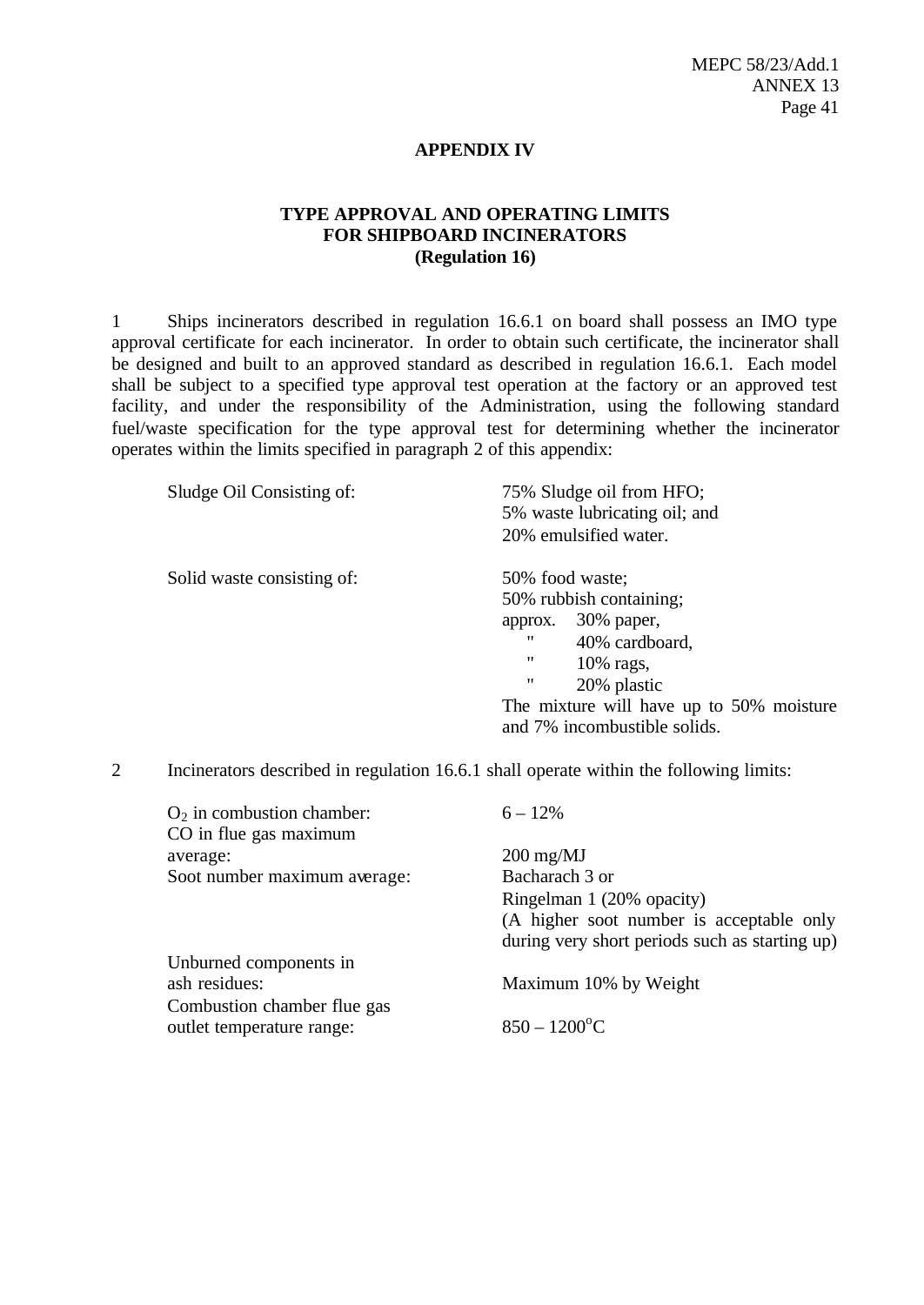## **APPENDIX V**

# **INFORMATION TO BE INCLUDED IN THE BUNKER DELIVERY NOTE (Regulation 18.5)**

Name and IMO Number of receiving ship

Port

l

Date of commencement of delivery

Name, address, and telephone number of marine fuel oil supplier

Product name(s)

Quantity in metric tons

Density at  $15^{\circ}$ C, kg/m<sup>3\*</sup>

Sulphur content (%m/m)<sup>\*\*</sup>

A declaration signed and certified by the fuel oil supplier's representative that the fuel oil supplied is in conformity with the applicable subparagraph of regulation 14.1 or 14.4 and regulation 18.3 of this Annex.

<sup>\*</sup> Fuel oil shall be tested in accordance with ISO 3675:1998 or ISO 12185:1996.

<sup>\*\*</sup> Fuel oil shall be tested in accordance with ISO 8754:2003.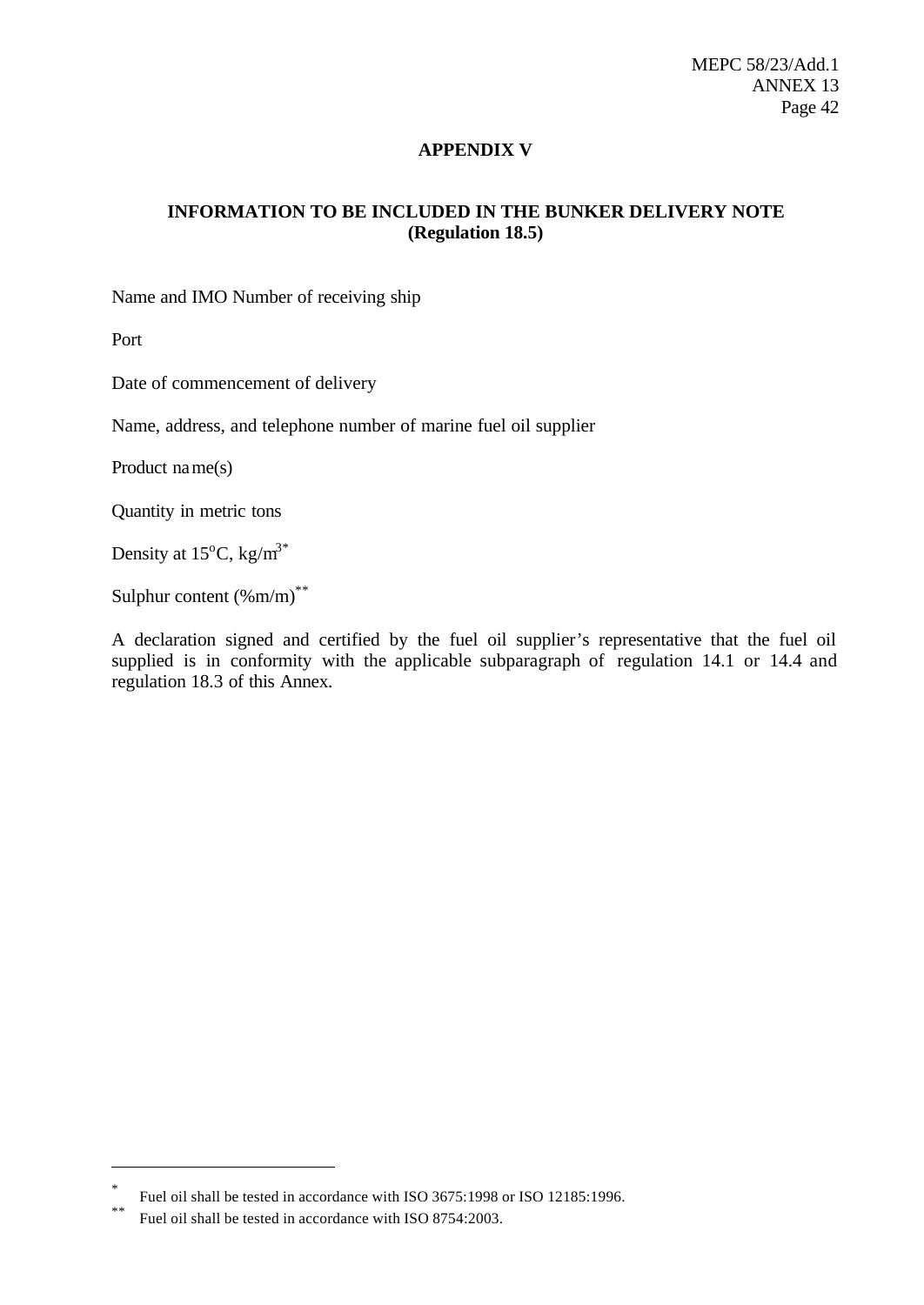## **APPENDIX VI**

# **FUEL VERIFICATION PROCEDURE FOR MARPOL ANNEX VI FUEL OIL SAMPLES (Regulation 18.8.2)**

The following procedure shall be used to determine whether the fuel oil delivered to and used on board ships is compliant with the sulphur limits required by regulation 14 of Annex VI.

#### **1 General Requirements**

1.1 The representative fuel oil sample, which is required by paragraph 8.1 of regulation 18 (the "MARPOL sample") shall be used to verify the sulphur content of the fuel oil supplied to a ship.

1.2 An Administration, through its competent authority, shall manage the verification procedure.

1.3 The laboratories responsible for the verification procedure set forth in this appendix shall be fully accredited<sup>\*</sup> for the purpose of conducting the tests.

#### **2 Verification Procedure Stage 1**

- 2.1 The MARPOL sample shall be delivered by the competent authority to the laboratory.
- 2.2 The laboratory shall:

l

- .1 record the details of the seal number and the sample label on the test record;
- .2 confirm that the condition of the seal on the MARPOL sample has not been broken; and
- .3 reject any MARPOL sample where the seal has been broken.

2.3 If the seal of the MARPOL sample has not been broken, the laboratory shall proceed with the verification procedure and shall:

- .1 ensure that the MARPOL sample is thoroughly homogenized;
- .2 draw two sub-samples from the MARPOL sample; and
- .3 reseal the MARPOL sample and record the new reseal details on the test record.

Accreditation is in accordance with ISO 17025 or an equivalent standard.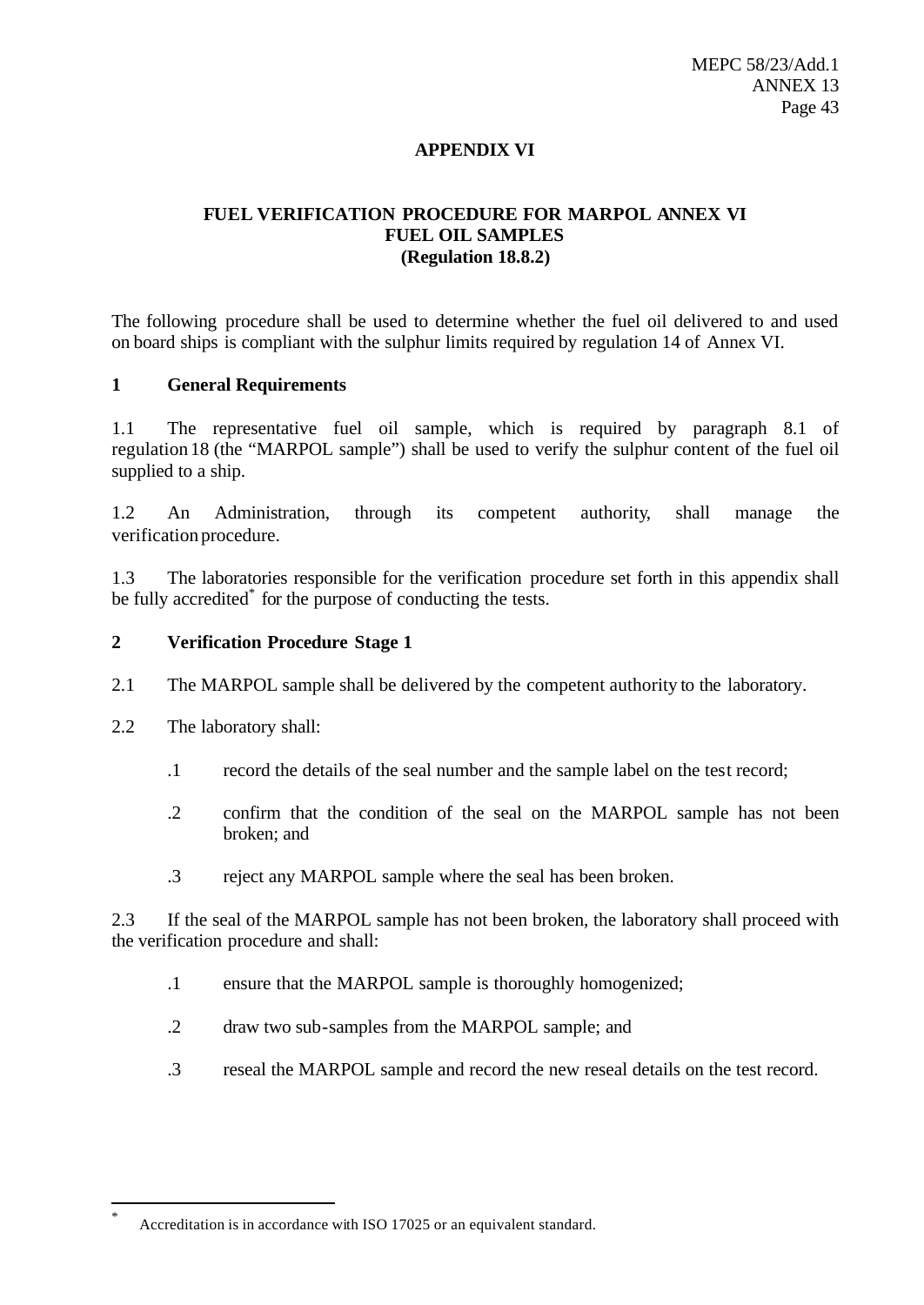2.4 The two sub-samples shall be tested in succession, in accordance with the specified test method referred to in appendix V. For the purposes of this verification procedure, the results of the test analysis shall be referred to as "A" and "B":

- .1 If the results of "A" and "B" are within the repeatability (r) of the test method, the results shall be considered valid.
- .2 If the results of "A" and "B" are not within the repeatability (r) of the test method, both results shall be rejected and two new sub-samples should be taken by the laboratory and analysed. The sample bottle should be resealed in accordance with paragraph 2.3.3 above after the new sub-samples have been taken.

2.5 If the test results of "A" and "B" are valid, an average of these two results should be calculated thus giving the result referred to as "X":

- .1 If the result of "X" is equal to or falls below the applicable limit required by Annex VI, the fuel oil shall be deemed to meet the requirements.
- .2 If the result of "X" is greater than the applicable limit required by Annex VI, Verification Procedure Stage 2 should be conducted; however, if the result of "X" is greater than the specification limit by 0.59R (where R is the reproducibility of the test method), the fuel oil shall be considered non-compliant and no further testing is necessary.

# **3 Verification Procedure Stage 2**

3.1 If Stage 2 of the verification procedure is necessary in accordance with paragraph 2.5.2 above, the competent authority shall send the MARPOL sample to a second accredited laboratory.

- 3.2 Upon receiving the MARPOL sample, the laboratory shall:
	- .1 record the details of the reseal number applied in accordance with 2.3.3 and the sample label on the test record;
	- .2 draw two sub-samples from the MARPOL sample; and
	- .3 reseal the MARPOL sample and record the new reseal details on the test record.

3.3 The two sub-samples shall be tested in succession, in accordance with the test method specified in appendix V. For the purposes of this verification procedure, the results of the test analysis shall be referred to as "C" and "D":

.1 If the results of "C" and "D" are within the repeatability (r) of the test method, the results shall be considered valid.